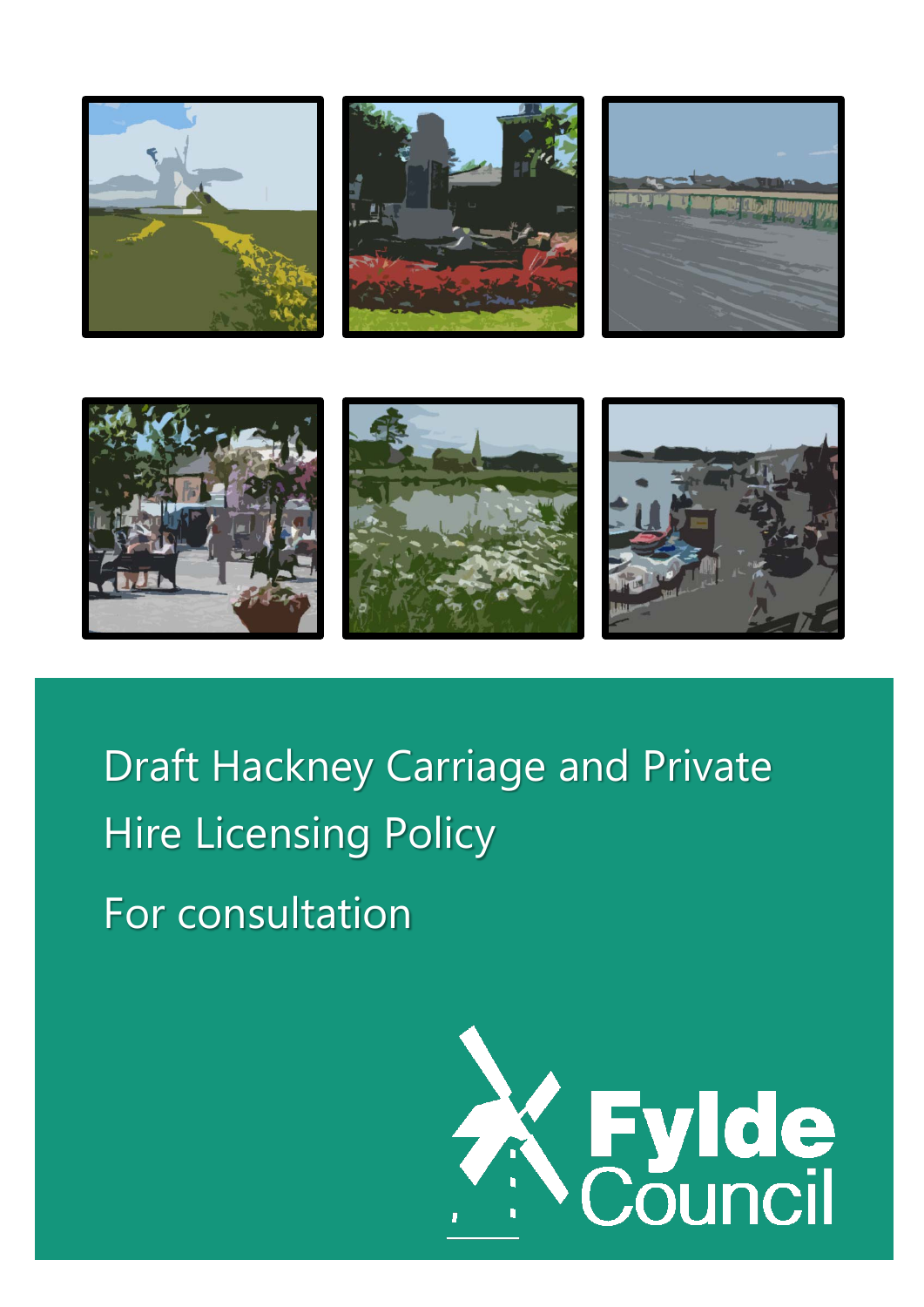## Contents

| 1                                                                          | Introduction                               | 5  |
|----------------------------------------------------------------------------|--------------------------------------------|----|
| $\overline{2}$                                                             | Aims and Objectives                        | 5  |
| $\overline{3}$                                                             | Delegations                                | 5  |
| 4                                                                          | Hackney Carriage and Private Hire Drivers  | 6  |
| 5                                                                          | Hackney Carriage and Private Hire Vehicles | 12 |
| 6                                                                          | Operators                                  | 16 |
| 7                                                                          | Compliance and Enforcement                 | 17 |
|                                                                            |                                            |    |
| 20<br>Appendix A – Criminal Convictions Policy                             |                                            |    |
| Appendix B - Private Hire Conditions<br>31                                 |                                            |    |
| Appendix C - Code of Conduct for Licence Holders<br>33                     |                                            |    |
| Appendix D - Driver Dress Code                                             |                                            | 34 |
| Appendix E - Code of Conduct when working with Vulnerable Passengers<br>35 |                                            |    |
| Appendix F - Vehicle Specification<br>37                                   |                                            |    |
| Appendix G - Exceptional Quality Policy                                    |                                            | 47 |
| Appendix H - Private Hire Licence Conditions                               |                                            | 51 |
| Appendix I - Private Hire Operator Conditions<br>53                        |                                            |    |
| Appendix J - Hackney Carriage Fares<br>55                                  |                                            |    |
|                                                                            | Appendix K - Intended Use Policy           | 56 |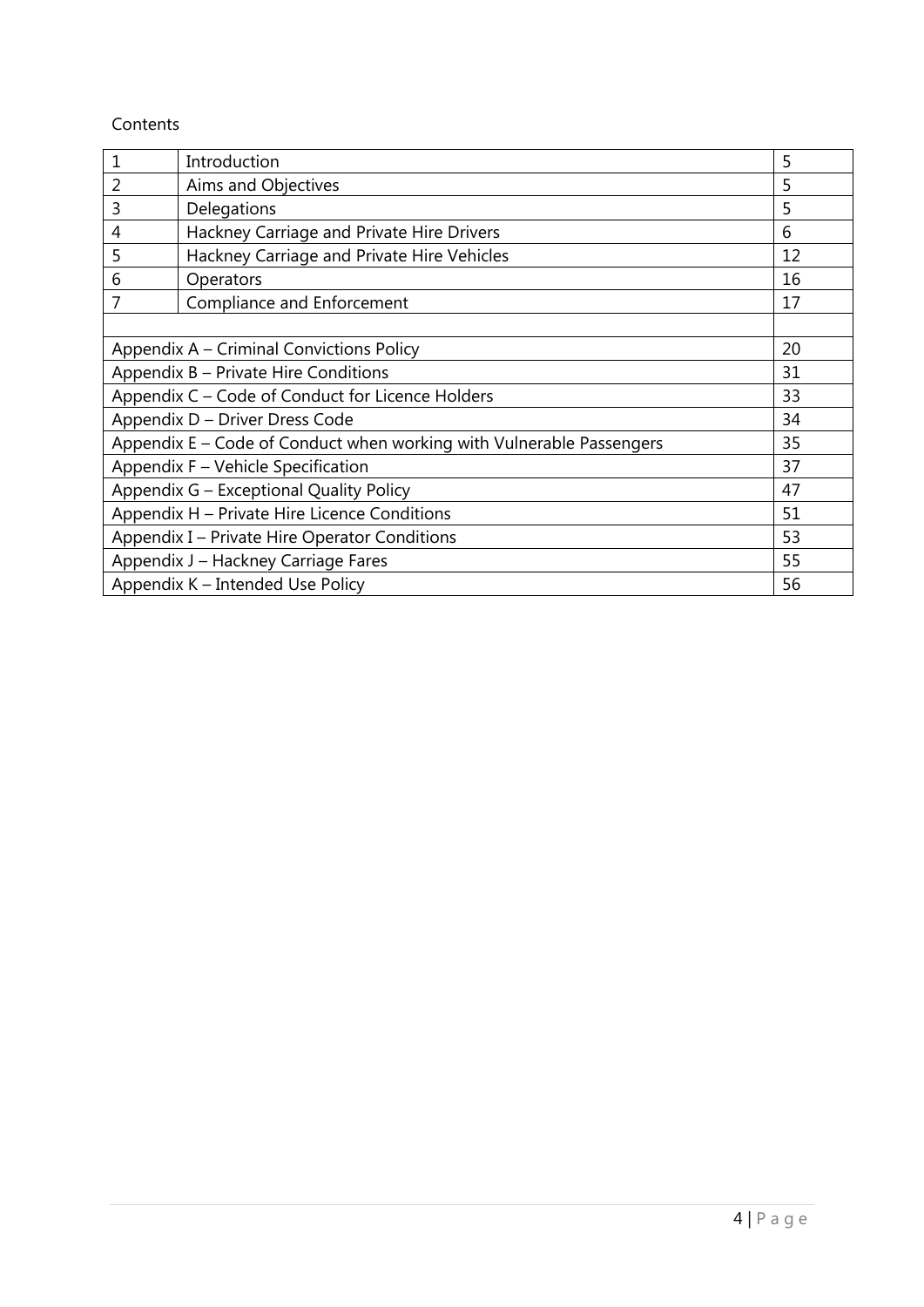| $\mathbf{1}$   | <b>Introduction</b>                                                                                                                                                                                                                                                                                                                                                                                                                                            |
|----------------|----------------------------------------------------------------------------------------------------------------------------------------------------------------------------------------------------------------------------------------------------------------------------------------------------------------------------------------------------------------------------------------------------------------------------------------------------------------|
|                | Fylde Council is responsible for the regulation of the hackney carriage and<br>private trade within the Borough of Fylde.                                                                                                                                                                                                                                                                                                                                      |
|                | When developing this policy the following have been taken into consideration:<br>The aims and objectives of the Policy (see below)<br><b>Current Legislation</b><br>$\equiv$                                                                                                                                                                                                                                                                                   |
|                | The Department for Transport "Taxi and Private Hire Vehicle Licensing:<br>$ \,$<br>Best Practice Guidance" March 2010                                                                                                                                                                                                                                                                                                                                          |
|                | Regulators Code 2014<br>$\sim$<br>Local Government Association template Criminal Convictions Policy<br>$\sim$<br>2015                                                                                                                                                                                                                                                                                                                                          |
|                | Department for Transport Statutory Taxi & Private Hire Vehicle<br>$\overline{\phantom{0}}$<br><b>Standards</b>                                                                                                                                                                                                                                                                                                                                                 |
|                | The Policy sets out application requirements and standards that must be met<br>by the hackney carriage and private hire trade licensed by Fylde Council. When<br>carrying out its regulatory functions, the Council will have regard to this Policy.<br>Each application or enforcement measure will be considered on its own merits,<br>however where it is necessary to depart substantially from the Policy, clear and<br>compelling reasons will be given. |
| $\overline{2}$ | Aims and objectives of the licensing policy                                                                                                                                                                                                                                                                                                                                                                                                                    |
|                | The principal purpose of hackney carriage and private hire licensing is to<br>protect the public and promote public safety. The Councils aim is to facilitate<br>well run and responsible businesses which display sensitivity to the wishes and<br>needs of the general public.                                                                                                                                                                               |
|                | Fylde Council will carry out this licensing function with a view to promoting the<br>following:                                                                                                                                                                                                                                                                                                                                                                |
|                | The protection of the public, safeguarding children and the vulnerable<br>and the prevention of crime and disorder,<br>The safety and health of the public and drivers,<br>$\overline{\phantom{a}}$<br>- Vehicle safety, comfort and access<br>Encouraging environmental sustainability                                                                                                                                                                        |
|                | Fylde Council aims to ensure that the hackney carriage and private hire services<br>offered within the Borough are of a good standard. The application and<br>compliance procedures are designed to ensure these standards are maintained,<br>monitored for compliance and appropriately enforced.                                                                                                                                                             |
| 3              | <b>Delegations</b>                                                                                                                                                                                                                                                                                                                                                                                                                                             |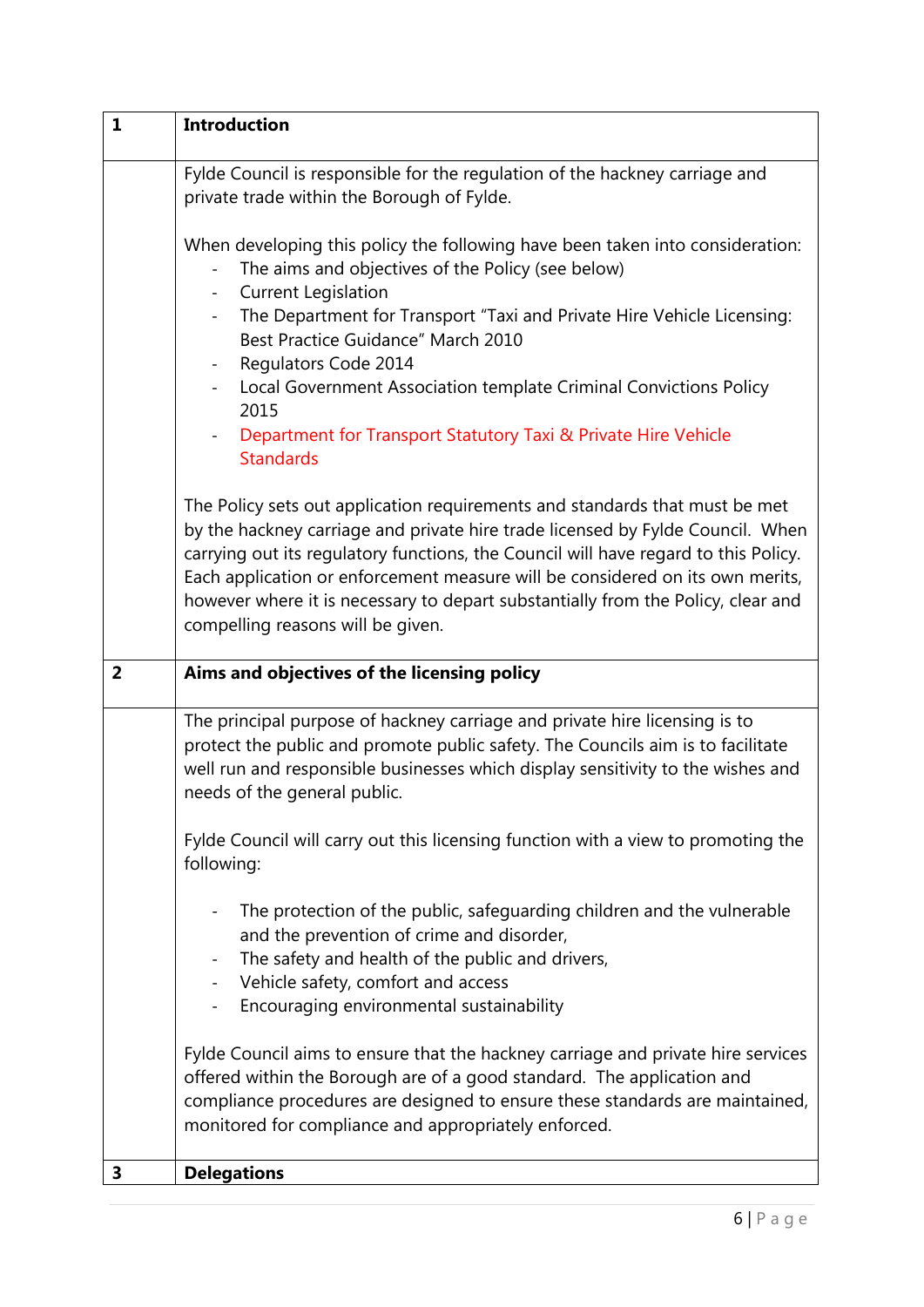|                         | Under the Council Constitution the Public Protection Committee has the<br>delegated power to license hackney carriages and private hire vehicles under<br>(a) as to hackney carriages, the Town Police Clauses Act 1847, as extended by<br>section 171 of the Public Health Act 1875, and section 15 of the Transport Act<br>1985; and sections 47, 57, 58 60 and 79 of the Local Government<br>(Miscellaneous Provisions) Act 1976; and (b) as to private hire vehicles, sections<br>48, 57, 58, 60 and 79 of the Local Government (Miscellaneous Provisions) Act<br>1976 and to license drivers of hackney carriages and private hire vehicles under<br>sections 51, 53, 54, 59, 61 and 79 of the Local Government (Miscellaneous<br>Provisions) Act 1976. |
|-------------------------|--------------------------------------------------------------------------------------------------------------------------------------------------------------------------------------------------------------------------------------------------------------------------------------------------------------------------------------------------------------------------------------------------------------------------------------------------------------------------------------------------------------------------------------------------------------------------------------------------------------------------------------------------------------------------------------------------------------------------------------------------------------|
|                         | The Director of Resources has delegated powers to suspend or revoke the<br>licence of a driver of a hackney carriage or private hire vehicle (including<br>suspending or revoking with immediate effect) under section 61 of the Local<br>Government (Miscellaneous Provisions) Act 1976.                                                                                                                                                                                                                                                                                                                                                                                                                                                                    |
| $\overline{\mathbf{4}}$ | <b>Hackney Carriage and Private Hire Drivers</b>                                                                                                                                                                                                                                                                                                                                                                                                                                                                                                                                                                                                                                                                                                             |
|                         | An applicant must satisfy the Council that they are a fit and proper person to<br>become licensed. Once licensed the driver must remain a fit and proper person<br>throughout the duration of the licence.                                                                                                                                                                                                                                                                                                                                                                                                                                                                                                                                                   |
|                         |                                                                                                                                                                                                                                                                                                                                                                                                                                                                                                                                                                                                                                                                                                                                                              |
| 4.1                     | <b>Fit and Proper Person Test</b>                                                                                                                                                                                                                                                                                                                                                                                                                                                                                                                                                                                                                                                                                                                            |
|                         | Licensed drivers are in a position of trust transporting the young and<br>vulnerable at all times of the day and night. The legislation requires that<br>licences can only be granted if the Council is satisfied that the applicant is a fit<br>and proper person.                                                                                                                                                                                                                                                                                                                                                                                                                                                                                          |
|                         | Whilst there is no definition of a fit and proper person, decisions from the<br>Courts over the years have come to the conclusion that the Council is<br>effectively asking the following question:                                                                                                                                                                                                                                                                                                                                                                                                                                                                                                                                                          |
|                         | Would you allow your son or daughter, spouse or partner, mother or father,<br>grandson or granddaughter or any other person for whom you care, to get into a<br>vehicle with this person alone?                                                                                                                                                                                                                                                                                                                                                                                                                                                                                                                                                              |
|                         | During the application process the Council will undertake a number of checks<br>to gather the information necessary to assess the suitability of the applicant.                                                                                                                                                                                                                                                                                                                                                                                                                                                                                                                                                                                              |
|                         | Factors that will be taken into account when reaching a decision include:                                                                                                                                                                                                                                                                                                                                                                                                                                                                                                                                                                                                                                                                                    |

 $\mathbf{r}$ 

٦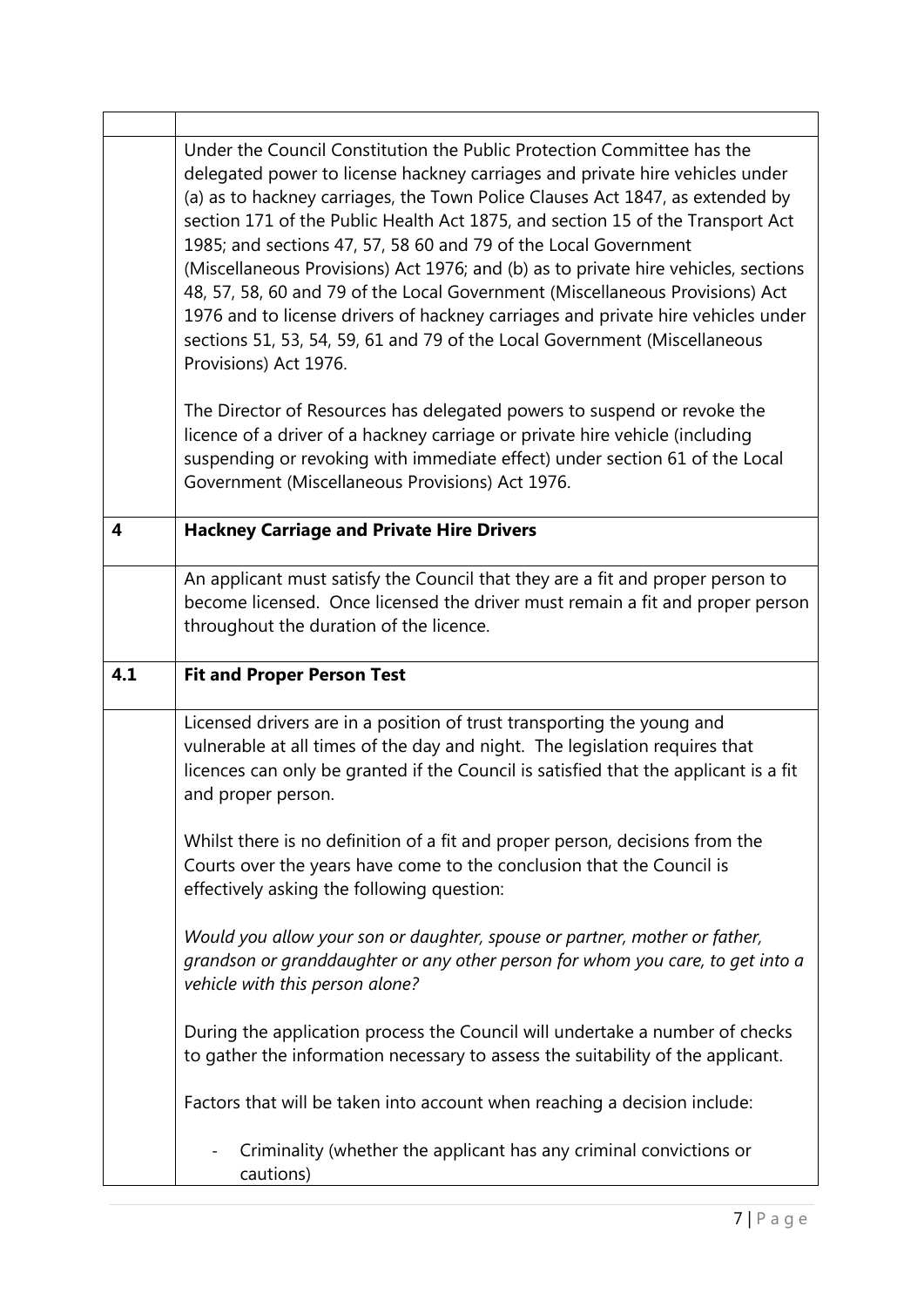|       | Driving Licence – length held and penalty points endorsed<br>$\blacksquare$                        |
|-------|----------------------------------------------------------------------------------------------------|
|       | Right to work in the UK                                                                            |
|       | <b>Medical Fitness</b>                                                                             |
|       | General Conduct/standards of behaviour                                                             |
|       | Conduct of the applicant during the application process<br>$\sim 10$                               |
|       | Previous licensing history<br>$\blacksquare$                                                       |
|       | Knowledge of the Borough of Fylde, and other matters such as the                                   |
|       | Highway Code and taxi law                                                                          |
|       | Ability to communicate and understand English                                                      |
|       | This is not an exhaustive list of matters that will be considered and further                      |
|       | information will be sought from other agencies such as the Police,                                 |
|       | Safeguarding Boards and other licensing authorities as appropriate.                                |
|       |                                                                                                    |
| 4.2   | <b>Making an application</b>                                                                       |
|       | It is the policy of the licensing authority that every application for a licence to                |
|       | drive a hackney carriage and/or private hire vehicle must be accompanied by                        |
|       | satisfactory evidence of the following matters (and that applications that are                     |
|       | incomplete will not be deemed to have been made until such time as they are                        |
|       | completed)                                                                                         |
|       | That the applicant has the right to live and work in the Country                                   |
|       | An enhanced criminal record check                                                                  |
|       | A certificate of their current medical fitness to Group 2 standard<br>$\sim$                       |
|       | That the applicant is authorised to drive a vehicle of the same                                    |
|       | classification as that which the licence will allow them to drive                                  |
|       |                                                                                                    |
|       | Applications will not generally be considered until the following has been                         |
|       | established:                                                                                       |
|       | That the applicant has adequate literacy and numeracy skills to provide                            |
|       | the service that they wish to be licensed for                                                      |
|       | That the applicant has completed training specific to the service they<br>$\overline{\phantom{0}}$ |
|       | wish to be licensed to provide including safeguarding and sexual                                   |
|       | exploitation                                                                                       |
|       | For persons wishing to be authorised to drive wheelchair accessible<br>$\overline{\phantom{a}}$    |
|       | vehicles that the applicant has the ability to safely load and secure                              |
|       | wheelchair users in wheelchair accessible vehicles whilst in the chair                             |
|       | That the applicant has sufficient knowledge of the Borough and other<br>$\overline{\phantom{a}}$   |
|       | issues such as legislation relating to hackney carriages and private hire                          |
|       | vehicles (such as the carriage of assistance dogs) as may be prescribed                            |
|       | by the Council.                                                                                    |
|       |                                                                                                    |
| 4.2.1 | <b>Application Form</b>                                                                            |
|       | Applicants are expected to act with honesty and integrity throughout the                           |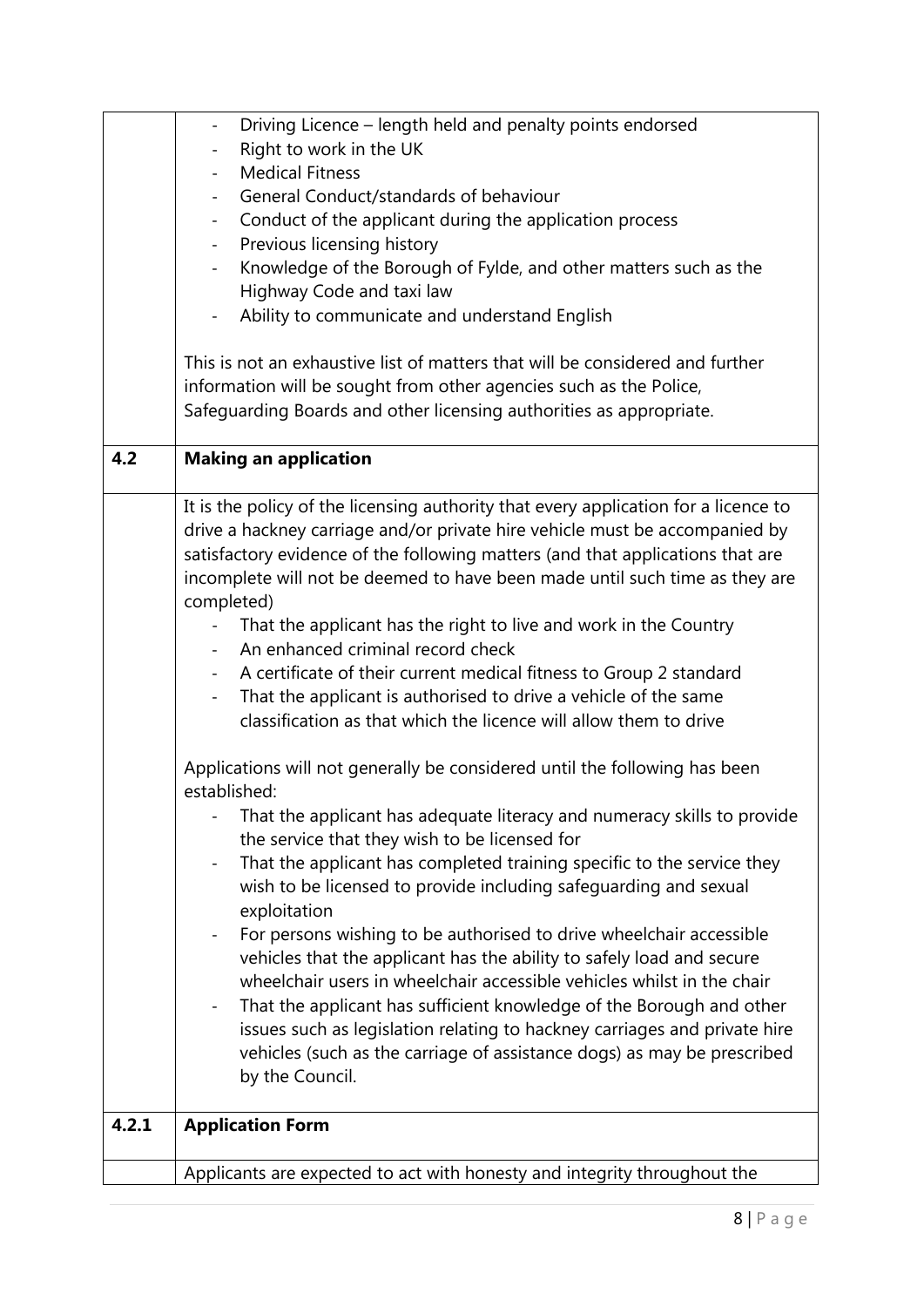|         | application process. There is an expectation that the information requested, for<br>example previous convictions and cautions, will be fully and accurately<br>disclosed. Applicants are required to disclose all convictions and cautions<br>including those that would normally be considered spent as both hackney<br>carriage and private hire drivers are included as exceptions within the |
|---------|--------------------------------------------------------------------------------------------------------------------------------------------------------------------------------------------------------------------------------------------------------------------------------------------------------------------------------------------------------------------------------------------------|
|         | Rehabilitation of Offenders Act 1974 (Exceptions) Order 1975.                                                                                                                                                                                                                                                                                                                                    |
|         | Care should be taken when completing the form as failure to make full and<br>accurate disclosure can it itself result in refusal of the application.                                                                                                                                                                                                                                             |
| 4.2.1.1 | Applicants must disclose if they hold or have previously held a licence with<br>another authority. Applicants should also o disclose if they have had an<br>application for a licence refused, or a licence revoked or suspended by any<br>other licensing authority.                                                                                                                            |
| 4.2.2   | <b>Disclosure and Barring Service Check</b>                                                                                                                                                                                                                                                                                                                                                      |
|         | A criminal record check of a driver is seen an important safety measure. An<br>enhanced disclosure through the Disclosure and Barring Service (DBS) is<br>required as these disclosures include details of live and spent convictions,<br>police cautions and other relevant information from the Police.                                                                                        |
|         | Before an application will be considered, the applicant must provide a current<br>(less than 3 months old) enhanced disclosure certificate which must indicate<br>that the application has been processed in relation to both the child and adult<br>workforce employment positions.                                                                                                             |
|         | It should be noted that the Disclosure and Barring Service send the certificate<br>to the applicant direct. The original certificate must be produced to the<br>Licensing Authority to progress the application.                                                                                                                                                                                 |
|         | A licence will not be granted or renewed in the absence of a current<br>enhanced DBS certificate.                                                                                                                                                                                                                                                                                                |
|         | The Licensing Authority supports the use of the update service provided by the<br>DBS which enables relevant information to be received as quickly as possible in<br>order to take appropriate and proportionate action to protect public safety.                                                                                                                                                |
|         | The Licensing Authority requires all applicants to register for the update service<br>and to nominate the licensing authority to receive updates s that 6 monthly<br>checks may be maintained. Registration lasts for one year and costs £13 per<br>annum and licence holders would be expected to maintain this registration<br>throughout the duration of the licence.                         |
| 4.2.3   | Applicants with Periods of Residency Outside the UK                                                                                                                                                                                                                                                                                                                                              |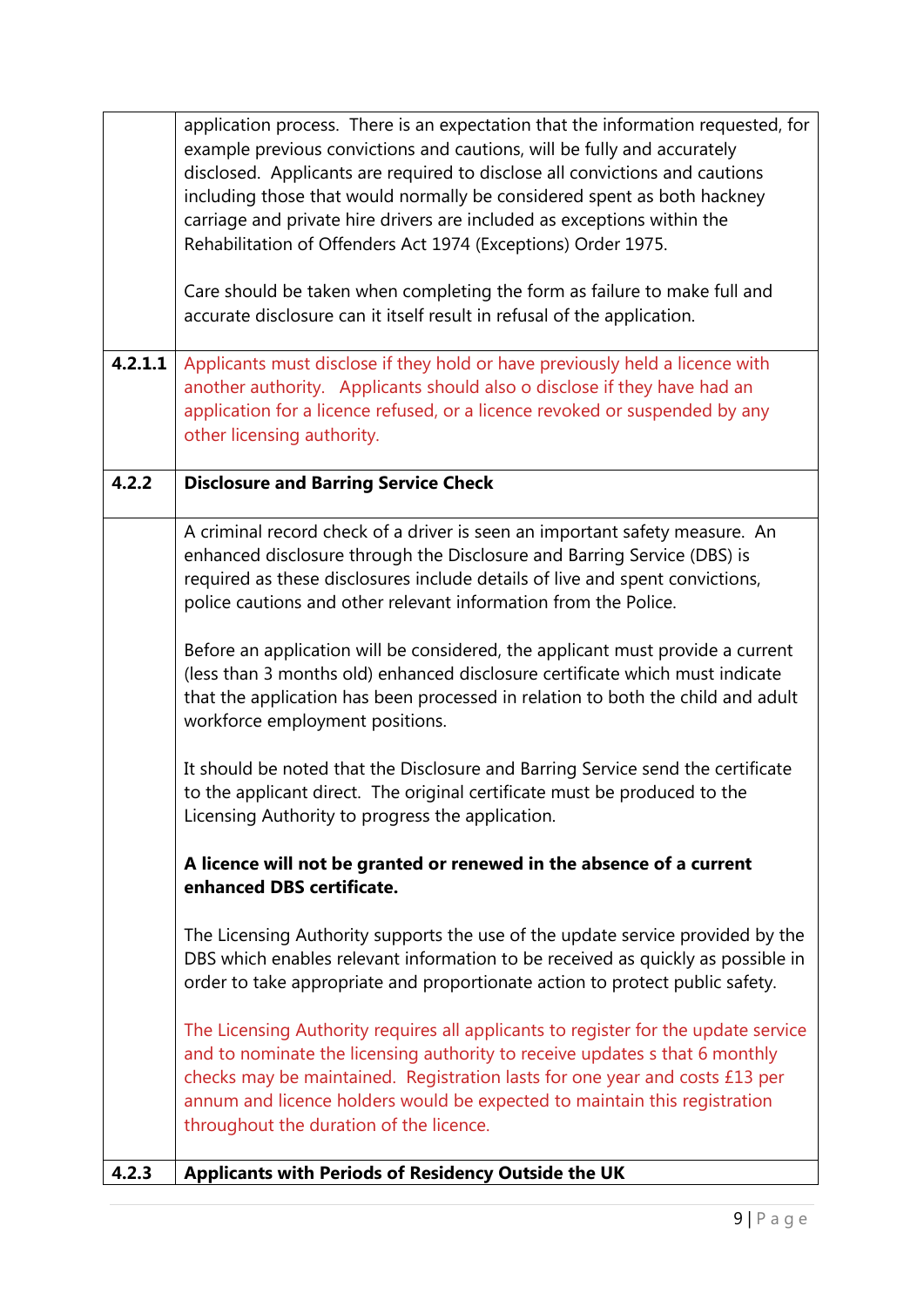|       | Where a new applicant has spent six continuous months or more overseas, the<br>Licensing Authority will expect to see evidence of a criminal record check or a<br>certificate of good conduct from the country/countries visited covering the<br>period before an application may be made.                                                                                                                                              |
|-------|-----------------------------------------------------------------------------------------------------------------------------------------------------------------------------------------------------------------------------------------------------------------------------------------------------------------------------------------------------------------------------------------------------------------------------------------|
| 4.2.4 | <b>Relevance of Convictions and Cautions</b>                                                                                                                                                                                                                                                                                                                                                                                            |
|       | In assessing whether the applicant is a fit and proper person to hold or retain a<br>licence, each individual case will be considered on its merits having regard to<br>its policy on convictions and cautions which can be found at appendix A.                                                                                                                                                                                        |
| 4.2.5 | <b>Medical Assessment</b>                                                                                                                                                                                                                                                                                                                                                                                                               |
|       | The Council is of the opinion that it is appropriate for licensed drivers to be<br>subject to more stringent medical standards than those applicable to normal<br>car drivers because:                                                                                                                                                                                                                                                  |
|       | They carry members of the public who expect a safe journey                                                                                                                                                                                                                                                                                                                                                                              |
|       | They are on the road longer than most car drivers<br>$\overline{\phantom{a}}$                                                                                                                                                                                                                                                                                                                                                           |
|       | They are required to assist disabled passengers and handle luggage                                                                                                                                                                                                                                                                                                                                                                      |
|       | Therefore the Group 2 standard of medical fitness as applied by the DVLA to<br>the licensing of lorry and bus drivers is the appropriate standard for licensed<br>hackney carriage and private hire drivers.                                                                                                                                                                                                                            |
|       | Applicants and licence holders are required to undergo a medical assessment<br>on first application, on reaching 45 years of age and then every 5 years<br>thereafter until the age of 65 when annual examinations will be required.<br>Holders of current PSV and/or HGV licences, Pilot Licences where the holder is<br>able to produce proof of a current medical examination will not be required to<br>undergo further assessment. |
|       | Where there is any doubt to the medical fitness of the applicant, the Council<br>may require the applicant to undergo and pay for a further medical<br>examination by a Doctor appointed by the Council.                                                                                                                                                                                                                                |
|       | Licence holders must notify the Council of any deterioration or other change in<br>their health that may affect their driving capabilities. This includes but is not<br>restricted to the list of conditions which must be notified to the DVLA. Where<br>there remains any doubt about the fitness of the applicant, the Public<br>Protection Committee will review the evidence and make a final decision.                            |
|       | No licence shall be issued until medical clearance (if required) has been<br>established.                                                                                                                                                                                                                                                                                                                                               |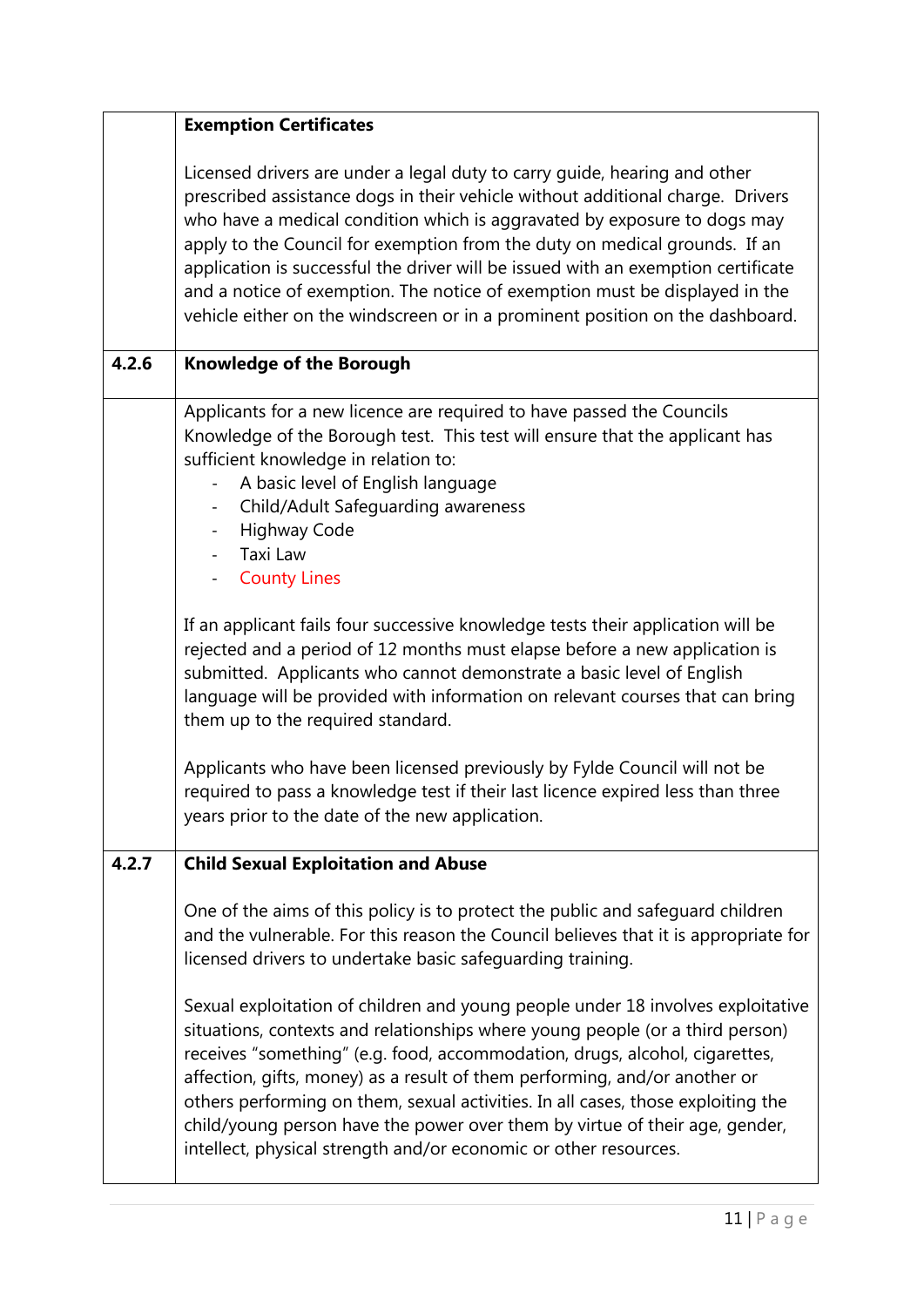|       | Children and young people may be taken to public or private venues, rooms,<br>hotels or houses for the purpose of sexual abuse.                                                                                                                                                                                                                                                                                                                                                                                                                                                                                                                                                                                                                                                                                                                                                                                                                                                                                                                                                                                                                                                                                                                                                                                                                 |
|-------|-------------------------------------------------------------------------------------------------------------------------------------------------------------------------------------------------------------------------------------------------------------------------------------------------------------------------------------------------------------------------------------------------------------------------------------------------------------------------------------------------------------------------------------------------------------------------------------------------------------------------------------------------------------------------------------------------------------------------------------------------------------------------------------------------------------------------------------------------------------------------------------------------------------------------------------------------------------------------------------------------------------------------------------------------------------------------------------------------------------------------------------------------------------------------------------------------------------------------------------------------------------------------------------------------------------------------------------------------|
|       | All drivers are expected to report any suspicion or concerns that a child or<br>young person is being transported for the purposes of sexual abuse. Where a<br>driver becomes aware or concerned that they or other drivers are transporting<br>a young person or a number of young people to specific premises or venues<br>either accompanied or alone on a regular basis and they suspect the young<br>person may be subject to exploitation they must report their concerns to<br>Lancashire Police.                                                                                                                                                                                                                                                                                                                                                                                                                                                                                                                                                                                                                                                                                                                                                                                                                                        |
|       | Failure to report a suspicion or concern that a young person may be being<br>sexually exploited could lead to the licence being revoked and the individual<br>could also be considered complicit in the sexual exploitation in any subsequent<br>criminal investigation.<br>It is a requirement that all existing licensed drivers undertake CSE training<br>before their licence is renewed.                                                                                                                                                                                                                                                                                                                                                                                                                                                                                                                                                                                                                                                                                                                                                                                                                                                                                                                                                   |
| 4.2.8 | <b>Right of Driver to Work in the UK</b>                                                                                                                                                                                                                                                                                                                                                                                                                                                                                                                                                                                                                                                                                                                                                                                                                                                                                                                                                                                                                                                                                                                                                                                                                                                                                                        |
|       | The Council will require all applicants for new licences to provide documentary<br>evidence to confirm that they may legally work in the UK. Examples of<br>documents that may be provided include (but are not limited to):<br>A UK passport confirming that the holder is a British Citizen (or citizen of<br>$\overline{\phantom{a}}$<br>another EEA country including Switzerland)<br>Passport or other travel document endorsed to show that the holder is<br>$\overline{\phantom{a}}$<br>allowed to stay in the UK and undertake paid employment<br>Full UK birth/adoption certificate<br>An immigration document issued by the Border and Immigration<br>Agency to the holder which indicates that the person named in it can<br>stay in the United Kingdom and undertake paid employment<br>A work permit or other approval to take employment issued by the<br>Home Office or the Border and Immigration Agency when produced in<br>combination with either a passport or another travel document<br>endorsed to show the holder is allowed to stay in the United kingdom<br>and is allowed to undertake paid employment.<br>When an applicant is subject to immigration controls, a licence will not be<br>issued for longer than the period that the applicant has permission to<br>undertake paid employment in the United Kingdom. |
| 4.3   | <b>Standards Expected of a Licensed Driver</b>                                                                                                                                                                                                                                                                                                                                                                                                                                                                                                                                                                                                                                                                                                                                                                                                                                                                                                                                                                                                                                                                                                                                                                                                                                                                                                  |
| 4.3.1 | <b>Licence Conditions</b>                                                                                                                                                                                                                                                                                                                                                                                                                                                                                                                                                                                                                                                                                                                                                                                                                                                                                                                                                                                                                                                                                                                                                                                                                                                                                                                       |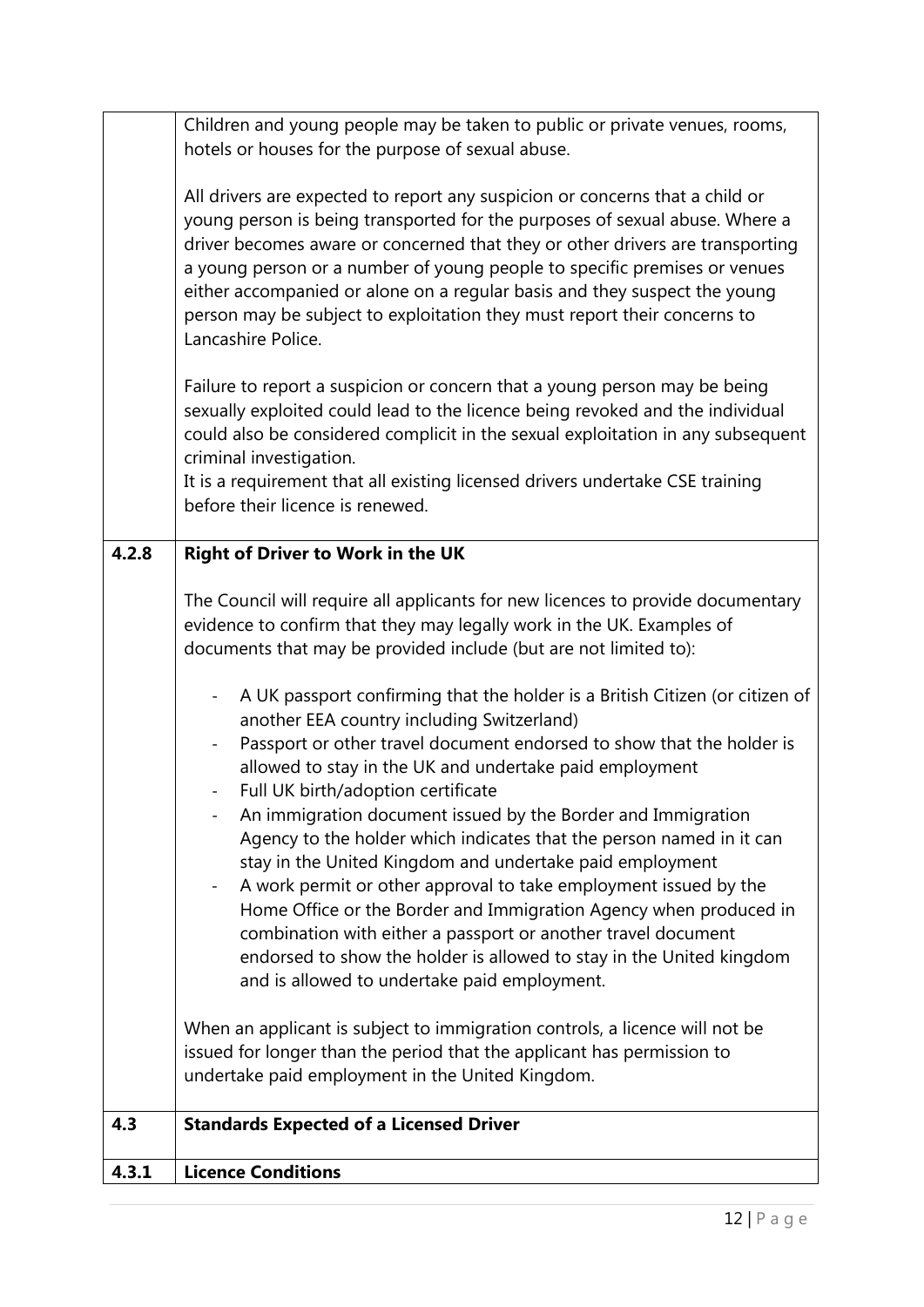|       | The Council may attach such conditions to a private hire driver's licence as it<br>considers reasonably necessary. The standard conditions can be found at<br>Appendix B. Conditions may not be attached to a hackney carriage driver's<br>licence, however they are required to abide by the Hackney Carriage Byelaws.                                                                                                                                                                                                            |
|-------|------------------------------------------------------------------------------------------------------------------------------------------------------------------------------------------------------------------------------------------------------------------------------------------------------------------------------------------------------------------------------------------------------------------------------------------------------------------------------------------------------------------------------------|
| 4.3.2 | <b>General Conduct</b>                                                                                                                                                                                                                                                                                                                                                                                                                                                                                                             |
|       | The standards expected of licensed drivers are set out in the Code of Good<br>Conduct. This code, set out at Appendix C should be read in conjunction with<br>the other statutory and policy requirements set out in this document.                                                                                                                                                                                                                                                                                                |
| 4.3.3 | <b>Dress Code</b>                                                                                                                                                                                                                                                                                                                                                                                                                                                                                                                  |
|       | It is recognised that both the hackney carriage and private hire trade play an<br>important part in portraying a positive image of the Fylde. Anything that<br>serves to enhance the professional image of the trade and promotes the<br>concept that the drivers of licensed vehicles are professional vocational drivers<br>is to be welcomed. To ensure that the objectives above are met a dress code<br>for licensed drivers has been set see Appendix D. It is a condition of licence<br>that drivers adhere to this policy. |
|       |                                                                                                                                                                                                                                                                                                                                                                                                                                                                                                                                    |
| 4.3.4 | Code of Conduct when working with vulnerable passengers                                                                                                                                                                                                                                                                                                                                                                                                                                                                            |
|       | It is essential that young, elderly and other vulnerable people are safeguarded<br>and protected whilst being transported in a licensed vehicle. Accordingly a<br>specific Code of Conduct must be complied with when working with vulnerable<br>passengers. This Code can be found at Appendix E.                                                                                                                                                                                                                                 |
| 5     | <b>Hackney Carriage and Private Hire Vehicles</b>                                                                                                                                                                                                                                                                                                                                                                                                                                                                                  |
|       | Fylde Council does not have a general policy to limit the number of hackney<br>carriages, which may be licensed within its area. The policy adopted in it XXXX<br>required that any new Hackney Carriage vehicle licences are only granted in<br>respect of vehicles<br>that:<br>(i) are less than a year old at the time of the initial grant of the Hackney Carriage                                                                                                                                                             |
|       | licence and<br>(ii) conform, initially and thereafter, to the Conditions of Fitness as laid down by                                                                                                                                                                                                                                                                                                                                                                                                                                |
|       | the Metropolitan Police and the Road Vehicles (Construction and Use)<br>Regulations 1986 until further conditions are issued by the Department for<br>Transport concerning technical requirements.                                                                                                                                                                                                                                                                                                                                 |

 $\mathbf{r}$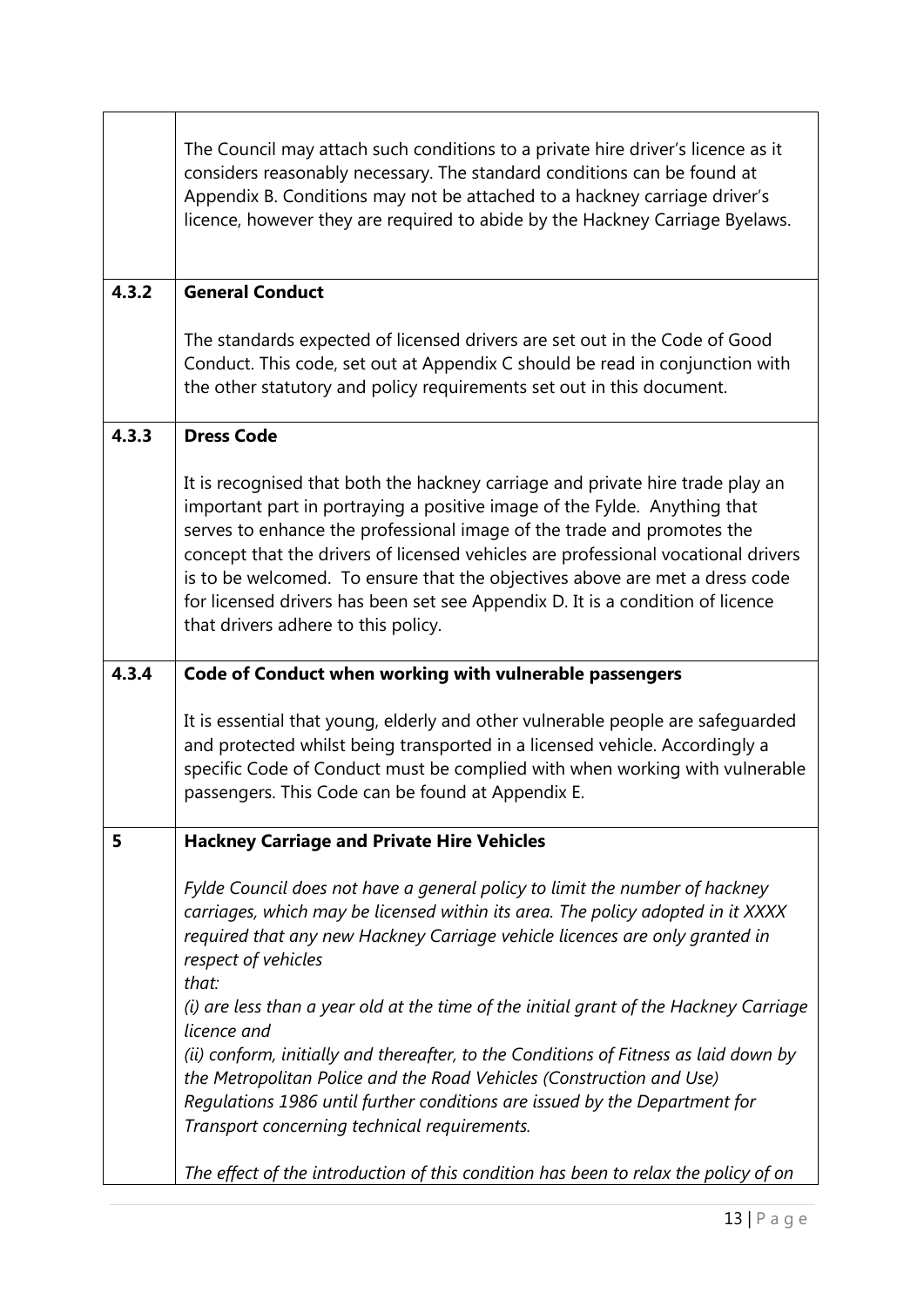|     | restriction of licensed hackney vehicle numbers whilst establishing a control<br>measure in respect of the number of additional vehicles licensed. Any new<br>vehicles to the licensed taxi fleet have now to be purpose built taxis and are,<br>therefore, wheelchair accessible.                                                                                                                                                                                                                                                                                                                  |
|-----|-----------------------------------------------------------------------------------------------------------------------------------------------------------------------------------------------------------------------------------------------------------------------------------------------------------------------------------------------------------------------------------------------------------------------------------------------------------------------------------------------------------------------------------------------------------------------------------------------------|
|     | The Policy was subsequently amended in XXXX to that shown below                                                                                                                                                                                                                                                                                                                                                                                                                                                                                                                                     |
|     | Any new Hackney Carriage vehicle licences are only granted in respect of vehicles<br>that are:<br>(i) less than two years old at the time of the initial grant of the<br>new Hackney Carriage licence and<br>(ii) a TX11 taxi or purpose built EuroCab, designed and developed for use as a<br>wheelchair accessible taxi. Wheelchair access must be from the side and not<br>from the rear. The vehicle must be unaltered from the<br>manufacturers/converters specification and documentation must be produced<br>to show that the vehicle is certified to M1, European Whole Vehicle Approval or |
|     | Low Volume Approval standards. Any replacement vehicle must also meet the<br>standard required of such newly licensed hackney carriage vehicles.                                                                                                                                                                                                                                                                                                                                                                                                                                                    |
|     | It could be argued the policy has had limited success and the Council continues<br>to be concerned about the availability of wheelchair accessible vehicles within<br>the Borough.                                                                                                                                                                                                                                                                                                                                                                                                                  |
|     | Therefore, through this revised Taxi Licensing Policy it is proposed to update<br>the Policy as follows:                                                                                                                                                                                                                                                                                                                                                                                                                                                                                            |
|     | Any new Hackney Carriage vehicle licences are only granted in respect of<br>vehicles that are:                                                                                                                                                                                                                                                                                                                                                                                                                                                                                                      |
|     | i) less than six years old at the time of the initial grant of the new Hackney<br>Carriage licence and                                                                                                                                                                                                                                                                                                                                                                                                                                                                                              |
|     | (ii) a purpose built vehicle, designed and developed for use as a wheelchair<br>accessible taxi. Wheelchair access must be from the side and not from the rear.<br>The vehicle must be unaltered from the manufacturers/converters specification<br>and documentation must be produced to show that the vehicle is certified to<br>M1, European Whole Vehicle Approval or Low Volume Approval standards. Any<br>replacement vehicle must also meet the standard required of such newly<br>licensed hackney carriage vehicles.                                                                       |
|     | iii) Any application should be submitted with supporting information in relation<br>to the Intended Use Policy (app K)                                                                                                                                                                                                                                                                                                                                                                                                                                                                              |
|     | The Council has no power to limit or otherwise restrict the number of private<br>hire vehicles.                                                                                                                                                                                                                                                                                                                                                                                                                                                                                                     |
| 5.2 | <b>Vehicle Specification</b>                                                                                                                                                                                                                                                                                                                                                                                                                                                                                                                                                                        |
|     |                                                                                                                                                                                                                                                                                                                                                                                                                                                                                                                                                                                                     |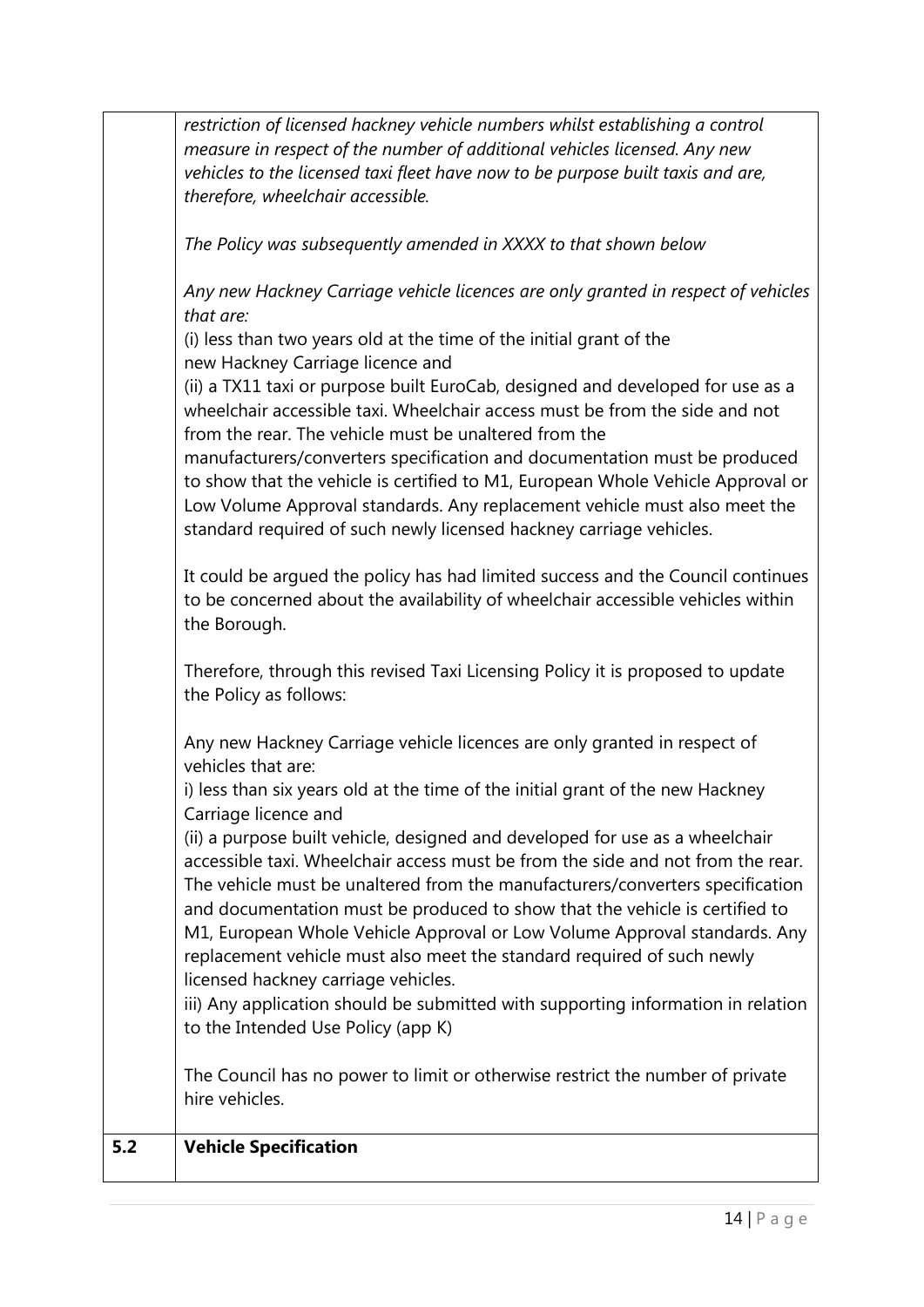| 5.6 | <b>Application Process</b>                                                                                                                                                                                                                                                                                                                                                                                                                                                                                                                                             |
|-----|------------------------------------------------------------------------------------------------------------------------------------------------------------------------------------------------------------------------------------------------------------------------------------------------------------------------------------------------------------------------------------------------------------------------------------------------------------------------------------------------------------------------------------------------------------------------|
|     | Additional advertising, whether it be Company livery or third party advertising<br>may be displayed on Hackney Carriage Vehicles and limited signage to assist in<br>the identification of a private hire vehicle may be displayed as specified in<br>appendix F.                                                                                                                                                                                                                                                                                                      |
|     | Private hire vehicles (unless benefitting from dispensation from displaying<br>signage) must display the Council supplied signage on both the front doors of<br>each Private Hire vehicle.                                                                                                                                                                                                                                                                                                                                                                             |
|     | In order to differentiate between the two types of licensed vehicle, private hire<br>vehicles are not permitted to carry roof-mounted signs of any kind or any<br>references to the word "taxi" or "hackney".                                                                                                                                                                                                                                                                                                                                                          |
| 5.5 | <b>Signage</b><br>Hackney Carriage vehicles are required to display plates on both the front and<br>rear of the vehicle. This is a key feature in helping to identify vehicles that are<br>properly licensed. All hackney carriage vehicles, except for mini buses, transits,<br>people carrier type vehicles and those with built in roof signs should carry<br>illuminated roof mounted signs indicating that they are a taxi. Mini buses,<br>transits and people carrier type vehicles must display the single word "taxi" on<br>the front and rear of the vehicle. |
|     |                                                                                                                                                                                                                                                                                                                                                                                                                                                                                                                                                                        |
| 5.4 | <b>Vehicle Testing</b><br>All vehicles are subject to an annual inspection by the Councils Vehicle<br>Maintenance Unit. This inspection is not a Certificate of Compliance and<br>vehicle proprietors are expected to obtain separate MOT certification.                                                                                                                                                                                                                                                                                                               |
|     |                                                                                                                                                                                                                                                                                                                                                                                                                                                                                                                                                                        |
|     | Vehicles will not generally be licensed beyond 12 years of age. An Exceptional<br>Quality Policy has been introduced which may been seen at appendix G which<br>may extend the life of a licensed vehicle on an annual basis subject to the<br>requirements being complied with.                                                                                                                                                                                                                                                                                       |
| 5.3 | <b>Maximum Age of Vehicles</b>                                                                                                                                                                                                                                                                                                                                                                                                                                                                                                                                         |
|     | Not all types of vehicles are suitable to be licensed as hackney carriage or<br>private hire vehicles. In the event of a dispute over the suitability of a vehicle<br>the final decision rests with the Public Protection Committee.                                                                                                                                                                                                                                                                                                                                   |
|     | The Council has a series of specifications which a vehicle will need to comply<br>with if it is to be licensed. These specifications can be found at Appendix F.                                                                                                                                                                                                                                                                                                                                                                                                       |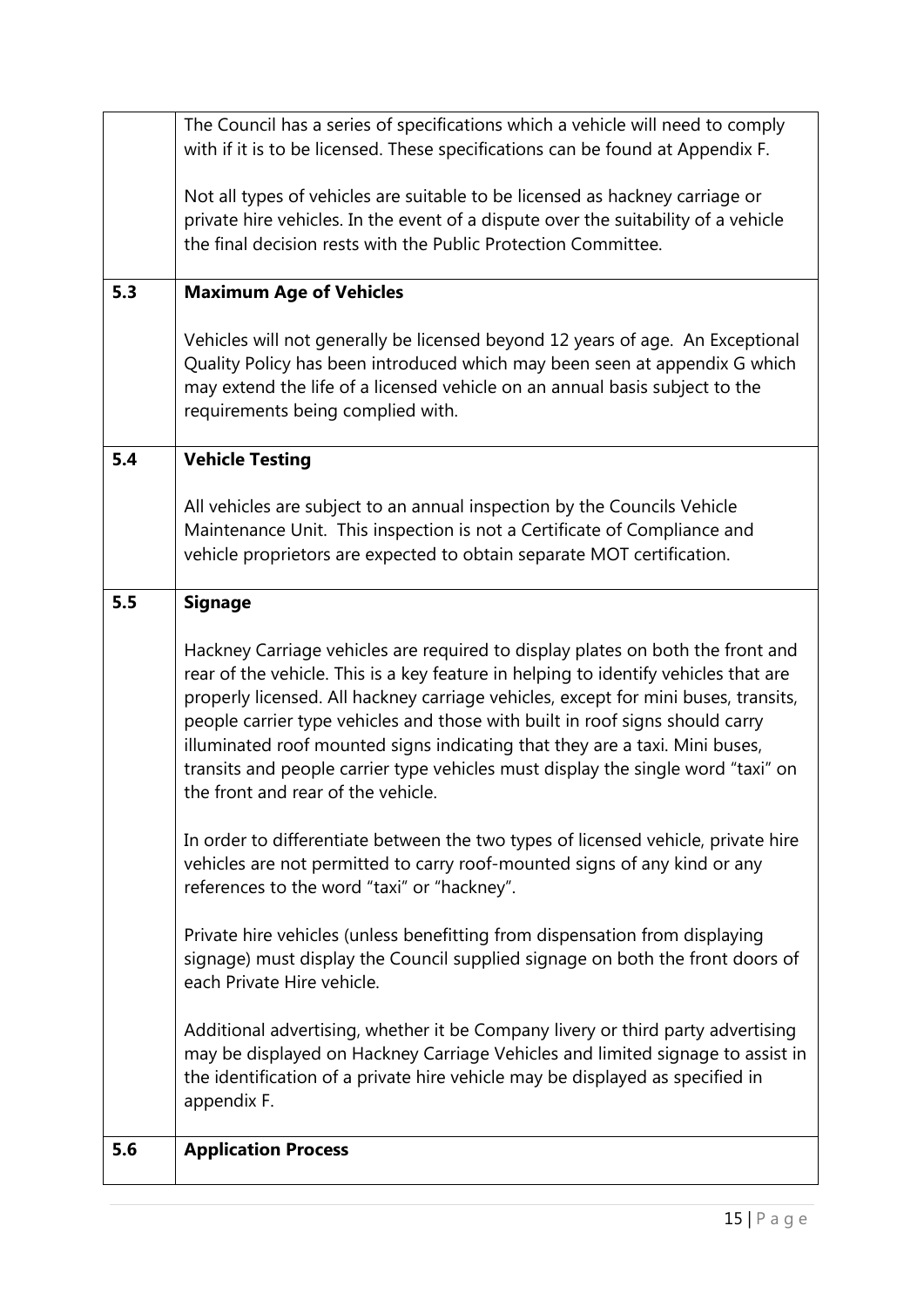|      | The Council will consider all applications for vehicle licences on their own       |
|------|------------------------------------------------------------------------------------|
|      | merits.                                                                            |
|      | A valid application will consist of:                                               |
|      | Vehicle application form                                                           |
|      | Fee                                                                                |
|      | The original vehicle registration document (V5), certificate of registration       |
|      | for the vehicle or a bill of sale. Licences will not be renewed unless the         |
|      | full V5 document has been produced to the Council.                                 |
|      | Vehicle Inspection Report from the Council's testing station.                      |
|      | Valid policy of insurance                                                          |
| 5.7  | <b>Grant and renewal of licences</b>                                               |
|      |                                                                                    |
|      | Vehicle licences will be issued for a period of 12 months.                         |
| 5.8  | <b>Conditions</b>                                                                  |
|      |                                                                                    |
|      | The Council may attach such conditions as it considers reasonably necessary to     |
|      | the grant of a hackney carriage or private hire vehicle licence. The following     |
|      | condition is attached to all hackney carriage licences:                            |
|      | Any hackney carriage operating to different tariffs must display a statement of    |
|      | fares which shall be fitted and maintained in such a position as to be clearly     |
|      | visible at all times to the hirer.                                                 |
|      |                                                                                    |
|      | The standard conditions attached to a private hire vehicle licence can be found    |
|      | at Appendix X                                                                      |
|      |                                                                                    |
| 5.10 | <b>Accidents</b>                                                                   |
|      | If at any time a licensed vehicle is involved in an accident, however minor, the   |
|      | driver must inform the licensing service as soon as possible and in any event      |
|      | within one working day. An accident report form must then be completed and         |
|      | submitted to the licensing service within 72 hours of the accident occurring       |
|      | (except in exceptional circumstances when the licensing team may agree to the      |
|      | report being filed outside of that time limit).                                    |
|      |                                                                                    |
|      | The vehicle must be presented for inspection at the Council's testing station as   |
|      | soon as possible after the accident has taken place at the licence holder's        |
|      | expense. The inspection should be booked via the licensing team. Failure to        |
|      | present the vehicle for inspection may result in the vehicle licence being         |
|      | suspended until such time as the vehicle is produced for examination.              |
|      |                                                                                    |
|      | If the vehicle is so damaged that it cannot be driven, the licensing team must     |
|      | be informed of this fact. In such cases, the vehicle proprietor is advised to take |
|      | photographic evidence of the vehicle's condition to clearly illustrate the reason  |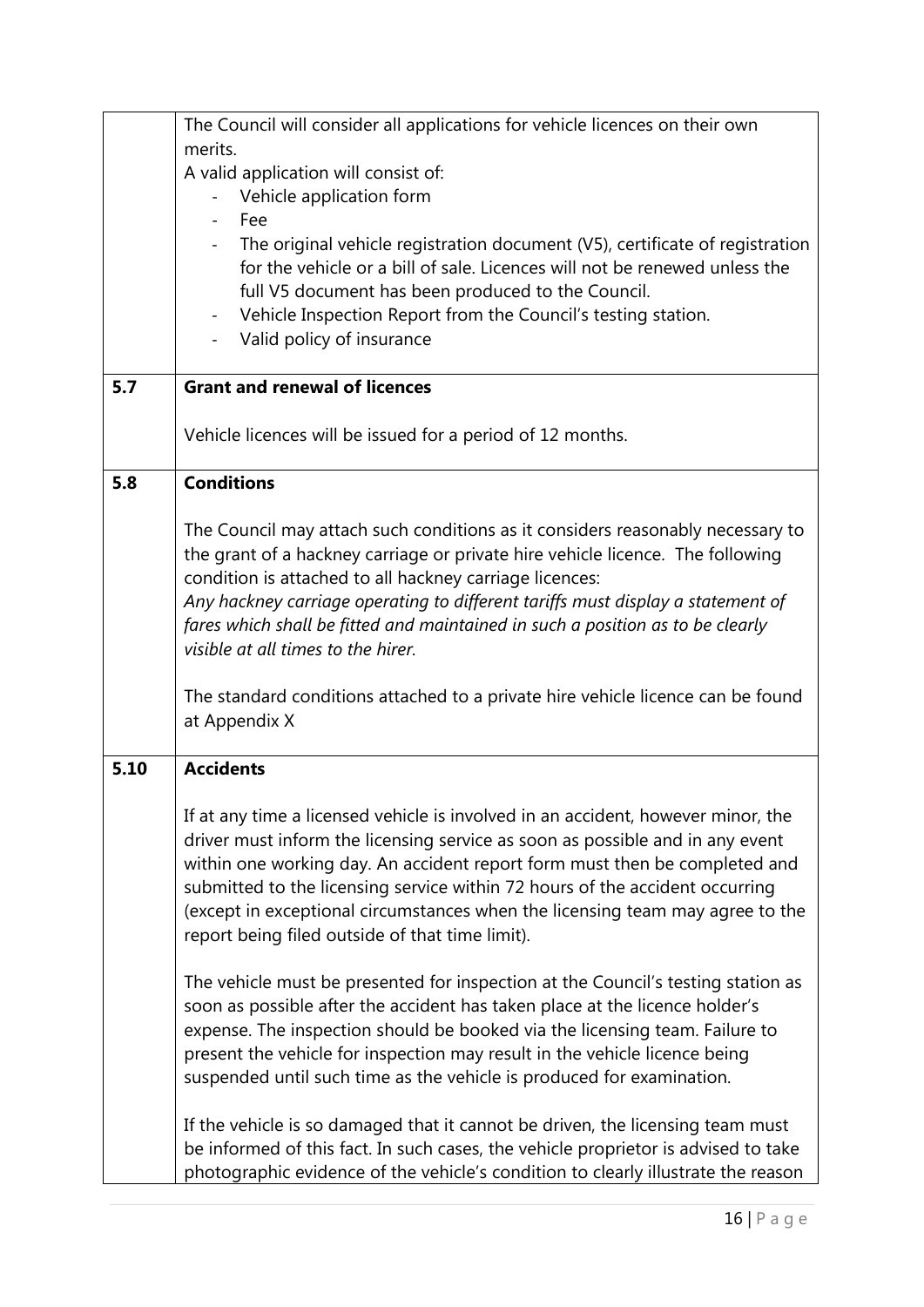| <b>Operators</b>                                                                                                                                                                                                                                                                                                                                                                                                                                                                                                                                                                                                                                                                                                                                                                                                                                                                                                                                                                                                                                               |
|----------------------------------------------------------------------------------------------------------------------------------------------------------------------------------------------------------------------------------------------------------------------------------------------------------------------------------------------------------------------------------------------------------------------------------------------------------------------------------------------------------------------------------------------------------------------------------------------------------------------------------------------------------------------------------------------------------------------------------------------------------------------------------------------------------------------------------------------------------------------------------------------------------------------------------------------------------------------------------------------------------------------------------------------------------------|
|                                                                                                                                                                                                                                                                                                                                                                                                                                                                                                                                                                                                                                                                                                                                                                                                                                                                                                                                                                                                                                                                |
| Vehicles may be fitted with an appropriate CCTV system. If a system is installed<br>it should be operational at all times the vehicle is in use.<br>The CCTV system must:<br>Be of a make, type and design approved by the Council;<br>Will not be changed in any way from its original design, be free of<br>$\sim$<br>damage and maintained in working condition;<br>The vehicle must carry appropriate signs, approved by the Council,<br>informing the public that camera surveillance is active in the vehicle;<br>The recording system and memory card (or other image recording<br>system) must be securely stored within the vehicle and away from public<br>access; Installation and maintenance must be in accordance with the<br>manufacturer's specifications and recommendations;<br>Images contained in the recording device may only be downloaded by<br>an authorised officer of the Council or Police Officer unless the vehicle<br>licence holder or licensed driver is registered with the Information<br>Commissioner as a Data Controller |
| <b>CCTV</b>                                                                                                                                                                                                                                                                                                                                                                                                                                                                                                                                                                                                                                                                                                                                                                                                                                                                                                                                                                                                                                                    |
| The Council sets the maximum rates that may be charged by hackney carriage<br>vehicles. Private Hire Vehicles may set their own fare structure.<br>The decision of the Court is Curzon v is noted regarding the accuracy of taxi<br>meters and in line with 5.8 above, where the meter is set to a tariff lower than<br>the Council maximum, a clear notice should be displayed in the vehicle.                                                                                                                                                                                                                                                                                                                                                                                                                                                                                                                                                                                                                                                                |
| <b>Fares</b>                                                                                                                                                                                                                                                                                                                                                                                                                                                                                                                                                                                                                                                                                                                                                                                                                                                                                                                                                                                                                                                   |
| It is the view of the Council that at the time of writing, GPS devices are not<br>considered to be a suitable replacement for taxi meters, but have no objection<br>to them being used alongside conventional taxi meters.                                                                                                                                                                                                                                                                                                                                                                                                                                                                                                                                                                                                                                                                                                                                                                                                                                     |
| <b>Meters</b><br>All hackney carriages must be fitted with an approved meter. Private hire<br>vehicles may be fitted with a meter but this is not a requirement of licensing. If<br>a private hire vehicle is fitted with a meter it should not display the words "for<br>hire" unless this wording cannot be viewed from outside of the vehicle.                                                                                                                                                                                                                                                                                                                                                                                                                                                                                                                                                                                                                                                                                                              |
| why the vehicle cannot be driven or be presented for examination.                                                                                                                                                                                                                                                                                                                                                                                                                                                                                                                                                                                                                                                                                                                                                                                                                                                                                                                                                                                              |
|                                                                                                                                                                                                                                                                                                                                                                                                                                                                                                                                                                                                                                                                                                                                                                                                                                                                                                                                                                                                                                                                |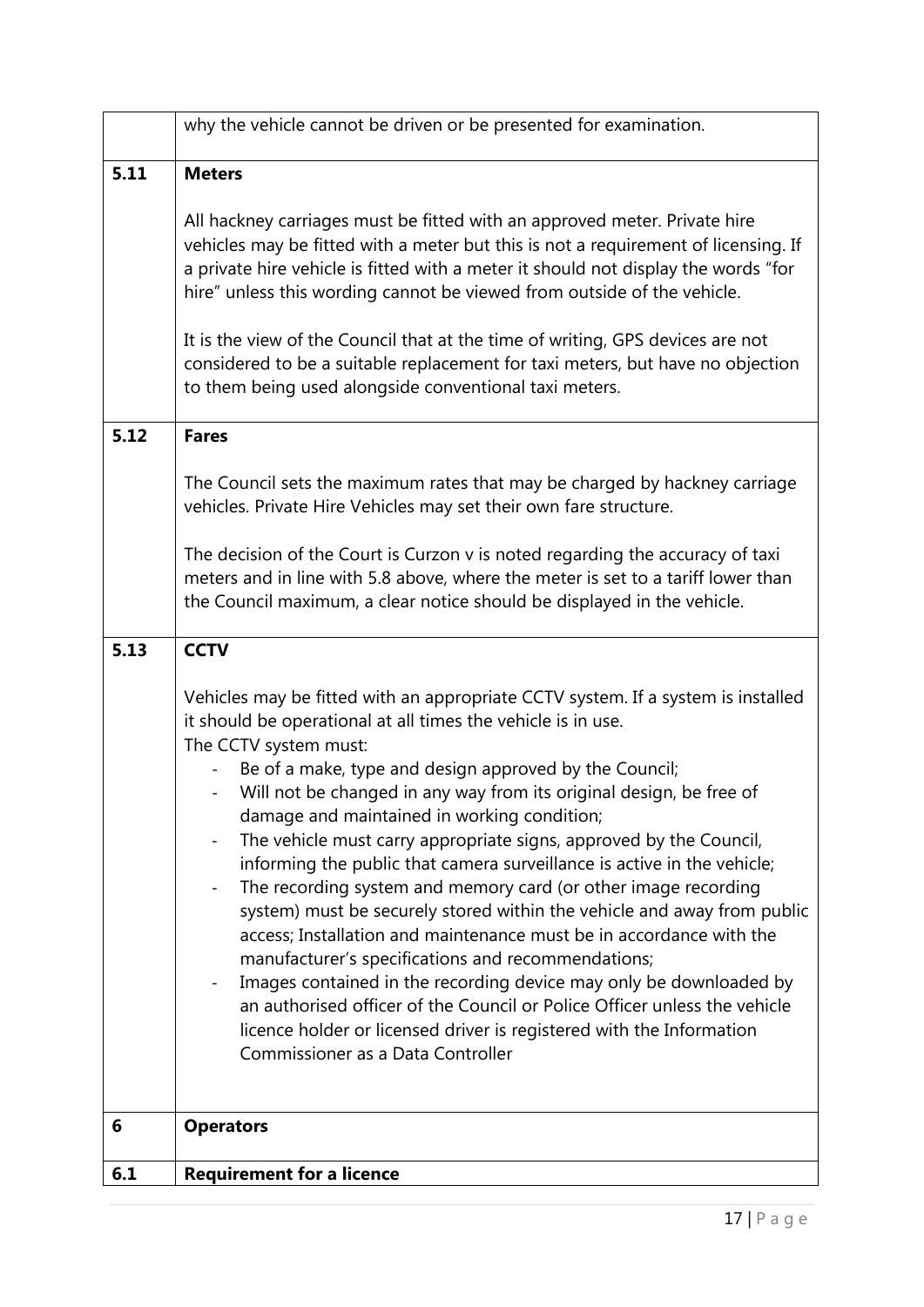|     | A private hire vehicle may only be dispatched to a customer by a private hire<br>operator who holds an operator's licence. Such a licence permits the operator<br>to make provision for the invitation or acceptance of bookings for a private hire<br>vehicle. A private hire operator must ensure that every private hire vehicle is<br>driven by a person who holds a private hire driver's licence. All licences must be<br>issued by the same local authority.<br>Applications for operator licences must be made on the form provided by the<br>Council together with the appropriate fee. The Council will then decide whether<br>the applicant is a fit and proper person to hold an operator's licence. In the<br>case of a company the Council must be satisfied that all company<br>directors/secretary are fit and proper.<br>On the spot bookings - where a private hire vehicle is approached on the street |
|-----|---------------------------------------------------------------------------------------------------------------------------------------------------------------------------------------------------------------------------------------------------------------------------------------------------------------------------------------------------------------------------------------------------------------------------------------------------------------------------------------------------------------------------------------------------------------------------------------------------------------------------------------------------------------------------------------------------------------------------------------------------------------------------------------------------------------------------------------------------------------------------------------------------------------------------|
|     | by a potential customer, in the Council's view, the booking would only be<br>lawful if it is made by the potential customer contacting the operator<br>themselves. It would not be a lawful booking if the driver contacted the<br>operator to make the booking on behalf of the customer.                                                                                                                                                                                                                                                                                                                                                                                                                                                                                                                                                                                                                                |
| 6.2 | <b>Fitness and propriety</b>                                                                                                                                                                                                                                                                                                                                                                                                                                                                                                                                                                                                                                                                                                                                                                                                                                                                                              |
|     | In assessing whether the applicant for an operator's licence is a fit and proper<br>person, the Council will have regard to the following:<br>Criminal record including convictions, cautions, warnings and<br>reprimands<br>Demeanour, general character, non-criminal behaviour, honesty and<br>$\overline{\phantom{a}}$<br>integrity<br>Previous conduct<br>Business practices demonstrated by the applicant (for example standard<br>$\overline{\phantom{a}}$<br>of record keeping, compliance with other regulatory requirements,<br>financial practices, etc)                                                                                                                                                                                                                                                                                                                                                       |
|     | If the application is received from a person not already licensed as a driver by<br>Fylde Council, the applicant will be required to produce a Basic Disclosure from<br>the Disclosure and Barring Service annually. They will also be required to<br>undertake the Council's Safeguarding Awareness Training.                                                                                                                                                                                                                                                                                                                                                                                                                                                                                                                                                                                                            |
| 6.3 | <b>Insurance</b>                                                                                                                                                                                                                                                                                                                                                                                                                                                                                                                                                                                                                                                                                                                                                                                                                                                                                                          |
|     | Before an application is granted, the applicant must produce evidence that they<br>have taken out appropriate public liability insurance.                                                                                                                                                                                                                                                                                                                                                                                                                                                                                                                                                                                                                                                                                                                                                                                 |
| 6.4 | <b>Conditions</b>                                                                                                                                                                                                                                                                                                                                                                                                                                                                                                                                                                                                                                                                                                                                                                                                                                                                                                         |
|     | Conditions are attached to an operator's licence. The standard conditions can<br>be found at Appendix X.                                                                                                                                                                                                                                                                                                                                                                                                                                                                                                                                                                                                                                                                                                                                                                                                                  |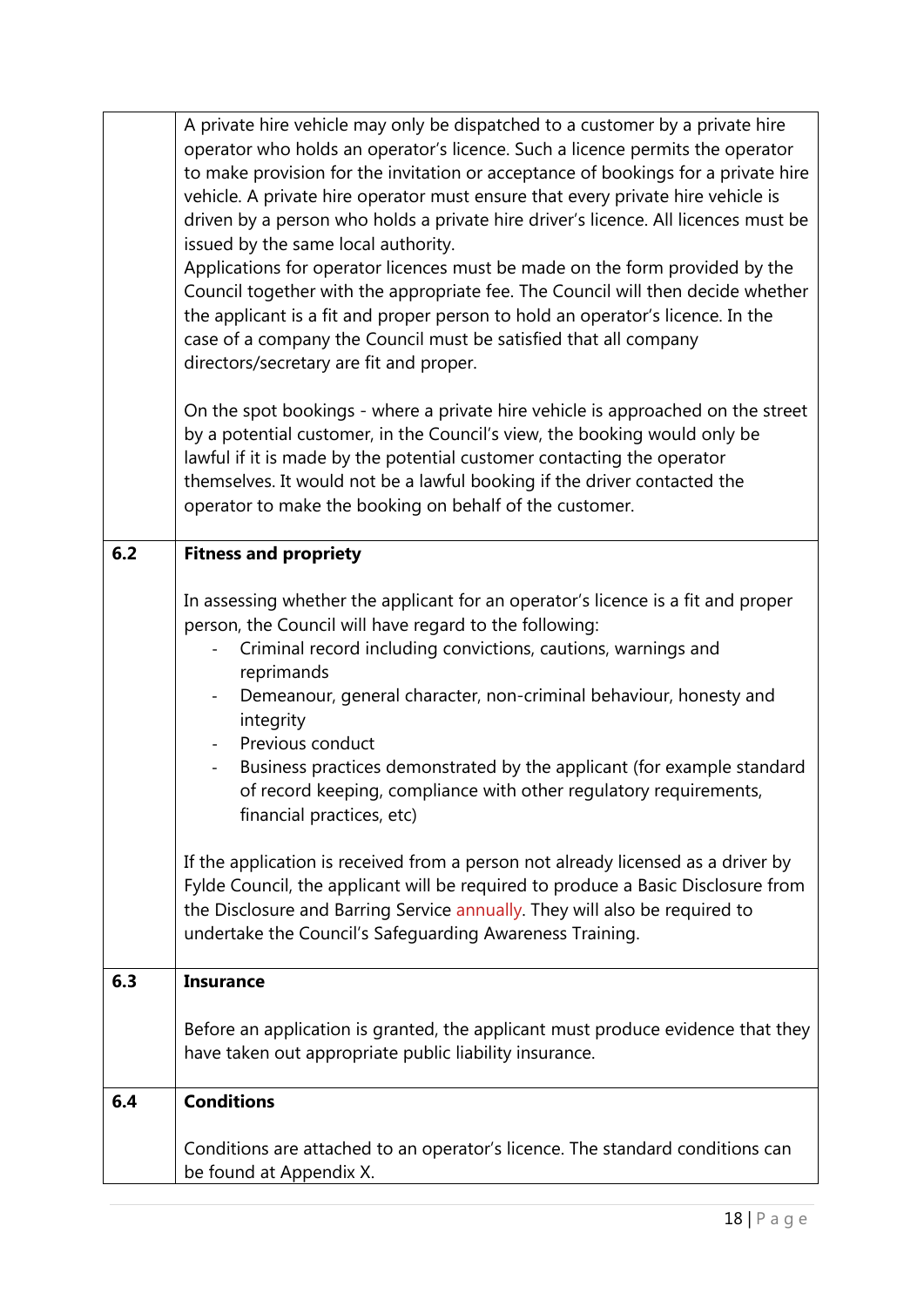| 6.5 | <b>Address of Operator</b>                                                                                                                                                                                                                                                                                        |
|-----|-------------------------------------------------------------------------------------------------------------------------------------------------------------------------------------------------------------------------------------------------------------------------------------------------------------------|
|     | The Council will specify in the licence the address from which the operator may<br>operate. The operator must notify the Council in writing of any change of<br>address.                                                                                                                                          |
|     | The Authority will not normally grant an operator's licence for an operator with<br>an operating base that is outside the Fylde Borough Council area. This is to<br>ensure that proper regulation and enforcement measures may be taken by the<br>Authority and is in no way intended to be a restraint of trade. |
| 7   | <b>Compliance and Enforcement</b>                                                                                                                                                                                                                                                                                 |
| 7.1 | <b>Enforcement</b>                                                                                                                                                                                                                                                                                                |
|     | The principal purpose of hackney carriage and private hire licensing is to<br>protect the public and promote public safety. To this end the Council aims to<br>provide an efficient, targeted and proportionate regulatory service to those it<br>regulates.                                                      |
|     | The Regulator's Code was brought into force in 2014 which states that the<br>Council should:<br>Carry out their activities in a way that supports those they regulate to                                                                                                                                          |
|     | comply and grow<br>Provide simple and straightforward ways to engage with those they<br>$\qquad \qquad -$<br>regulate and hear their views                                                                                                                                                                        |
|     | Base their regulatory activities on risk                                                                                                                                                                                                                                                                          |
|     | Share information about compliance and risk<br>$\overline{\phantom{0}}$<br>Ensure clear information quidance and advice is available to help those<br>they regulate meet their responsibilities to comply<br>Ensure that their approach to their regulatory activities is transparent.                            |
|     | Where appropriate, referrals will be made to other agencies. This will include<br>but is not limited to the Police, HM Customs and Excise, DVLA and the<br>Children's and Adult Safeguarding teams.                                                                                                               |
|     | The Council will respond to complaints made by the public and referrals from<br>other agencies and bodies. In addition officers will undertake proactive<br>inspections and testing as either day to day activity or as a part of programmed<br>operations.                                                       |
| 7.1 | <b>Disciplinary Hearings</b>                                                                                                                                                                                                                                                                                      |
|     | Licence holders may be referred to the Public Protection Committee for                                                                                                                                                                                                                                            |

 $\mathbf{r}$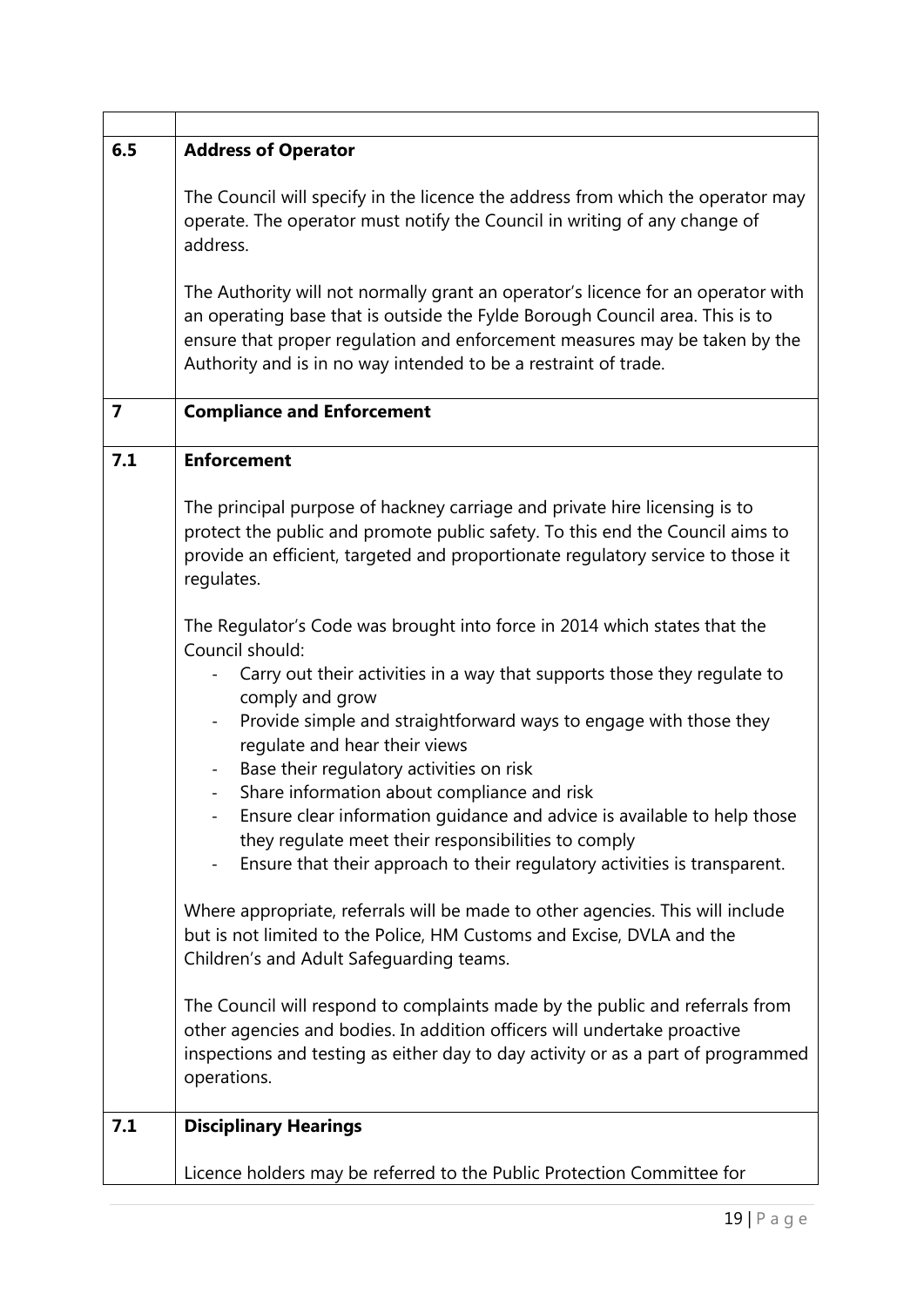committing offences, failure to comply with any part of this policy, or for other any other conduct which impacts on their fitness to be a licence holder. The Committee will consider the impact of the offending/conduct on the individual's fitness to hold a licence and take such action as is appropriate in the circumstances.

# **Warnings**

These may be issued for minor infringements. A warning letter will remain on file for a period of three years and will be referred to in the event that the licence holder is taken before the Sub-Committee for any other reason.

### **Suspensions**

Vehicles can be suspended in accordance with section 68 Local Government (Miscellaneous Provisions) Act 1976 if an officer is not satisfied as to the fitness of a vehicle.

Drivers can be suspended under section 61 Local Government (Miscellaneous Provisions) Act 1976. This suspension can be ordered to take immediate effect in certain circumstances.

## **Revocations**

Both vehicle and drivers licences may be revoked by the Sub-Committee. If the seriousness of the case merits revocation, this course of action will be available to the Sub-Committee even if it is the first enforcement action taken against the driver/vehicle.

The Council is aware of the judgement in Singh and will not suspend a licence and subsequently revoke. Where there are concerns regarding a persons fitness and propriety the Council will generally revoke the licence. Should information subsequently come to light which alters the Councils view, a licence will be restored with no financial penalty to the applicant.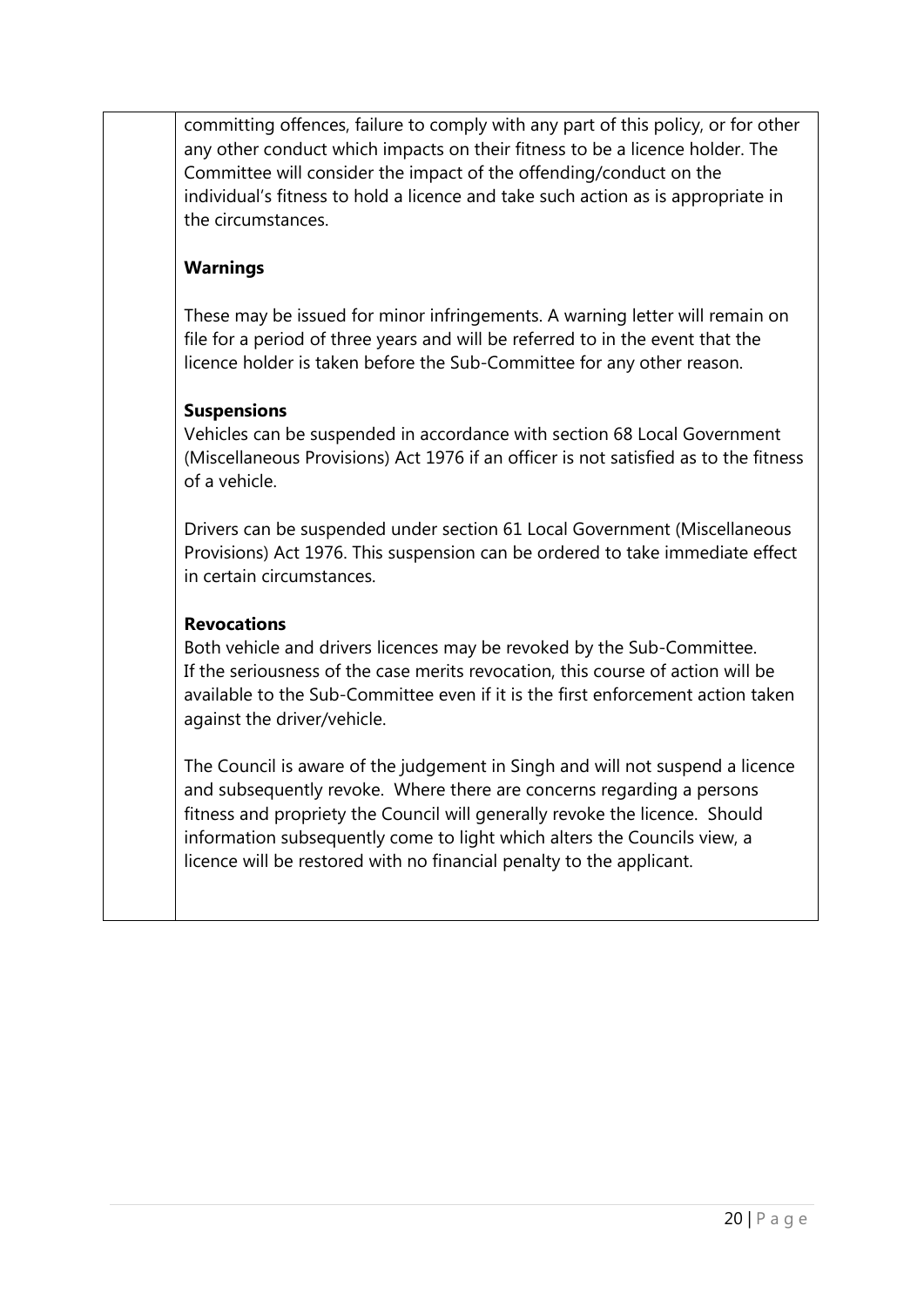| 1.  | Introduction                                                                                                                                                                                                                                                                                                                                                                                                                                                                                                                                                                                                                                                                                                                                                                                                                                             |
|-----|----------------------------------------------------------------------------------------------------------------------------------------------------------------------------------------------------------------------------------------------------------------------------------------------------------------------------------------------------------------------------------------------------------------------------------------------------------------------------------------------------------------------------------------------------------------------------------------------------------------------------------------------------------------------------------------------------------------------------------------------------------------------------------------------------------------------------------------------------------|
| 1.1 | The purpose of this policy is to provide quidance on the criteria taken into<br>account by the council when determining whether or not an applicant or an<br>existing licence holder is a fit and proper person to hold a hackney carriage<br>and/or private hire vehicle licence.                                                                                                                                                                                                                                                                                                                                                                                                                                                                                                                                                                       |
| 1.2 | The overriding aim of the licensing authority is to protect the safety of the<br>public. The licensing authority is concerned to ensure:<br>• That a person is a fit and proper person.<br>• That the person does not pose a threat to the public.<br>• That the public are safeguarded from dishonest person.<br>• The safeguarding of children, young persons and vulnerable adults.                                                                                                                                                                                                                                                                                                                                                                                                                                                                   |
| 1.3 | The term " fit and proper person" for the purposes of licensing is not legally<br>defined and in assessing whether someone is "fit and proper" the Council will<br>consider the following together with any other relevant information:<br>• Criminality<br>• Human rights<br>• Period of holding a driver's licence<br>• Number of penalty points endorsed on driving licence<br>• Right to work<br>• Medical fitness<br>• Conduct of the applicant in making the application (e.g. whether they have<br>acted with integrity during the application process)<br>• Previous licensing history of existing and former licence holders<br>In addition the Council will also consider further information provided by<br>sources such as the Police (including abduction notices), Children and Adult<br>Safeguarding Boards and other statutory agencies. |
| 1.4 | This policy provides guidance to any person with an interest in hackney carriage<br>and private hire licensing. In particular, but not exclusively:<br>• Applicants for drivers' licenses<br>• Existing licensed drivers whose licences are being reviewed<br>• Licensing officers<br>• Members of the Public Protection Committee<br>• Magistrates hearing appeals against local authority decisions                                                                                                                                                                                                                                                                                                                                                                                                                                                    |
| 1.5 | Where licensing officers have delegated powers to grant licences, they will<br>utilise these guidelines when making a decision to grant a licence. In all other<br>cases applications for licences will be referred to the Public Protection Sub-<br>Committee. Whilst officers and the Sub-Committee will have regard to the<br>guidelines contained in the policy, each case will be considered on its individual                                                                                                                                                                                                                                                                                                                                                                                                                                      |

# **Appendix A - Taxi and PHV Licensing Criminal Convictions' Policy**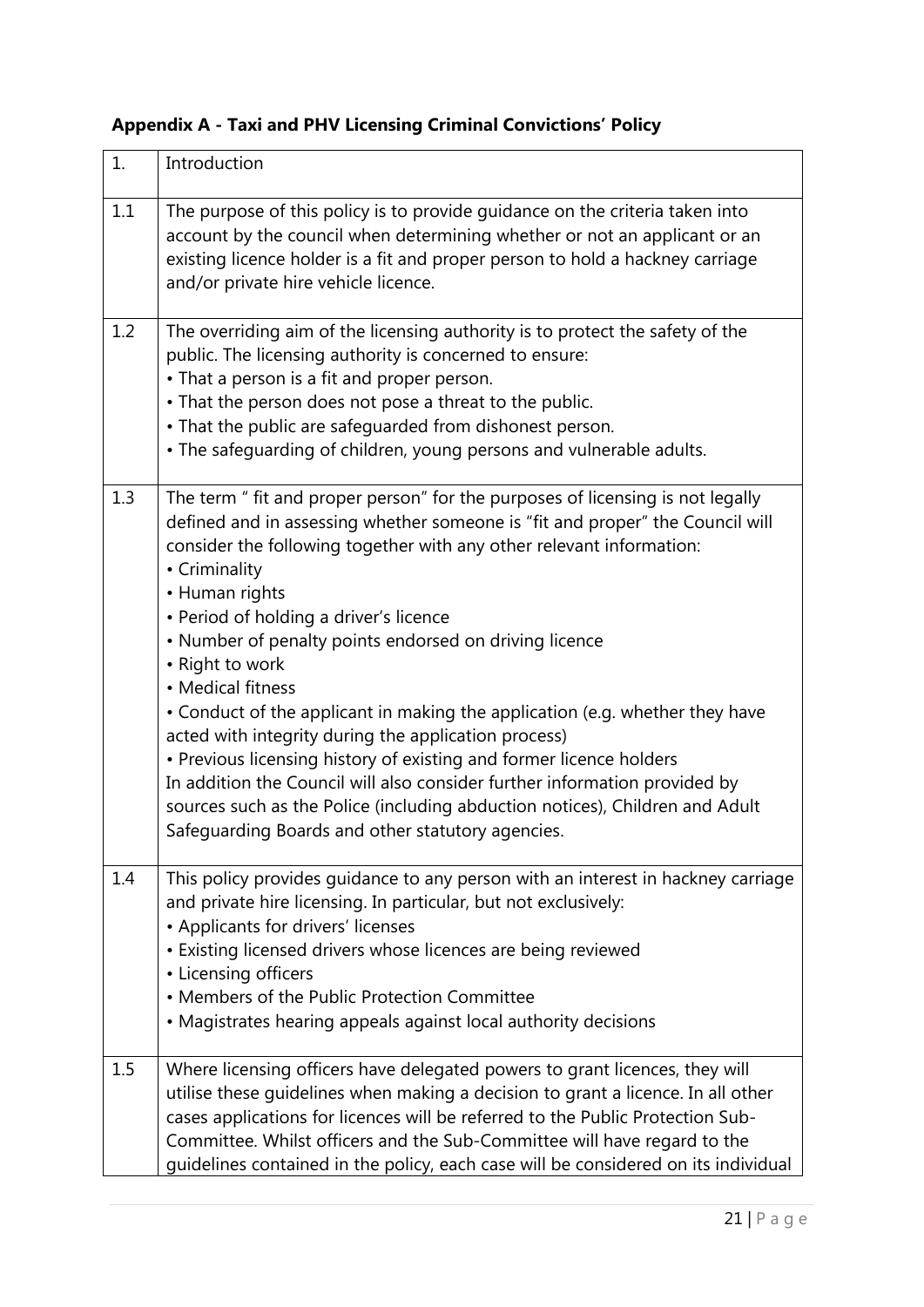|                | merits and, where the circumstances demand, the committee/officer may<br>depart from the quidelines.                                                                                                                                                                                                                                                                                                                                                                                                                              |
|----------------|-----------------------------------------------------------------------------------------------------------------------------------------------------------------------------------------------------------------------------------------------------------------------------------------------------------------------------------------------------------------------------------------------------------------------------------------------------------------------------------------------------------------------------------|
| $\overline{2}$ | <b>General policy</b>                                                                                                                                                                                                                                                                                                                                                                                                                                                                                                             |
| 2.1            | There may be occasions where it is appropriate to depart from the guidelines,<br>for example where the offence is a one-off occasion or there are mitigating<br>circumstances or alternatively where there are many or continuous offences<br>which may show a pattern of offending and unfitness.                                                                                                                                                                                                                                |
| 2.2            | A person with a conviction for a serious offence need not be automatically<br>barred from obtaining a licence, but would normally be expected to:<br>a. Remain free of conviction for an appropriate period; and<br>b. Show adequate evidence that her or she is a fit and proper person to<br>hold a licence (the onus is on the applicant to produce such evidence).<br>(Simply remaining free of conviction may not generally be regarded as<br>adequate evidence that a person is a fit and proper person to hold a licence). |
| 2.3            | Where an applicant has been convicted of a criminal offence, the licensing<br>authority cannot review the merits of the conviction [Nottingham City Council v.<br>Mohammed Farooq (1998)].                                                                                                                                                                                                                                                                                                                                        |
| 2.4            | All decisions on the suitability of an applicant will be made on the balance of<br>probability. Applicants will not be given the benefit of the doubt and should the<br>Public Protection Committee be only "50/50" as to whether the applicant is 'fit and<br>proper' the licence will not normally be granted.                                                                                                                                                                                                                  |
| 3              | <b>Appeals</b>                                                                                                                                                                                                                                                                                                                                                                                                                                                                                                                    |
| 3.1            | Any applicant refused a driver's licence on the grounds that the licensing<br>authority is not satisfied he is a fit and proper person to hold such a licence has<br>a right to appeal to the Magistrates' Court within 21 days of the notice of<br>refusal.                                                                                                                                                                                                                                                                      |
| 3.2            | Any applicant refused an operator licence on the grounds that the licensing<br>authority is not satisfied he is a fit and proper person to hold such a licence has<br>a right to appeal to the Magistrates' Court within 21 days of the notice of<br>refusal.                                                                                                                                                                                                                                                                     |
| 3.3            | Any licensee whose licence is suspended or revoked has a right to appeal to the<br>Magistrates' Court within 21 days of the notice of suspension or revocation.                                                                                                                                                                                                                                                                                                                                                                   |
| 4              | <b>Powers</b>                                                                                                                                                                                                                                                                                                                                                                                                                                                                                                                     |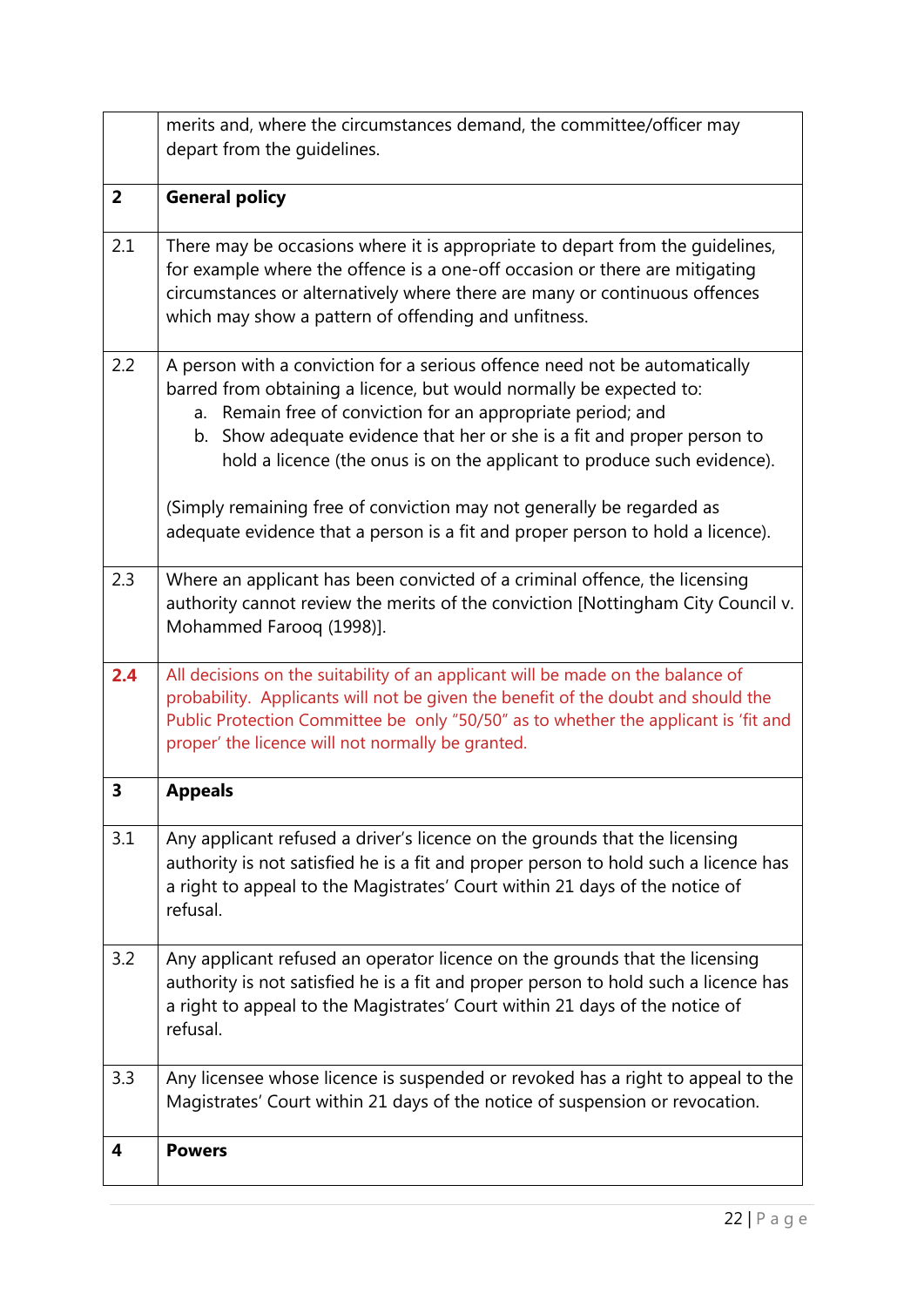| 4.1 | Section 61 and Section 62 of the Local Government Miscellaneous Provisions<br>Act 1976 allow the licensing authority to suspend, revoke or refuse to renew a<br>licence if the application/licence holder has been convicted of an offence<br>involving dishonesty, indecency, violence; failure to comply with the provisions<br>of the Town Police Clauses Act 1847; failure to comply with the provisions of<br>Part II of the Local Government (Miscellaneous Provisions) Act 1976; or any<br>other reasonable cause.                                                                                                                                                                                                                                                                                                                                                                                                                                                                                                              |
|-----|----------------------------------------------------------------------------------------------------------------------------------------------------------------------------------------------------------------------------------------------------------------------------------------------------------------------------------------------------------------------------------------------------------------------------------------------------------------------------------------------------------------------------------------------------------------------------------------------------------------------------------------------------------------------------------------------------------------------------------------------------------------------------------------------------------------------------------------------------------------------------------------------------------------------------------------------------------------------------------------------------------------------------------------|
| 4.2 | The Rehabilitation of Offenders Act 1974 (Exceptions)(Amendment) Order 2002,<br>allows the licensing authority to take into account all convictions recorded<br>against an applicant or the holder of a private hire vehicle or hackney carriage<br>driver's licence, whether spent or not. Therefore the licensing authority will have<br>regard to all relevant convictions, particularly where there is a long history of<br>offending or a recent pattern of repeat offending.                                                                                                                                                                                                                                                                                                                                                                                                                                                                                                                                                     |
| 4.3 | In this policy the term "disqualification" refers to the period served, in order to<br>take account of the fact that a court may reduce the period of disqualification<br>from driving. An applicant must provide evidence in advance to prove that the<br>court agreed a reduction in the period of disqualification.                                                                                                                                                                                                                                                                                                                                                                                                                                                                                                                                                                                                                                                                                                                 |
| 5   | <b>Consideration of disclosed criminal history</b>                                                                                                                                                                                                                                                                                                                                                                                                                                                                                                                                                                                                                                                                                                                                                                                                                                                                                                                                                                                     |
| 5.1 | Under the provisions of Sections 51, 55, and 59, Local Government<br>(Miscellaneous Provisions) Act 1976, the licensing authority is required to<br>ensure that an applicant for the grant or renewal of a hackney carriage and/or a<br>private hire vehicle drivers' licence and/or private hire vehicle operators licence<br>is a 'fit and proper' person to hold such a licence. However, if an applicant has<br>any convictions, warnings, cautions or charges awaiting trial, the licensing<br>authority will look into:<br>• How relevant the offence(s) are to the licence being applied for<br>• How serious the offence(s) were<br>• When the offence(s) were committed<br>• The date of conviction<br>• Circumstances of the individual concerned<br>• Sentence imposed by the court<br>• The applicant's age at the time of conviction.<br>• Whether they form part of a pattern of offending<br>• Any other character check considered reasonable (e.g. personal references)<br>• Any other factors that might be relevant |
| 5.2 | Existing holders of drivers' licences are required to notify the licensing authority<br>in writing within 48 hours of being arrested, receiving a driving licence<br>endorsement, fixed penalty notice or criminal conviction (including cautions).                                                                                                                                                                                                                                                                                                                                                                                                                                                                                                                                                                                                                                                                                                                                                                                    |
| 5.3 | Applicants can discuss further what effect a caution/conviction may have on                                                                                                                                                                                                                                                                                                                                                                                                                                                                                                                                                                                                                                                                                                                                                                                                                                                                                                                                                            |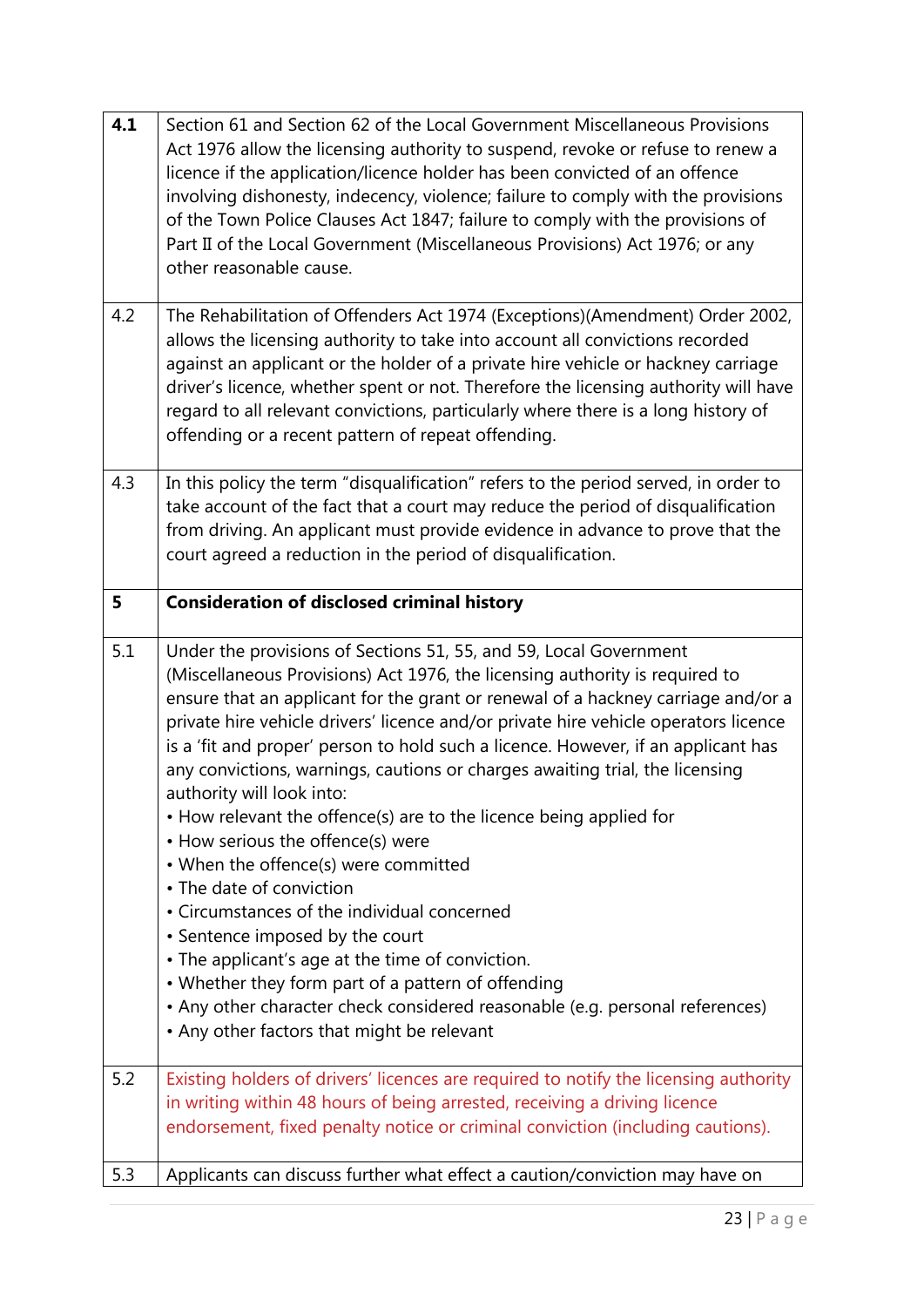|     | any application by contacting the licensing office on 01253 658422 in<br>confidence for advice.                                                                                                                                                                                                                                                                                                                     |
|-----|---------------------------------------------------------------------------------------------------------------------------------------------------------------------------------------------------------------------------------------------------------------------------------------------------------------------------------------------------------------------------------------------------------------------|
| 5.4 | The licensing authority conducts enhanced disclosures from the Disclosure and<br>Barring Service (DBS) of any applicant for a driver licence. The licensing<br>authority follows the DBS's Code of Practice on the fair use of disclosure<br>information. A copy is available on request.                                                                                                                           |
| 5.5 | Applicants applying for the grant or a renewal of a drivers' licence will be<br>required to obtain an enhanced disclosure at their expense and subscribe to<br>the DBS update service to facilitate 6 monthly DBS checks. Drivers shall<br>maintain this registration throughout the duration of the licence.                                                                                                       |
|     | Applicants for an operator's licence will be required to obtain a standard DBS<br>check at their own expense (unless they are the holder of a current hackney<br>carriage or private hire drivers licence issued by Fylde Council). The licensing<br>authority abides by the DBS's Policy on the secure storage, handling, use,<br>retention and disposal of disclosure information, which is available on request. |
| 5.6 | The licensing authority is also entitled to use other records and information that<br>may be available to it in determining applications or an entitlement to continue<br>holding a licence. This may include information held by the licensing authority<br>or other licensing authorities, and information disclosed by the police.                                                                               |
| 5.7 | It is an offence for any person knowingly or recklessly to make a false<br>declaration or to omit any material particular in giving information required by<br>the application for a licence. Where an applicant has made a false statement or<br>a false declaration on their application for the grant or renewal of a licence, the<br>licence will normally be refused.                                          |
| 5.8 | For renewal applications and current licence holders the policy will not be<br>applied retrospectively where there are no new concerns or convictions. The<br>policy will be applied to existing licence holders if any additional convictions are<br>incurred or they are otherwise brought to the attention of the Council for<br>conduct that would call into question a person's suitability to hold a licence. |
| 5.9 | Offences not covered by this Policy will be considered by the Council when<br>determining whether the applicant/licensed driver is a fit and proper person.                                                                                                                                                                                                                                                         |
| 6   | <b>Serious offences involving violence</b>                                                                                                                                                                                                                                                                                                                                                                          |
| 6.1 | Licensed drivers have close regular contact with the public. A firm line is to be<br>taken with those who have convictions for offences involving violence. An<br>application will normally be refused if the applicant has a conviction for an<br>offence that involved the loss of life.                                                                                                                          |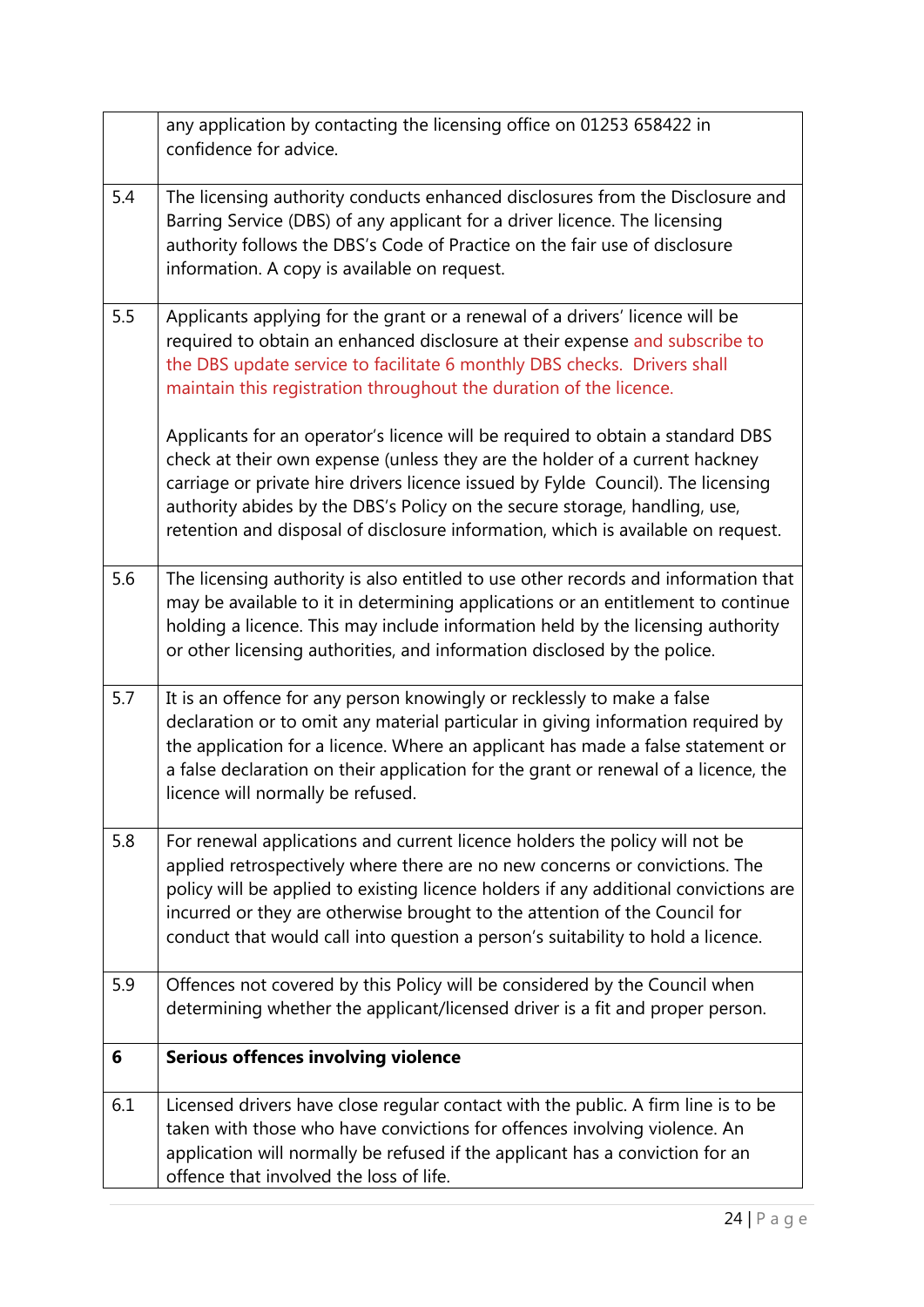| 6.2 | In other cases anyone of a violent disposition will normally be refused to be<br>licensed until at least 3 years free of such conviction. However, given the range<br>of the offences that involve violence, consideration must be given to the nature<br>of the conviction.                                                                                                                                                                                                                                                                                                                                                                                                   |
|-----|--------------------------------------------------------------------------------------------------------------------------------------------------------------------------------------------------------------------------------------------------------------------------------------------------------------------------------------------------------------------------------------------------------------------------------------------------------------------------------------------------------------------------------------------------------------------------------------------------------------------------------------------------------------------------------|
| 6.3 | Unless there are exceptional circumstances a licence will not normally be<br>granted where the applicant has a conviction for an offence such as:<br>• Murder<br>• Manslaughter<br>• Manslaughter or culpable homicide while driving<br>• Terrorism offences<br>• Or any similar offences (including attempted or conspiracy to commit)<br>offences which replace the above                                                                                                                                                                                                                                                                                                    |
| 6.4 | A licence will not normally be granted where the applicant has a conviction for<br>an offence or similar offence to those below and the conviction is less than 10<br>years prior to the date of application:<br>• Arson<br>• Malicious wounding or grievous bodily harm which is racially aggravated<br>• Actual bodily harm which is racially aggravated<br>• Grievous bodily harm with intent<br>• Robbery<br>• Possession of firearm<br>• Riot<br>• Assault Police<br>• Common assault with racially aggravated<br>• Violent disorder<br>• Resisting arrest<br>• Or any similar offences (including attempted or conspiracy to commit)<br>offences which replace the above |
| 6.5 | A licence will not normally be granted where the applicant has a conviction for<br>an offence or similar offence to those below and the conviction is less than 5<br>years prior to the date of application:<br>• Racially-aggravated criminal damage<br>• Racially-aggravated offence<br>• Or any similar offences (including attempted or conspiracy to commit)<br>offences which replace the above                                                                                                                                                                                                                                                                          |
| 6.6 | A licence will not normally be granted where the applicant has a conviction for<br>an offence or similar offence(s) which replace the below offences and the<br>conviction is less than 3 years prior to the date of application:<br>• Common assault<br>• Assault occasioning actual bodily harm                                                                                                                                                                                                                                                                                                                                                                              |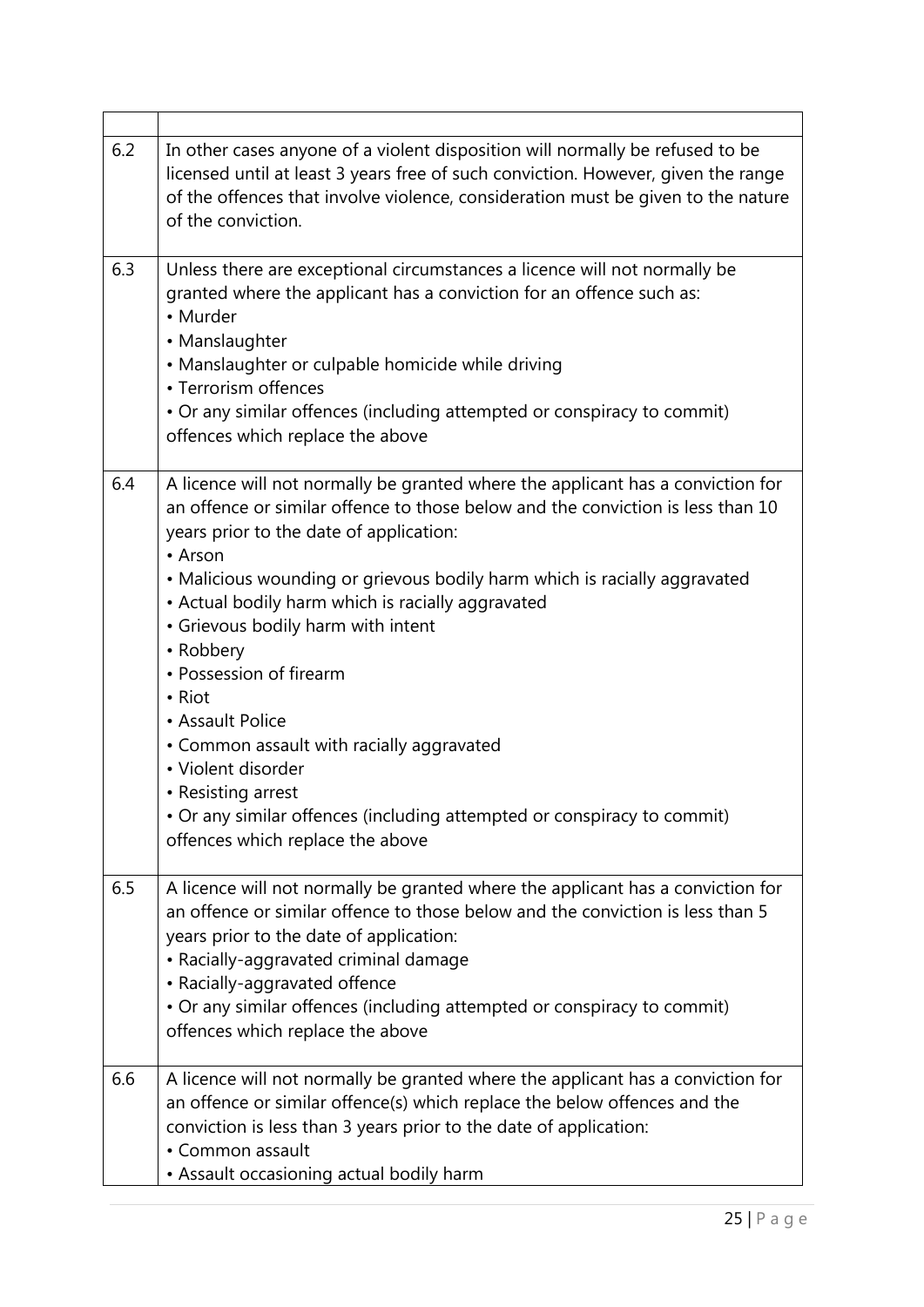|                | • Affray<br>· S5 Public Order Act 1986 offence (harassment, alarm or distress)<br>• S.4 Public Order Act 1986 offence (fear of provocation of violence)<br>• S4A Public Order Act 1986 offence (intentional harassment, alarm or distress)<br>• Obstruction Page 24 of 49<br>• Criminal damage<br>• Or any similar offences (including attempted or conspiracy to commit)<br>offences which replace the above                                                                                                                                                                  |
|----------------|--------------------------------------------------------------------------------------------------------------------------------------------------------------------------------------------------------------------------------------------------------------------------------------------------------------------------------------------------------------------------------------------------------------------------------------------------------------------------------------------------------------------------------------------------------------------------------|
| 6.7            | A licence will not normally be granted if an applicant has more than one<br>conviction in the last 10 years for an offence of a violent nature.                                                                                                                                                                                                                                                                                                                                                                                                                                |
| 6.8            | In the event of a licence being granted, a strict warning both verbally and in<br>writing should be administered.                                                                                                                                                                                                                                                                                                                                                                                                                                                              |
| $\overline{ }$ | <b>Possession of a weapon</b>                                                                                                                                                                                                                                                                                                                                                                                                                                                                                                                                                  |
| 7.1            | If an applicant has been convicted of possession of a weapon or any other<br>weapon related offence, this will give serious concern as to whether the person<br>is fit to carry the public.                                                                                                                                                                                                                                                                                                                                                                                    |
| 7.2            | 2 Depending on the circumstances of the offence, an applicant should be free<br>of conviction for 3 years (or at least 3 years must have passed since the<br>completion of the sentence, whichever is longer), before a licence is granted                                                                                                                                                                                                                                                                                                                                     |
| 8              | <b>Sex and indecency offences</b>                                                                                                                                                                                                                                                                                                                                                                                                                                                                                                                                              |
| 8.1            | As licensed drivers often carry unaccompanied and vulnerable passengers,<br>applicants with convictions for sexual offences must be closely scrutinized.<br>Those with convictions for the more serious sexual offences will generally be<br>refused. For other offences, applicants will be expected to show a substantial<br>period free of conviction for such offences before a licence will be granted.                                                                                                                                                                   |
| 8.2            | Unless there are exceptional circumstances, an application will normally be<br>refused where the applicant has a conviction for an offence such as:<br>$\cdot$ Rape<br>• Assault by penetration<br>• Offences involving children or vulnerable adults<br>• Sexual assault<br>• Indecent assault<br>• Exploitation of prostitution<br>• Grooming, Trafficking for sexual exploitation or other sexual exploitation<br>related offences<br>• Possession of indecent photographs, child pornography etc.<br>• Or any sex or indecency offence that was committed in the course of |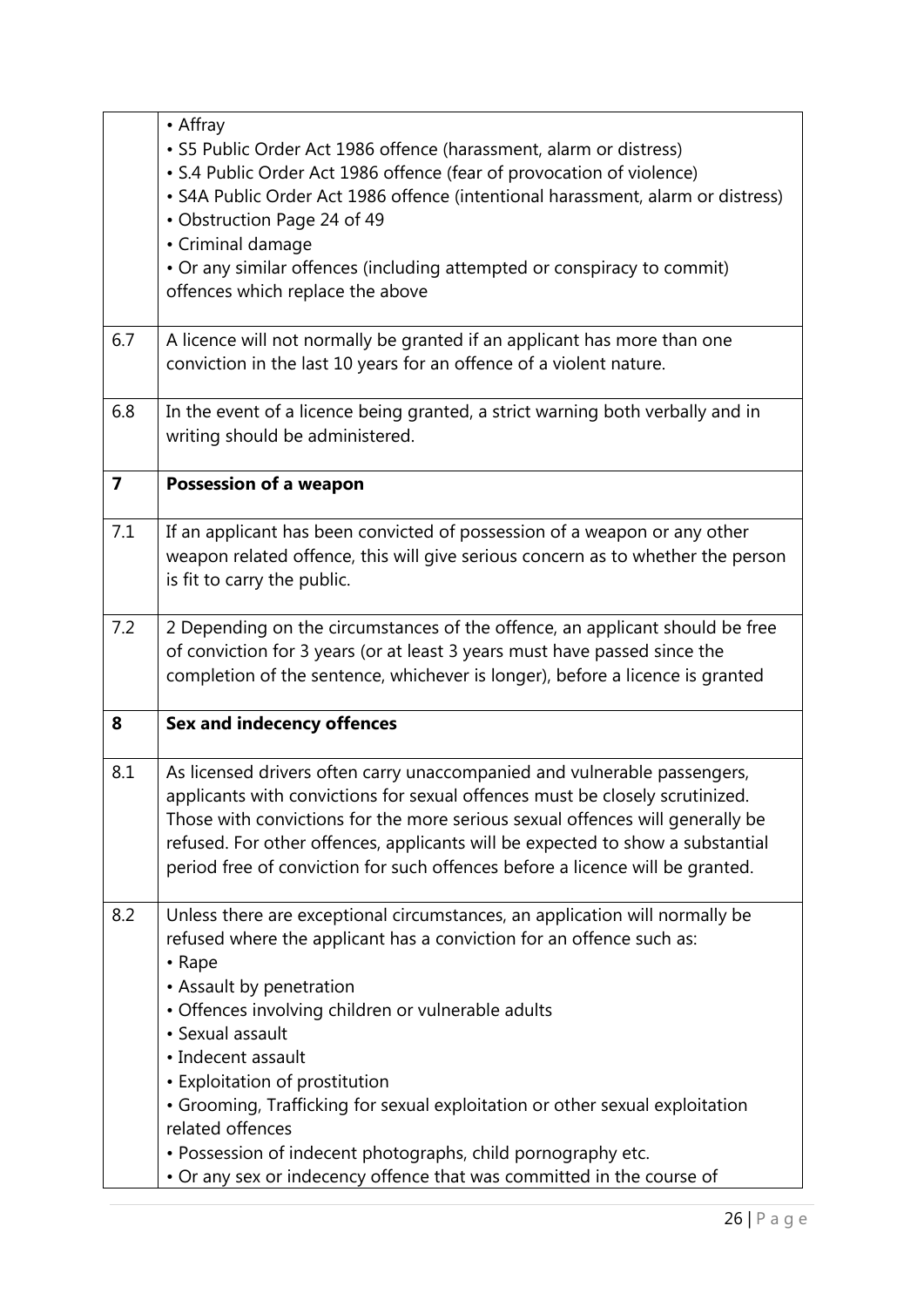|     | employment as a taxi or PHV driver<br>• Or any similar offences (including attempted or conspiracy to commit)<br>offences which replace the above.                                                                                                                                                                                                                                                                                                                                                                                                                                                                                                                  |
|-----|---------------------------------------------------------------------------------------------------------------------------------------------------------------------------------------------------------------------------------------------------------------------------------------------------------------------------------------------------------------------------------------------------------------------------------------------------------------------------------------------------------------------------------------------------------------------------------------------------------------------------------------------------------------------|
| 8.3 | Before an application will be considered, an applicant should be free of<br>conviction for at least 10 years (or at least 5 years must have passed since the<br>completion of the sentence, whichever is longer), if he/she has a conviction for<br>an offence such as:<br>• Indecent exposure<br>• Soliciting (kerb crawling)<br>• Or any similar offences (including attempted or conspiracy to commit).                                                                                                                                                                                                                                                          |
| 8.4 | In addition to the above the licensing authority will not normally grant a licence<br>to any applicant who is currently on the Sex Offenders Register.                                                                                                                                                                                                                                                                                                                                                                                                                                                                                                              |
| 8.5 | A licence will not normally be granted if an applicant has more than one<br>conviction for a sexual/indecency offence.                                                                                                                                                                                                                                                                                                                                                                                                                                                                                                                                              |
| 9   | <b>Dishonesty</b>                                                                                                                                                                                                                                                                                                                                                                                                                                                                                                                                                                                                                                                   |
| 9.1 | A licensed PHV or taxi driver is expected to be a trustworthy person. They deal<br>with cash transactions and valuable property may be left in their vehicles. The<br>widespread practice of delivering unaccompanied property is indicative of the<br>trust that business people place in licensed drivers. Moreover, it is<br>comparatively easy for a dishonest driver to defraud the public by demanding<br>more than the legal or agreed fare, etc. Drivers may well deal with customers<br>who are vulnerable or intoxicated and potentially easily confused. For all these<br>reasons, a serious view is taken of any conviction involving dishonesty.       |
|     | In general, a minimum period of 3 years free of conviction or at least 3 years<br>from completion of sentence (whichever is longer) should be required before<br>granting a licence. Offences involving dishonesty include:<br>• theft<br>• burglary<br>$\cdot$ fraud<br>• benefit fraud<br>• handling or receiving stolen goods<br>• forgery<br>• conspiracy to defraud Page 26 of 49<br>Hackney Carriage and Private Hire Licensing Policy 2016<br>• obtaining money or property by deception<br>• other deception<br>• taking a vehicle without consent<br>• and any similar offences<br>• Or any similar offences (including attempted or conspiracy to commit) |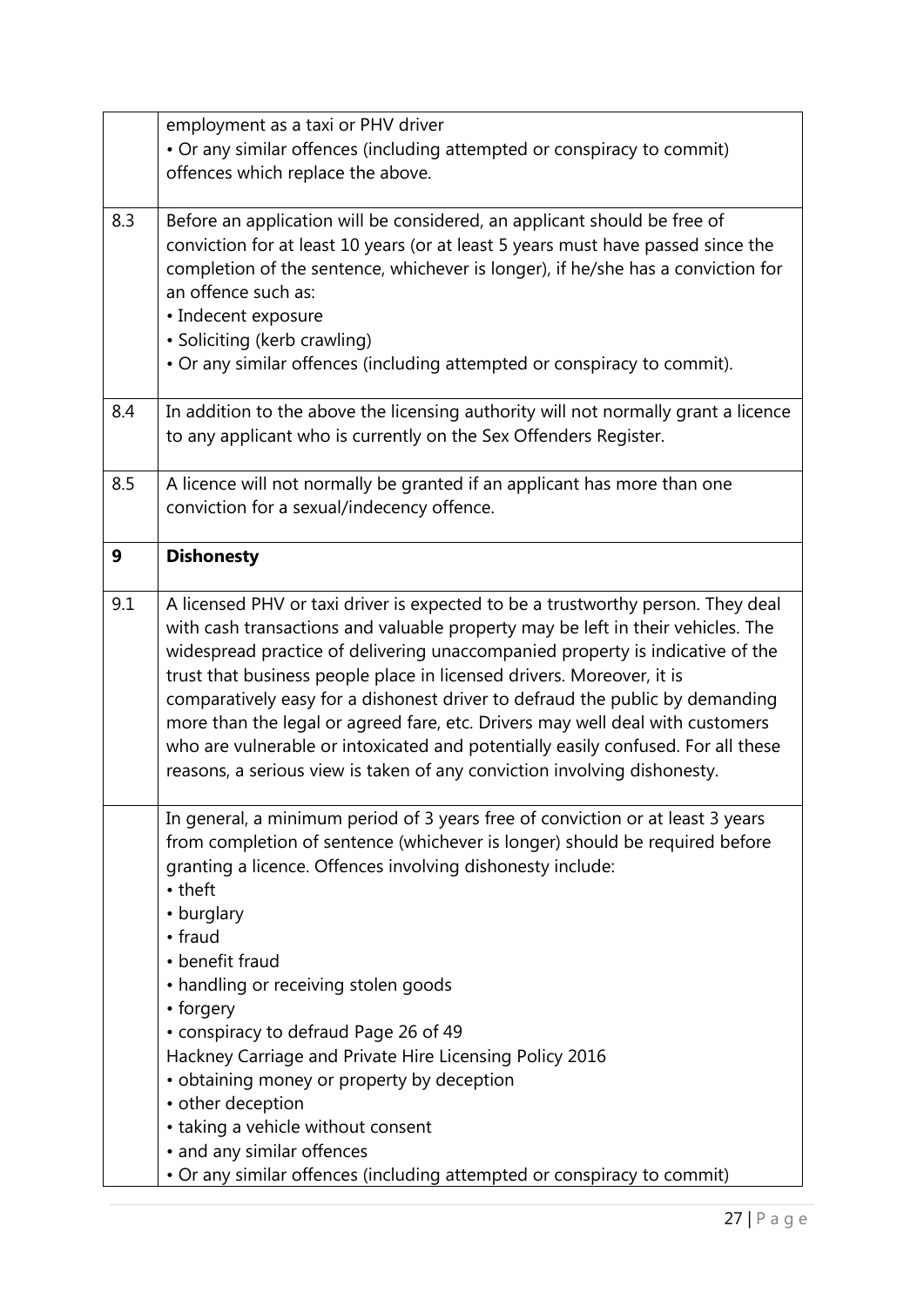|      | offences which replace the above                                                                                                                                                                                                                                                                                                                                         |
|------|--------------------------------------------------------------------------------------------------------------------------------------------------------------------------------------------------------------------------------------------------------------------------------------------------------------------------------------------------------------------------|
| 9.3  | A licence will not normally be granted if an applicant has more than one<br>conviction for a dishonesty offence.                                                                                                                                                                                                                                                         |
| 9.4  | Applicants or existing licence holders that are found to have intentionally<br>misled the Council, or lied as part of the application process, will not normally<br>be issued with a licence.                                                                                                                                                                            |
| 10   | <b>Drugs</b>                                                                                                                                                                                                                                                                                                                                                             |
| 10.1 | A serious view is taken of any drug related offence. The nature and quantity of<br>the drugs, whether for personal use or supply are issues which should be<br>considered.                                                                                                                                                                                               |
| 10.2 | A licence will not normally be granted where the applicant has a conviction for<br>an offence related to the supply of drugs and has not been free of conviction<br>for 5 years.                                                                                                                                                                                         |
| 10.3 | A licence will not normally be granted where the applicant has more than one<br>conviction for offences related to the possession of drugs and has not been<br>free of conviction for 5 years.                                                                                                                                                                           |
| 10.4 | An applicant who has an isolated conviction for an offence related to the<br>possession of drugs (other than for supply) within the last 3-5 years may be<br>granted a licence, but consideration should be given to the nature and quantity<br>of the drugs.                                                                                                            |
| 10.5 | If there is evidence of persistent drugs use, misuse or dependency a specialist<br>medical examination (in accordance with DVLA Group 2 medical standards) may<br>be required before the licence is granted. If the applicant was an addict then<br>they would normally be required to show evidence of 5 years free from drug<br>taking after detoxification treatment. |
| 10.6 | A licence will not normally be granted if an applicant has more than one<br>conviction for a drugs related offence.                                                                                                                                                                                                                                                      |
| 11   | Driving offences involving the loss of life                                                                                                                                                                                                                                                                                                                              |
| 11.1 | A very serious view is to be taken of any applicant who has been convicted of a<br>driving offence that resulted in the loss of life.                                                                                                                                                                                                                                    |
| 11.2 | Unless there are exceptional circumstances a licence will not normally be<br>granted where the applicant has a conviction for an offence such as:<br>• Causing death by dangerous driving                                                                                                                                                                                |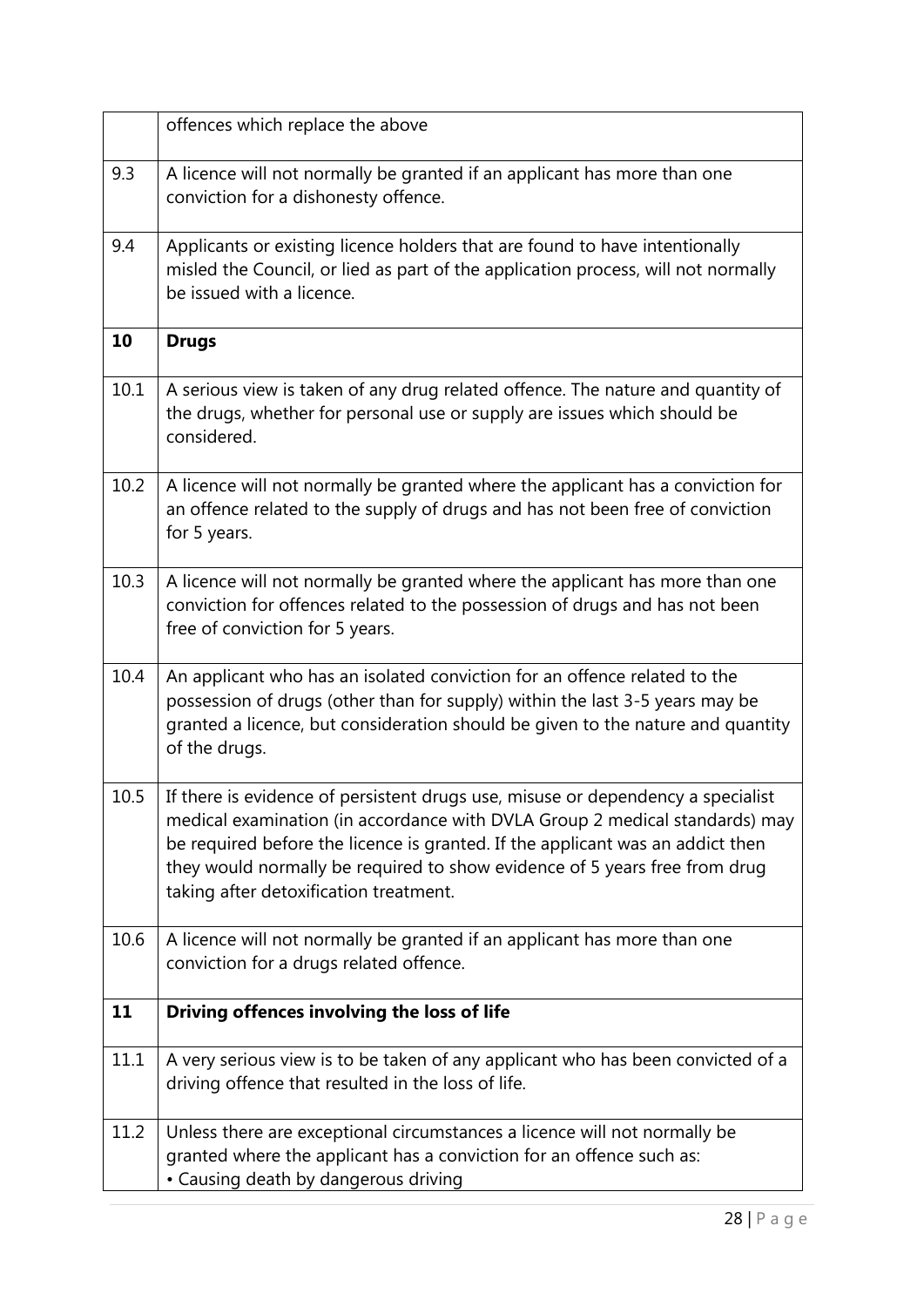|      | • Causing death by careless driving whilst under the influence of drink or drugs                                                                                                                                                                                                                                                                                                                                                                                                                                                                                                                                                                                                                                                                                                                                |
|------|-----------------------------------------------------------------------------------------------------------------------------------------------------------------------------------------------------------------------------------------------------------------------------------------------------------------------------------------------------------------------------------------------------------------------------------------------------------------------------------------------------------------------------------------------------------------------------------------------------------------------------------------------------------------------------------------------------------------------------------------------------------------------------------------------------------------|
|      | • Causing death by driving: unlicensed, disqualified or uninsured drivers<br>• or any similar offences                                                                                                                                                                                                                                                                                                                                                                                                                                                                                                                                                                                                                                                                                                          |
| 12   | Drink driving/driving under the influence of drugs/using a mobile phone                                                                                                                                                                                                                                                                                                                                                                                                                                                                                                                                                                                                                                                                                                                                         |
|      | whilst driving                                                                                                                                                                                                                                                                                                                                                                                                                                                                                                                                                                                                                                                                                                                                                                                                  |
| 12.1 | As licensees are professional vocational drivers, a serious view is taken of<br>convictions for driving, or being in charge of a vehicle while under the influence<br>of drink or drugs. An isolated incident would not necessarily debar an applicant<br>from proceeding on the restoration of his DVLA driving licence but he should<br>be warned as to the significant risk to his licence status in the event of re-<br>offending. Normally at least 3 years, after the restoration of the driving licence<br>following a drink/drug drive conviction should elapse before an application will<br>be considered. If there is any suggestion that the applicant is alcohol or drug<br>dependent, a satisfactory special medical report must be provided before the<br>application can be allowed to proceed. |
| 12.2 | Applicants should also be aware of the serious risk posed by driving whilst<br>using a mobile phone. There is a substantial body of research (see for instance<br>http://www.rospa.com/rospaweb/docs/advice-services/road-<br>safety/drivers/mobile-phone-report.pdf) which shows that drivers who use a<br>mobile phone suffer physical and cognitive distraction which means they :<br>• are much less aware of what's happening on the road around them<br>• fail to see road signs<br>• fail to maintain proper lane position and steady speed<br>• are more likely to 'tailgate' the vehicle in front<br>• react more slowly, take longer to brake and longer to stop<br>• are more likely to enter unsafe gaps in traffic<br>• feel more stressed and frustrated                                          |
| 12.3 | There is evidence to show that drivers who use a mobile phone have slower<br>reaction times than those who have consumed up to the legal alcohol limit. In<br>light of this, an equally serious view should be taken of convictions for driving<br>whilst using a mobile phone as for driving under the influence of drink or<br>drugs.                                                                                                                                                                                                                                                                                                                                                                                                                                                                         |
| 12.4 | A licence will not normally be granted if an applicant has more than one<br>conviction for an offence of driving under the influence of drink or drugs or<br>whilst using a mobile phone.                                                                                                                                                                                                                                                                                                                                                                                                                                                                                                                                                                                                                       |
| 13   | <b>Licensing offences</b>                                                                                                                                                                                                                                                                                                                                                                                                                                                                                                                                                                                                                                                                                                                                                                                       |
| 13.1 | Certain offences under taxi legislation such as plying for hire, overcharging and<br>refusing to carry disabled persons would normally prevent a licence being<br>granted or renewed until a period of 3 years has passed since.                                                                                                                                                                                                                                                                                                                                                                                                                                                                                                                                                                                |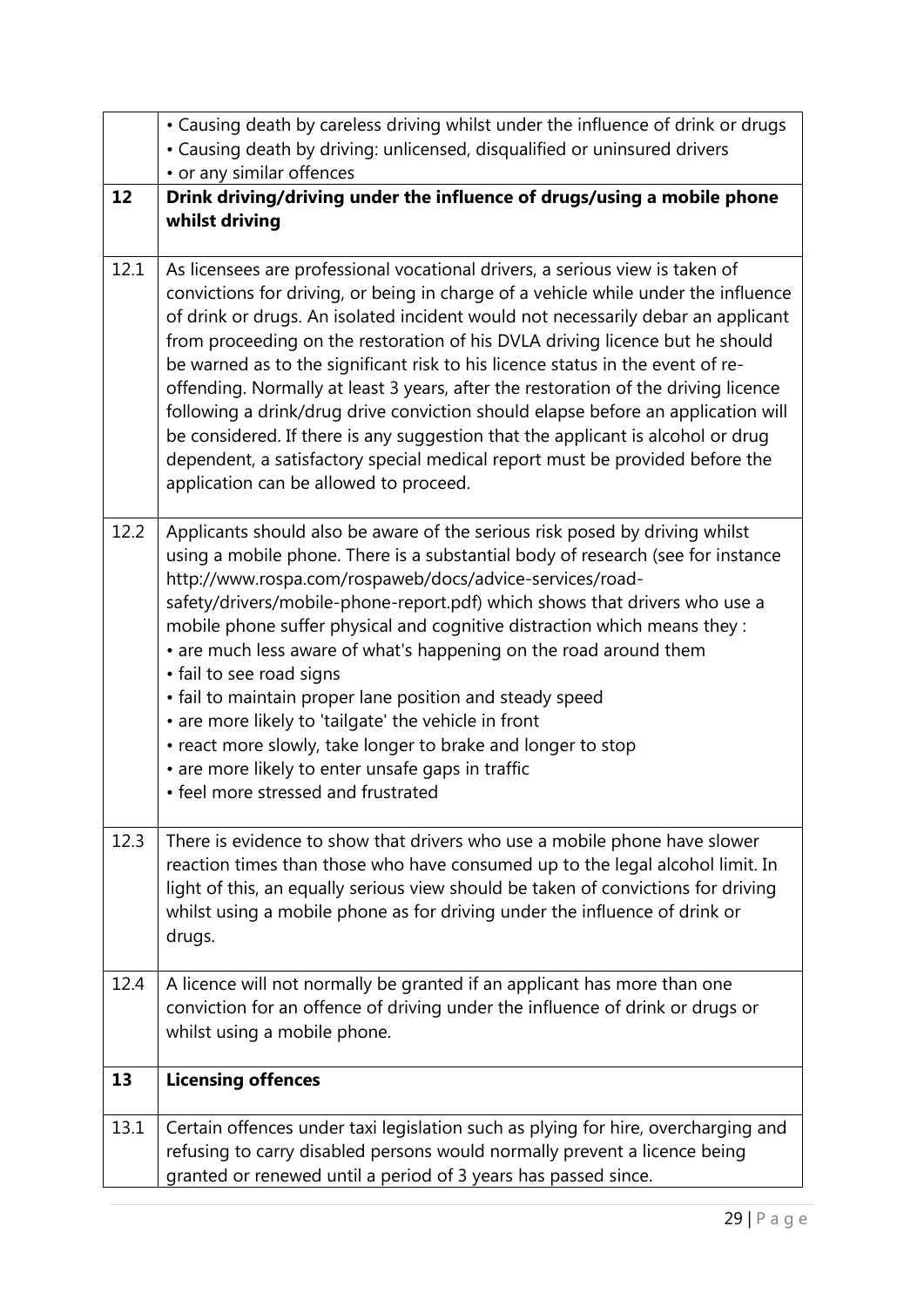| 13.2 | A licence will not normally be granted if an applicant has more than one<br>conviction for a licensing related offence.                                                                                                                                                                                                          |
|------|----------------------------------------------------------------------------------------------------------------------------------------------------------------------------------------------------------------------------------------------------------------------------------------------------------------------------------|
| 14   | <b>Insurance Offences</b>                                                                                                                                                                                                                                                                                                        |
|      |                                                                                                                                                                                                                                                                                                                                  |
| 14.1 | A serious view will be taken of convictions of driving or being in charge of a<br>vehicle without insurance. An isolated incident in the past will not necessarily<br>stop a licence being granted provided he/she has been free of conviction for 3<br>years, however strict warning should be given as to future behaviour.    |
| 14.2 | A licence will not normally be granted if an applicant has more than one<br>conviction for an insurance related offence.                                                                                                                                                                                                         |
| 14.3 | An operator found guilty of aiding and abetting the driving of passengers for<br>hire and reward whilst without insurance will normally have his operators'<br>licence revoked immediately and be prevented from holding a licence for at<br>least three years.                                                                  |
| 15   | <b>Outstanding charges or summonses</b>                                                                                                                                                                                                                                                                                          |
| 15.1 | If the individual is the subject of an outstanding charge or summons their<br>application can continue to be processed, but the application will need to be<br>reviewed at the conclusion of proceedings.                                                                                                                        |
| 15.2 | If the outstanding charge or summons involves a serious offence and the<br>individual's conviction history indicates a possible pattern of unlawful behaviour<br>or character trait, then in the interests of public safety the application may be<br>put on hold until proceedings are concluded or the licence may be refused. |
| 16   | <b>Non-conviction information</b>                                                                                                                                                                                                                                                                                                |
| 16.1 | If an applicant has, on more than one occasion, been arrested or charged, but<br>not convicted, for a serious offence which suggests he could be a danger to the<br>public, consideration should be given to refusing the application.                                                                                           |
| 16.2 | In assessing the action to take, the safety of the travelling public must be the<br>paramount concern.                                                                                                                                                                                                                           |
| 17   | <b>Cautions</b>                                                                                                                                                                                                                                                                                                                  |
| 17.1 | Admission of guilt is required before a caution can be issued. Every case will be<br>considered on its own merits including the details and nature of the offence.                                                                                                                                                               |
| 18   | Licences issued by other licensing authorities                                                                                                                                                                                                                                                                                   |

 $\overline{1}$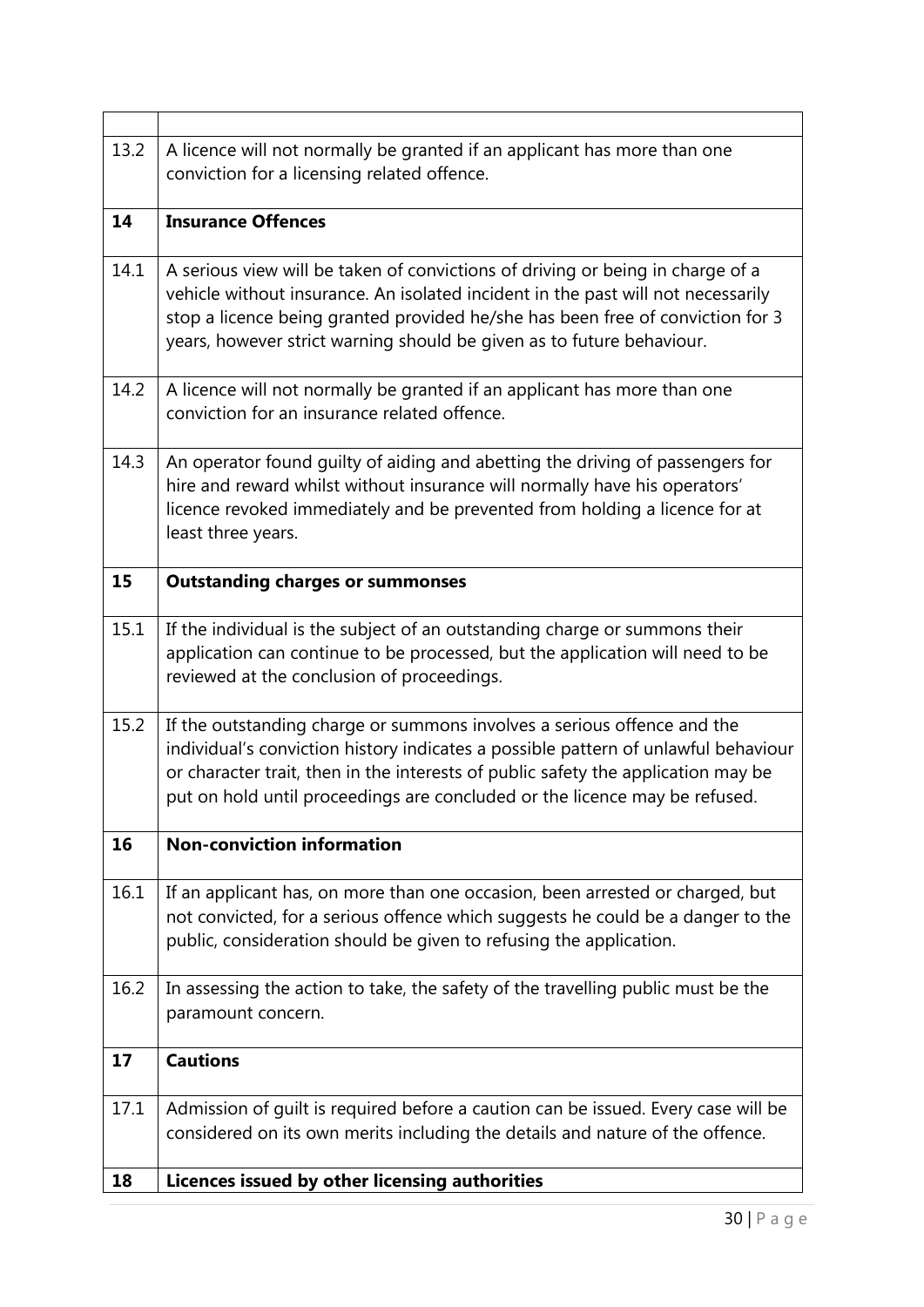| 18.1 | Applicants who hold a licence with one licensing authority should not<br>automatically assume that their application will be granted by another. Each<br>case will be decided on its own merits.                                                                                                                                                                                                                                                                                                                                                                   |
|------|--------------------------------------------------------------------------------------------------------------------------------------------------------------------------------------------------------------------------------------------------------------------------------------------------------------------------------------------------------------------------------------------------------------------------------------------------------------------------------------------------------------------------------------------------------------------|
| 18.2 | Licensees who are licensed by multiple authorities are expected to inform all<br>such authorities of the authorities that they are licensed by and to advise each<br>authority of any changes in this respect; and should expect those authorities to<br>share information regarding their conduct and to take it into account as<br>appropriate.                                                                                                                                                                                                                  |
| 19   | <b>Summary</b>                                                                                                                                                                                                                                                                                                                                                                                                                                                                                                                                                     |
| 19.1 | To summarise, a criminal history in itself may not automatically result in refusal<br>and a current conviction for a serious crime need not bar an applicant<br>permanently from becoming licensed. As the preceding paragraphs indicate, in<br>most cases, an applicant would be expected to remain free from conviction for<br>3 to 10 years, according to circumstances, before an application can be<br>considered. However, there may be occasions when an application can be<br>allowed before 3 years free from conviction have elapsed.                    |
| 19.2 | Any person who has committed an offence and has to wait before an<br>application is positively considered is more likely to value their licence and act<br>accordingly.                                                                                                                                                                                                                                                                                                                                                                                            |
| 19.3 | While it is possible that an applicant may have a number of convictions that,<br>individually, meet the above guidelines, the overall offending history must be<br>considered when assessing an applicant's suitability to be licensed. A series of<br>offences over a period of time is more likely to give cause for concern than an<br>isolated minor conviction. Obviously some discretion can be afforded if an<br>offence disclosed is isolated and there are mitigating circumstances, but the<br>overriding consideration is the protection of the public. |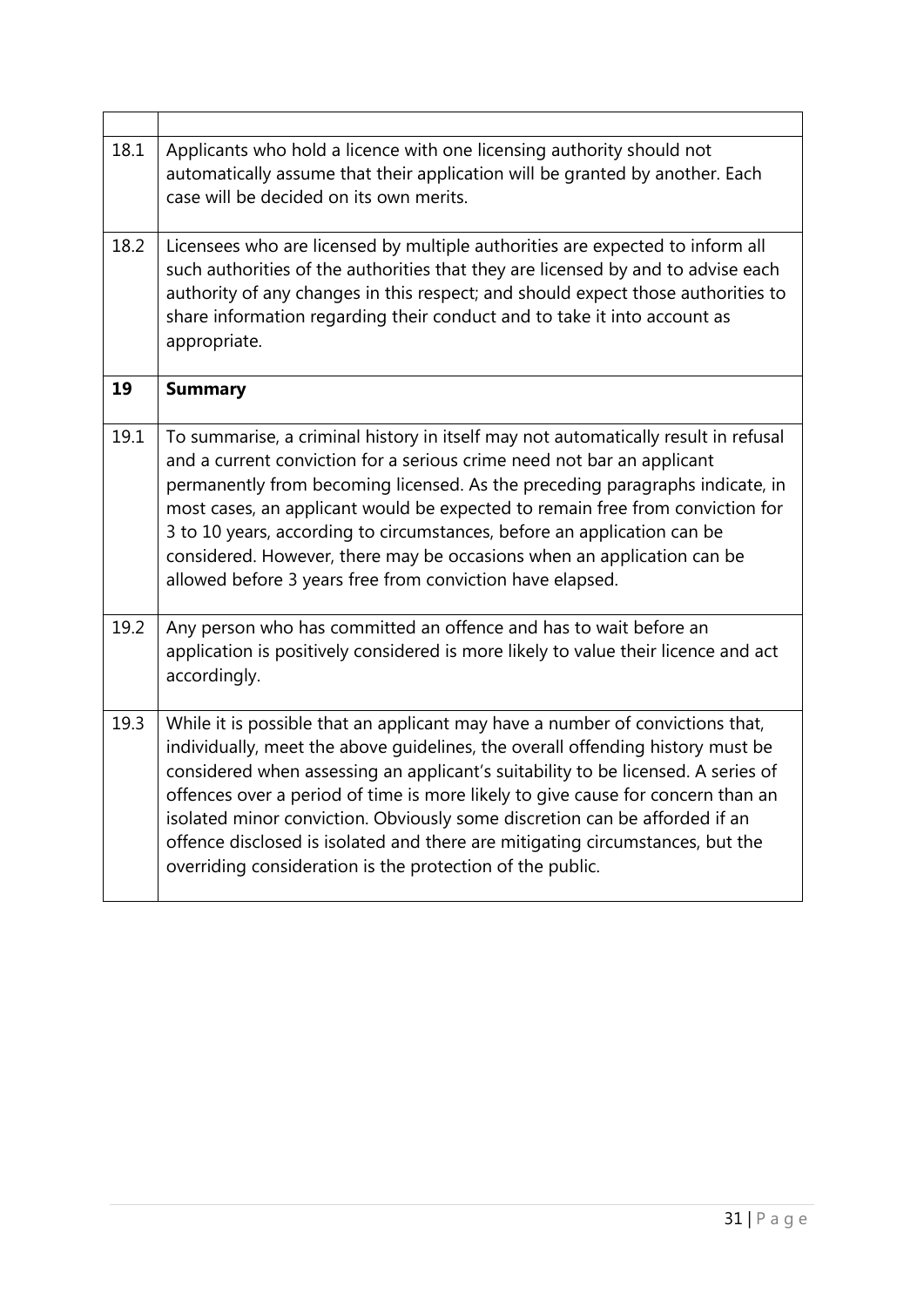# **Appendix B – Private Hire Driver Conditions**

| $\mathbf{1}$   | A driver at all times when acting in accordance with the driver's licence<br>granted to him wear such badge as supplied by the Council in such position<br>and manner as to be plainly and distinctly visible at all times.                                                                                                       |
|----------------|-----------------------------------------------------------------------------------------------------------------------------------------------------------------------------------------------------------------------------------------------------------------------------------------------------------------------------------|
| $\overline{2}$ | Any change affecting this licence must be notified within 14 days of such to<br>the Chief Executive.                                                                                                                                                                                                                              |
| 3              | This licence must be made available for inspection on request by any<br>authorised officer of the Council or any Police Officer.                                                                                                                                                                                                  |
| 4              | The driver or proprietor of a Private Hire Vehicle shall not cause, allow or<br>permit any advertisement or signs of any kind to appear on any part of the<br>vehicle, apart from Fylde Borough Council Private Hire Door signs, or any<br>additional approved livery,                                                            |
| 5              | The driver or proprietor shall not wilfully or negligently cause or permit the<br>vehicle licence plate to be concealed from public view or allow the licence<br>plate to be so defaced as to make any figure or material particular illegible.                                                                                   |
| 6              | The driver of a Private Hire Vehicle shall behave in a civil and orderly manner<br>and shall take all reasonable precautions to ensure the safety of persons<br>conveyed in or entering or alighting from the vehicle.                                                                                                            |
| $\overline{7}$ | The driver of a Private Hire Vehicle who has agreed or has been hired to be in<br>attendance with the vehicle at an appointed time and place shall unless<br>delayed or prevented by some sufficient cause, punctually attend with such<br>vehicle at such appointed time and place.                                              |
| 8              | The proprietor or driver of a Private Hire Vehicle when hired to drive to a<br>particular destination shall proceed to that destination by the shortest route.                                                                                                                                                                    |
| 9              | A proprietor or driver of a Private Hire Vehicle shall not convey or permit to be<br>conveyed in such vehicle any greater number of persons than the number of<br>persons specified on the Private Hire Vehicle Licence.                                                                                                          |
| 10             | A proprietor or driver of a Private Hire Vehicle shall convey a reasonable<br>amount of luggage and afford reasonable assistance in loading and unloading<br>luggage.                                                                                                                                                             |
| 11             | A proprietor or driver of a Private Hire Vehicle shall immediately after the<br>termination of any hiring or as soon as practicable thereafter carefully search<br>the vehicle for any property which may have been accidentally left therein,<br>carry it as soon as possible and in any event within 48 hours to the Town Hall, |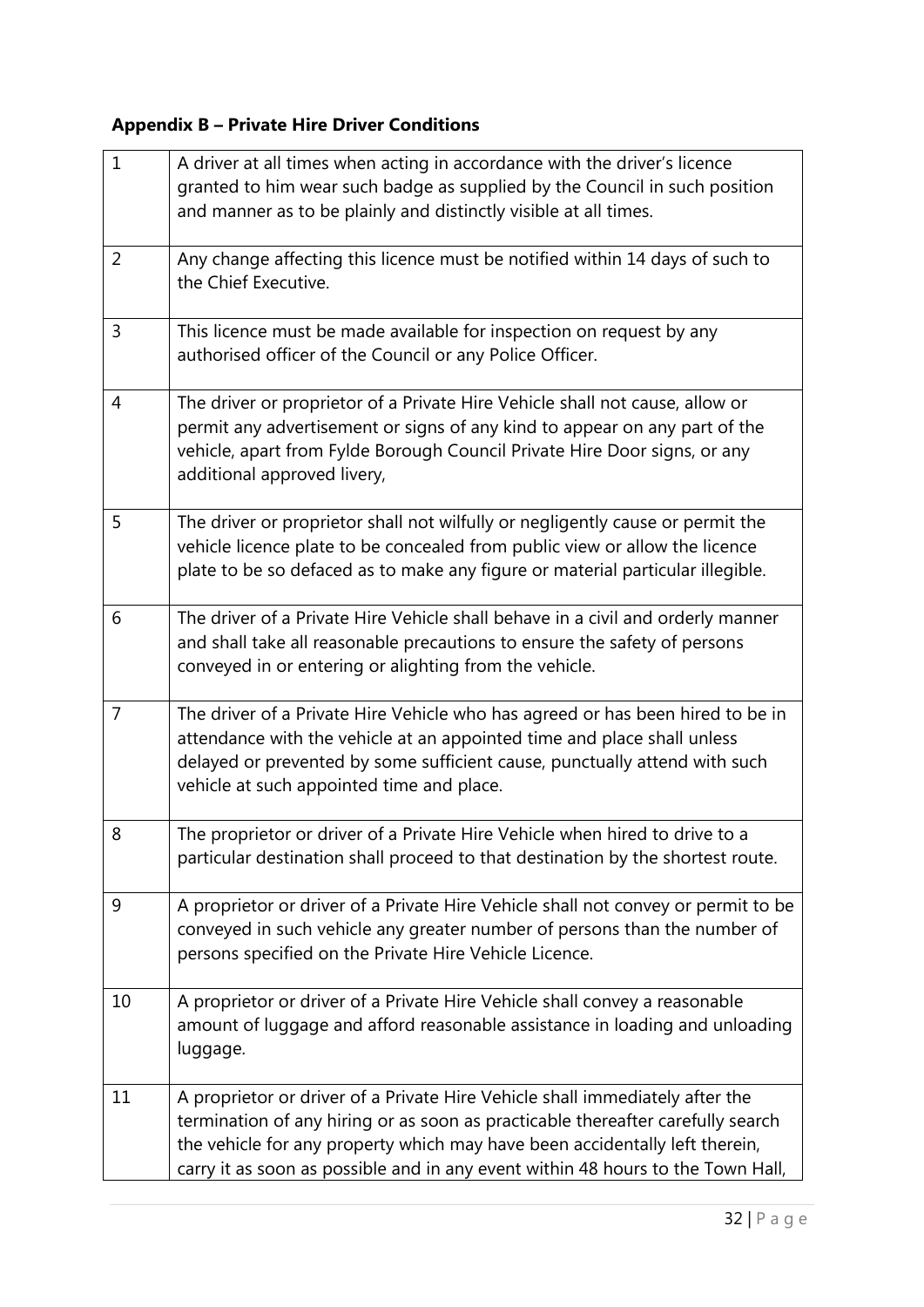|    | or the nearest Police Station and leave it in the custody of an authorised<br>officer on his giving a receipt for it.                                                                                                                                                                                                                                                                                                              |
|----|------------------------------------------------------------------------------------------------------------------------------------------------------------------------------------------------------------------------------------------------------------------------------------------------------------------------------------------------------------------------------------------------------------------------------------|
| 12 | A driver of a Private Hire Vehicle shall not by calling out or otherwise<br>importune any person to hire such vehicle and shall not make use of the<br>services of any other person for the purpose.                                                                                                                                                                                                                               |
| 13 | If the Private Hire Vehicle is fitted with a taximeter then (unless the hirer<br>expresses at the commencement of the journey his desire to engage by time)<br>the meter shall be brought into operation at the commencement of the<br>journey and the fare demanded by the Private Hire Vehicle Proprietor or<br>Driver shall not be greater than that fixed by this Council in connection with<br>the hire of Hackney Carriages. |
| 14 | In the event of a journey commencing in but ending outside the Fylde<br>Borough there may be charged for the journey such fare or rate if any as was<br>agreed before the hiring was affected, if no such agreement was made then<br>the fare to be charged should be no greater than that fixed by the Council in<br>connection with the hire of Hackney Carriages.                                                               |
| 16 | At all such times whilst the vehicle is being used as a Private Hire Vehicle there<br>shall be displayed on the windscreen of such vehicle (adjacent to the vehicle<br>excise licence disc) the licence disc issued by the Council which identifies the<br>vehicle as a Private Hire Vehicle.                                                                                                                                      |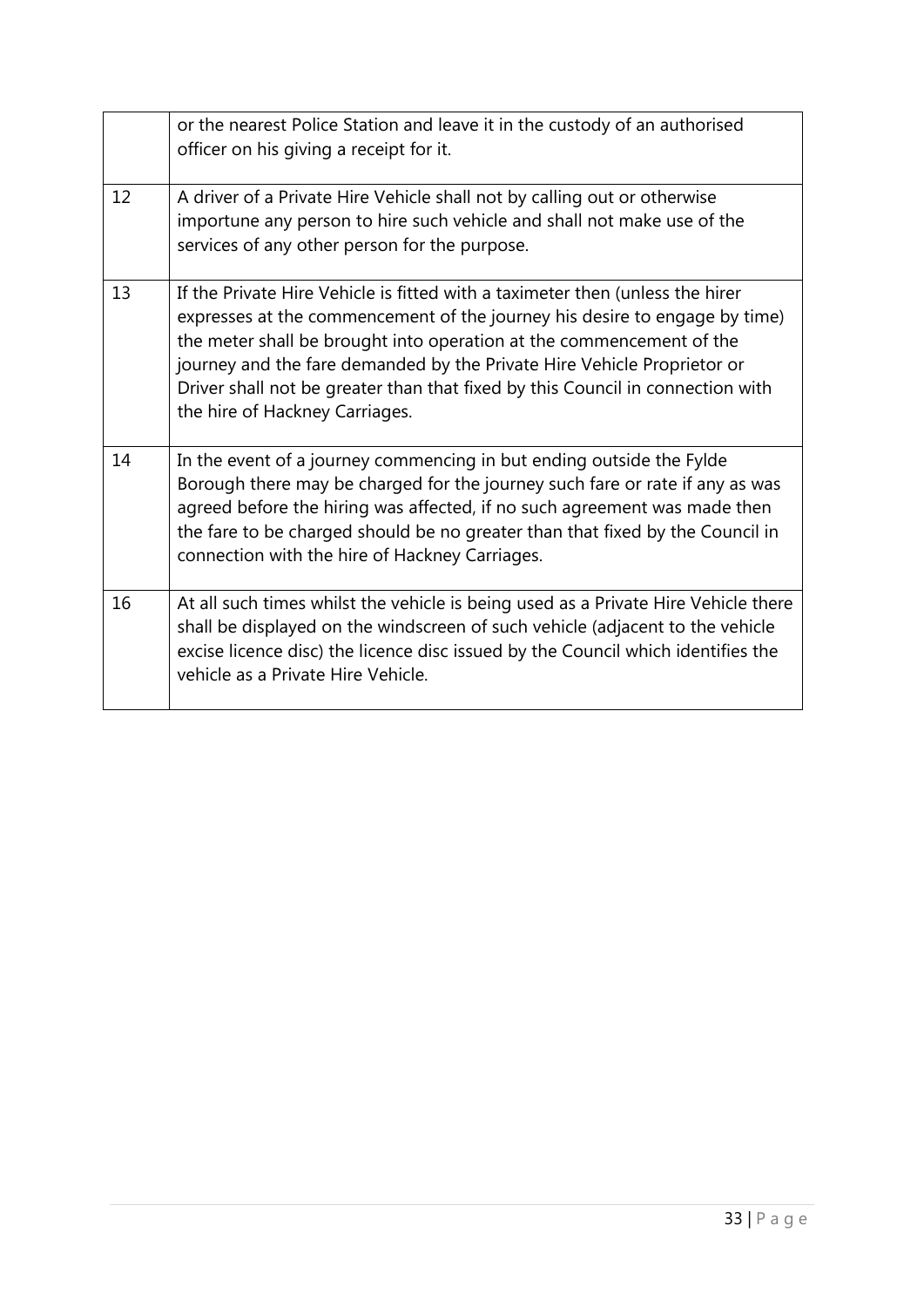## **Appendix C – Code of Conduct for Licence Holders**

This code of conduct should be read in conjunction with the other statutory and policy requirements set out in this document.

Licence holders shall endeavour to promote the image of the hackney carriage and private hire trade by:

• Complying with the Code of Conduct;

• Complying with all the conditions of their licence, the Hackney Carriage and Private Hire Policy and where applicable the hackney carriage byelaws

• Behaving in a civil, orderly and responsible manner at all times

Licence holders shall:

- Maintain their vehicles in a safe and satisfactory condition at all times;
- Keep their vehicles clean and suitable for hire to the public at all times;
- Attend punctually when undertaking a pre-booked hiring;
- Assist, where necessary, passengers into and out of vehicles
- Offer passengers reasonable assistance with luggage

To avoid nuisance to residents when picking up or waiting for a fare, a licensed driver shall:

- Not sound the vehicle horn illegally;
- Keep the volume of radio/music to a minimum
- Switch off the engine if required to wait

At taxi ranks and other places where hackney carriages ply for hire by forming queues, drivers shall in addition to the above:

• Rank in an orderly manner and proceed along the rank in order, moving along promptly

• Remain in or near to the vehicle

At private hire offices a licence holder shall:

• Not undertake servicing or repairs of vehicles;

• Not allow their radio/music to cause disturbance to residents

• Take whatever action is necessary to avoid disturbance to residents which might arise from the conduct of their business.

Licensed drivers shall

• Pay attention to personal hygiene and dress so as to present a professional image to the public;

- Be polite and helpful to passengers
- Treat all customers with dignity and respect regardless of their sex, race, disability, sexual orientation, trans gender, religion or belief
- Drive with care and due consideration for other road users and pedestrians
- Obey all traffic order and directions at all times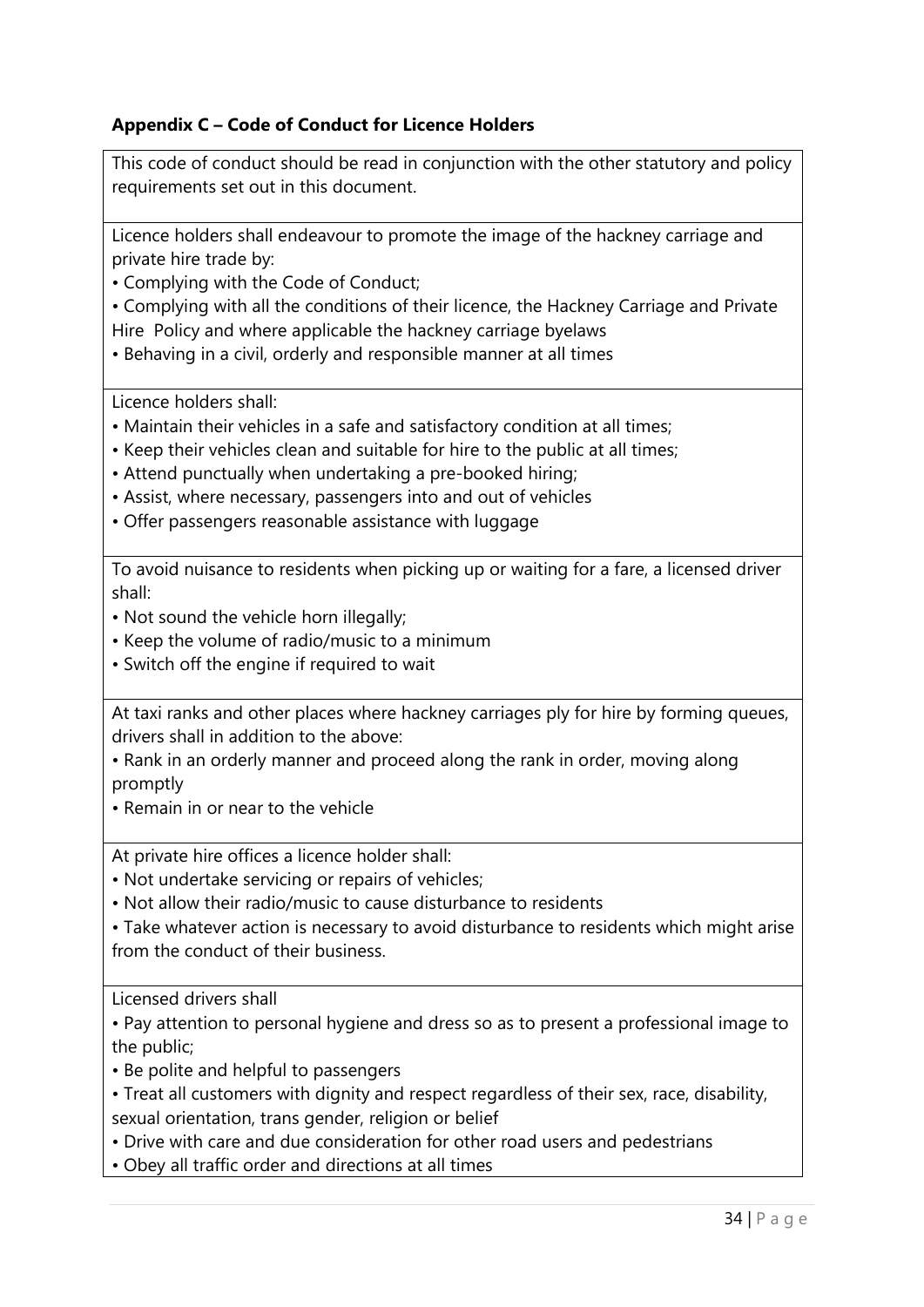• Not consume alcohol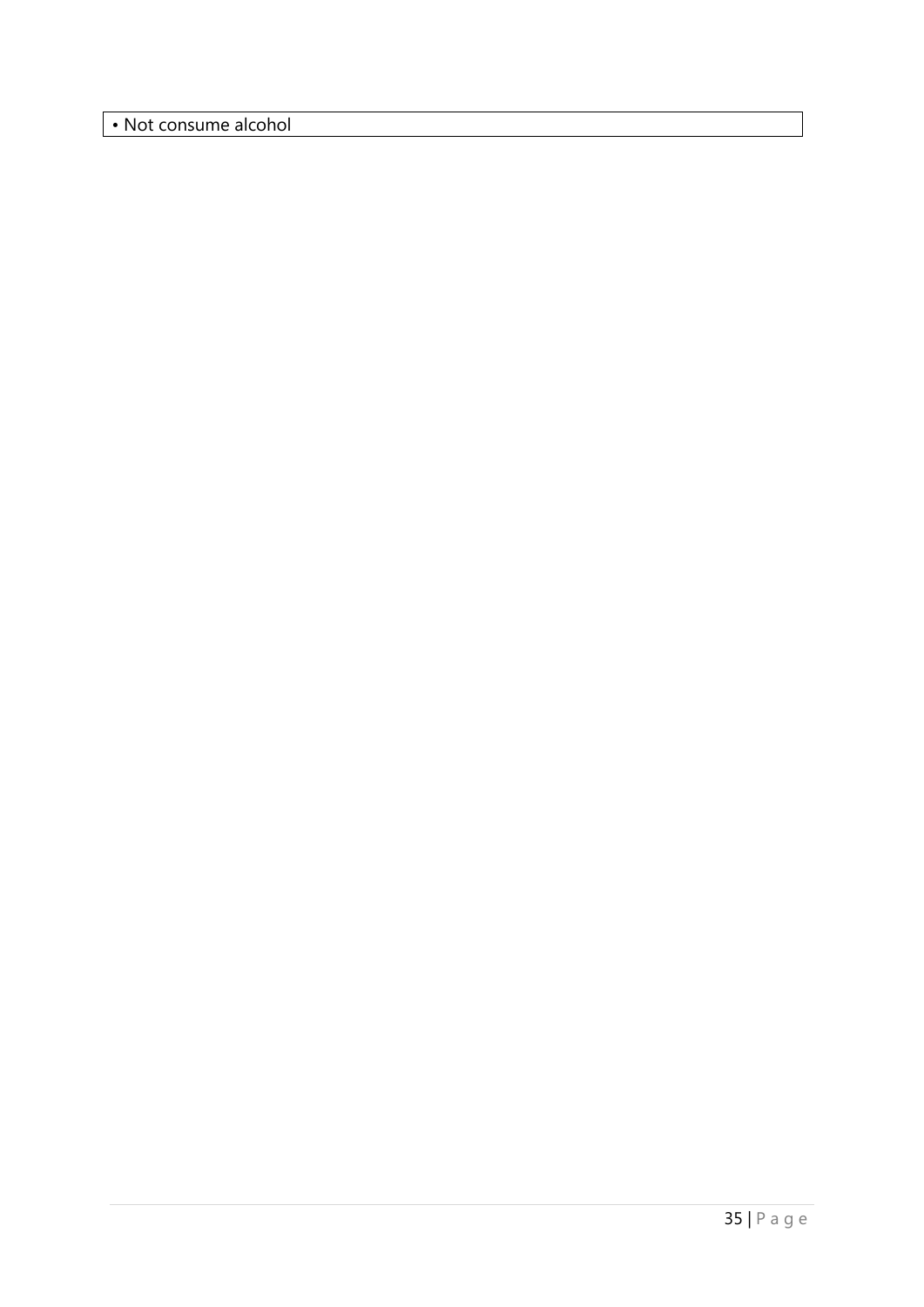## **Appendix D – Driver Dress Code**

The purpose of a driver's dress code is to seek a standard of dress that provides a positive image of the hackney carriage and private hire trade in Fylde to enhance a professional image of licensed drivers and ensure that public and driver safety is not compromised.

### **Acceptable Standard of Dress**

All clothing worn by the driver must be clean and in good condition, and the driver must have good standards of personal hygiene.

As a minimum standard, males should wear knee length shorts/long legged trousers and a shirt which has a full body and as a minimum short sleeves.

As a minimum standard, females should wear knee length shorts/long legged trousers, skirt or dress and a shirt / blouse which has a full body and as a minimum short sleeves.

#### **Footwear**

Footwear for all drivers shall fit around the heel of the foot.

#### **Unacceptable Standard of Dress**

The following are deemed to be unacceptable:

(a) Clothing that is not kept in a clean condition, free from holes and rips.

(b) Words or graphics on any clothing that is of an offensive or suggestive nature or which might offend.

(c) Sportswear (e.g. football / rugby kits, track suits, beach wear etc.).

(d) Sandals with no heel straps, flip flops or any other form of footwear not secured around the heel.

(e) Drivers not having either the top or bottom half of their bodies suitably clothed. (f) The wearing of hoods or other clothing that obscures the driver's vision or their identity

The above lists are not exhaustive and Authorised Officers of the Council will assess whether standards of dress are acceptable or not. In such instances, the Officer's decision will have effect as though it were included in the above lists and the licensed driver will be required to comply accordingly.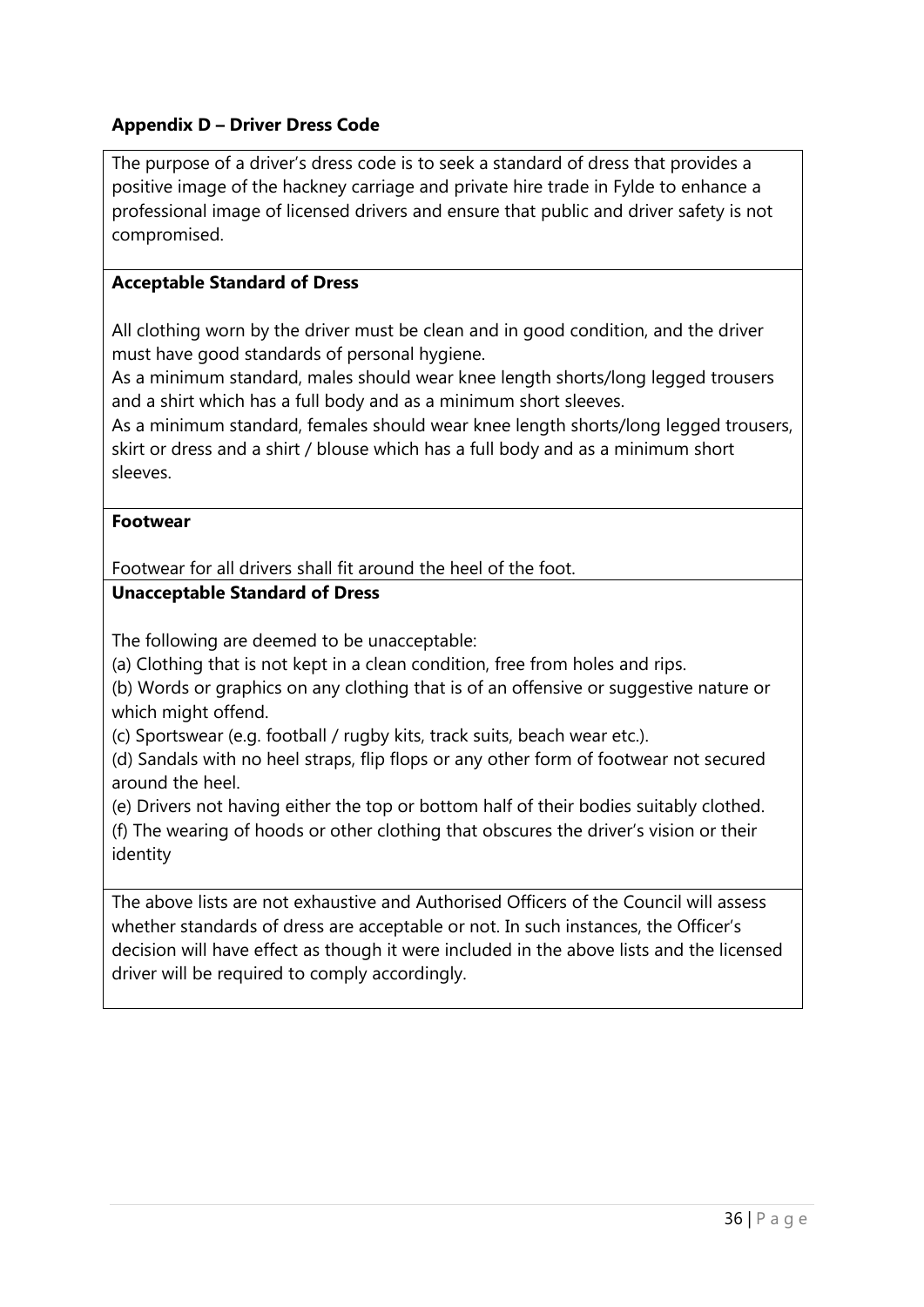## **Appendix E – Code of Conduct when working with Vulnerable Passengers**

A vulnerable passenger is a person whose age or disability means that they are more susceptible to harm than a typical passenger. This may be a child, elderly person and someone with learning difficulties for example. It can include someone who is vulnerable due to an excessive level of intoxication.

The code of conduct aims to promote good safeguarding practice for drivers and staff working with vulnerable passengers in the taxi or private hire trade. Licensed drivers should adopt the following practices:

Drivers should carry photo ID at all times and wear it in accordance with the conditions of licence/byelaws

The driver/operator must confirm that appropriate provision has been made for the vulnerable person prior to accepting the booking or commencing the journey. This does not necessarily mean that the driver/operator is responsible for the provision of appropriate measures however they should check that they are in place.

When making a journey with vulnerable passengers photo identification should be produced to the carer responsible for the vulnerable person. If necessary you should obtain a record of the carer's contact details if there is no chaperone.

When making a journey with vulnerable passengers photo identification should be produced to the carer responsible for the vulnerable person. If necessary you should obtain a record of the carer's contact details if there is no chaperone.

When making a journey with vulnerable passengers photo identification should be produced to the carer responsible for the vulnerable person. If necessary you should obtain a record of the carer's contact details if there is no chaperone.

If a vulnerable passenger is refused service a responsible person should be informed so that alternative arrangements can be made. For example this situation may arise if the customer has an assistance dog and the driver has a medical exemption granted by the Council.

If a vulnerable passenger is refused service a responsible person should be informed so that alternative arrangements can be made. For example this situation may arise if the customer has an assistance dog and the driver has a medical exemption granted by the Council.

Always ask if a vulnerable person needs help do not assume

Drivers should remain professional at all times and should not: • Touch a vulnerable person inappropriately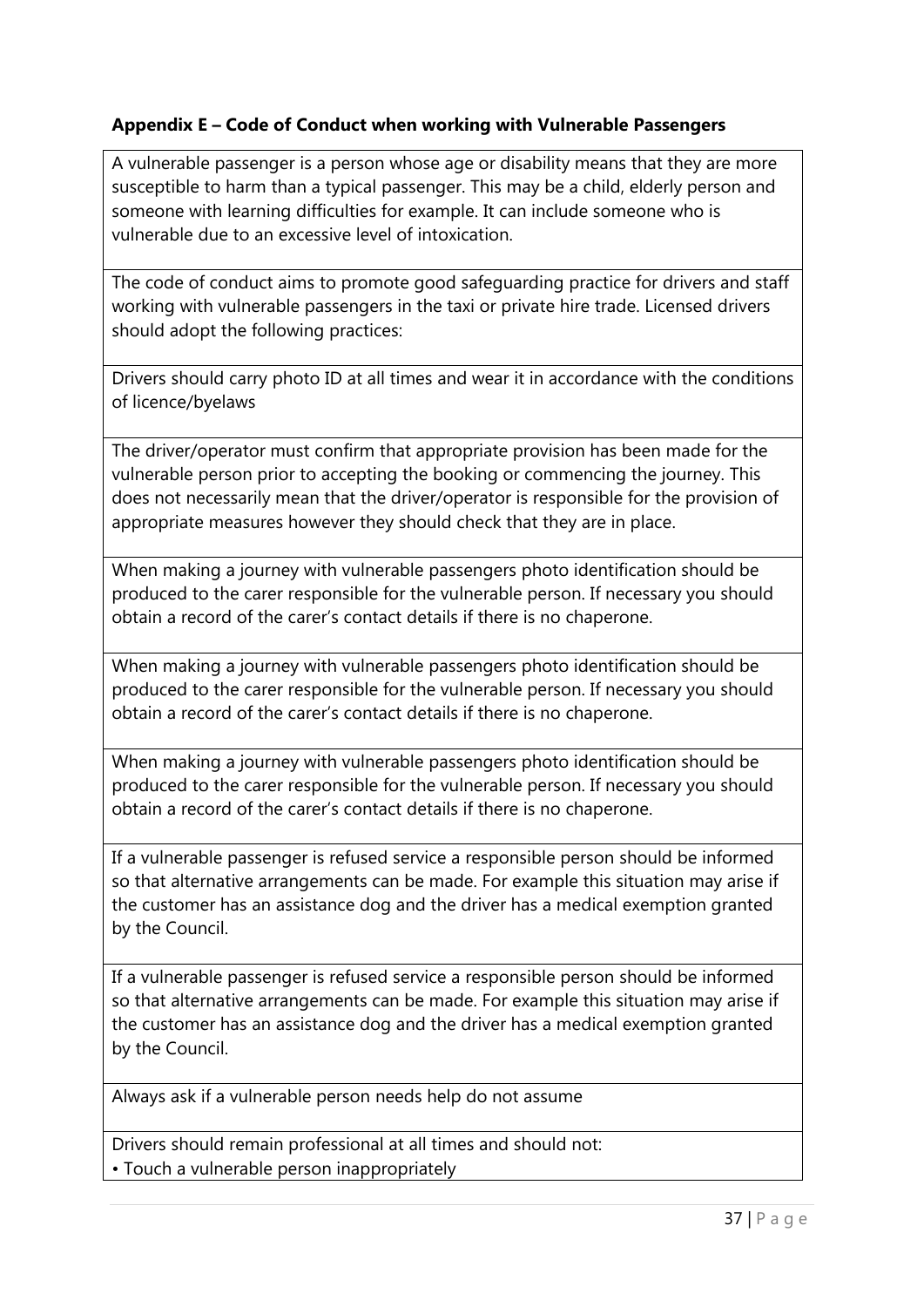• Make offensive or inappropriate comments (such as the use of swearing or sexualised or discriminatory language)

• Behave in a way that may make a vulnerable passenger feel intimidated or threatened

• Attempt to misuse personal details obtained via the business about a vulnerable person

A log should be maintained by drivers where a service has been provided to a vulnerable passenger including any incidents occurring/actions taken or refusals of service.

A log should be maintained by drivers where a service has been provided to a vulnerable passenger including any incidents occurring/actions taken or refusals of service.

If you are concerned about the safety, welfare or behaviour of a vulnerable person you should report this to the police by telephoning 101 (or in appropriate cases by calling 999)

If you are concerned about someone else's conduct you should report your concerns to the Council's licensing department 01253 658422, the police on 101 or Crimestoppers 0800 555111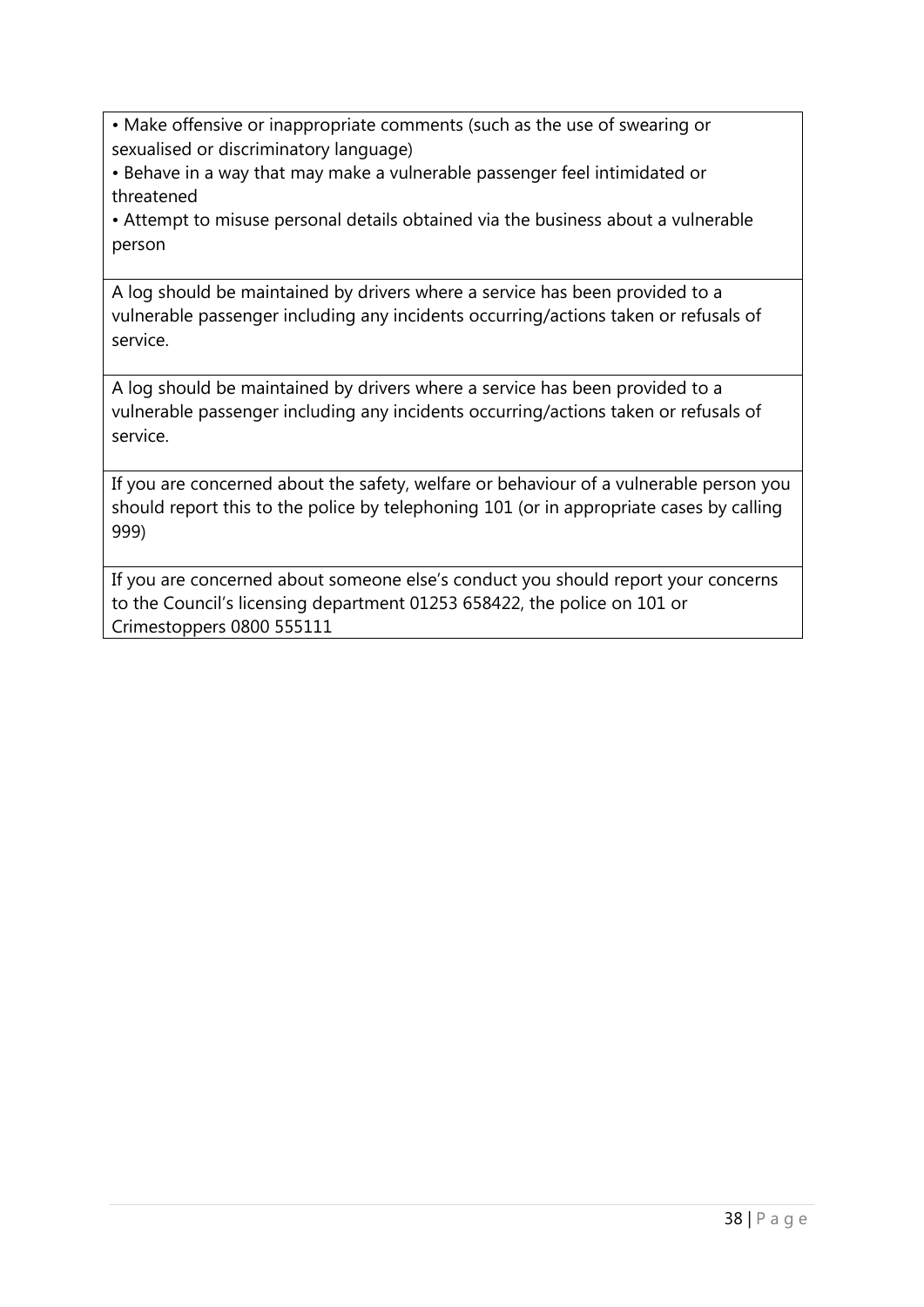# **Appendix F – Vehicle Specification**

## **General**

All licensed vehicles shall comply in all respects with the requirements set out below as appropriate for the type of vehicle (Hackney or private hire). This is in addition to all requirements of the Road Traffic legislation, which relates to all motor vehicles. All hackney carriage vehicles will also be subject to the requirements of the bye-laws made in respect of hackney carriages in so far s they relate to vehicles.

All vehicles shall have an appropriate "type approval" which is either a :-

i) European Whole Vehicle Type approval;

ii) British National Type approval; or

iii) British Single Vehicle Approval.

It is also recommended that vehicles with Euro NCAP star ratings of 4 or more should be considered when purchasing a new vehicle.

All vehicles shall be right hand drive.

The maximum permitted length is 18 feet and the maximum permitted weight is 3500kg.

All vehicles, other than stretched limousines that also meet at least the Euro 1 emissions standards, shall be less than twelve years old from the date of manufacture, unless appropriate for the Exceptional Quality Policy.

Vehicles should have no damage affecting the structural safety of the vehicle and must not have been written off for insurance purposes at any time.

Sufficient means shall be provided by which any person in the vehicle may communicate with the driver.

All vehicles shall at all times be maintained in sound and roadworthy condition and serviced according to the manufacturer's recommendations.

No material alteration or change in the specification, design, condition or appearance of the vehicle may be made without first complying with road traffic and insurance legislation and secondly the approval of the Licensing Team. It is unlikely that anything not of the manufacturer's specification other than vehicle colour will be authorised.

#### **Doors**

All saloons, hatchbacks, estates or purpose built taxi vehicles shall have at least 4 side opening doors, which may be opened from the inside and the outside. Minibuses,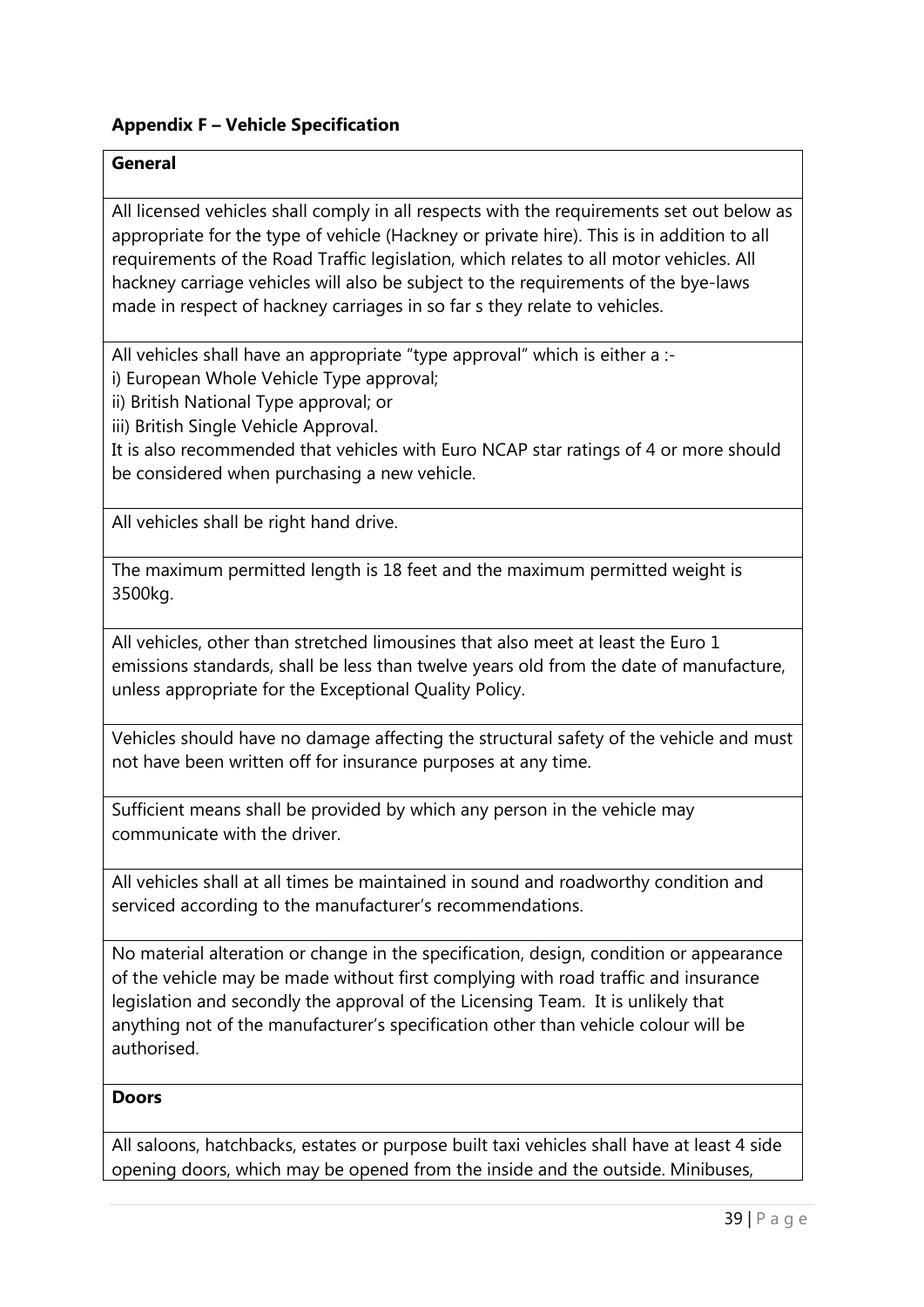transits and people carrier type vehicles shall have at least 3 doors not including any tailgate or rear doors.

#### **Interior Dimensions**

Height Inside: there must be sufficient space between the seat cushions and the lowest part of the roof to safely accommodate the driver and passengers in reasonable comfort.

Knee Space: there must be sufficient space between the front and back seats to safely accommodate the driver and passengers in reasonable comfort.

#### **Seats**

Access to every passenger seat must be unobstructed and be easily accessible to passengers without the need for seats to be folded or removed and without the need for more than one passenger to move. Minibuses and MPV's that are unable to comply with this requirement may still be approved at the discretion of the Authority.

Passenger seats must be at least 400mm (16") wide per passenger with no significant intrusion by wheel arches, armrests or other parts of the vehicle. There must be a minimum of 860mm (34") headroom for all passenger seats measured from the rear of the seat cushion to the roof lining. There must be a minimum of 180mm (7") legroom for all passenger seats measured from the front edge of the seat to the rear of any seat, dashboard or internal panel in front.

In relation to the carriage of Child Passengers under 3 years of age in the front seat, an appropriate child restraint MUST be worn. If a child restraint is not available, children under three must travel in the rear and may be unrestrained. Children of three years or over, up to 135mm tall must sit in the rear and use an adult seat belt. Children aged twelve years or more, or over 135com tall, may travel in the front but must wear a seat belt.

#### **Seat Belts**

All vehicles must be fitted with fully operational rear seat belts, one for each passenger to be carried, fully compliant with British Standards except where the law specifically provides an exemption.

#### **Luggage**

Adequate storage for passenger luggage separated from the passenger compartment without obstructing any emergency exits must be available. Luggage carried must be suitably secured in place.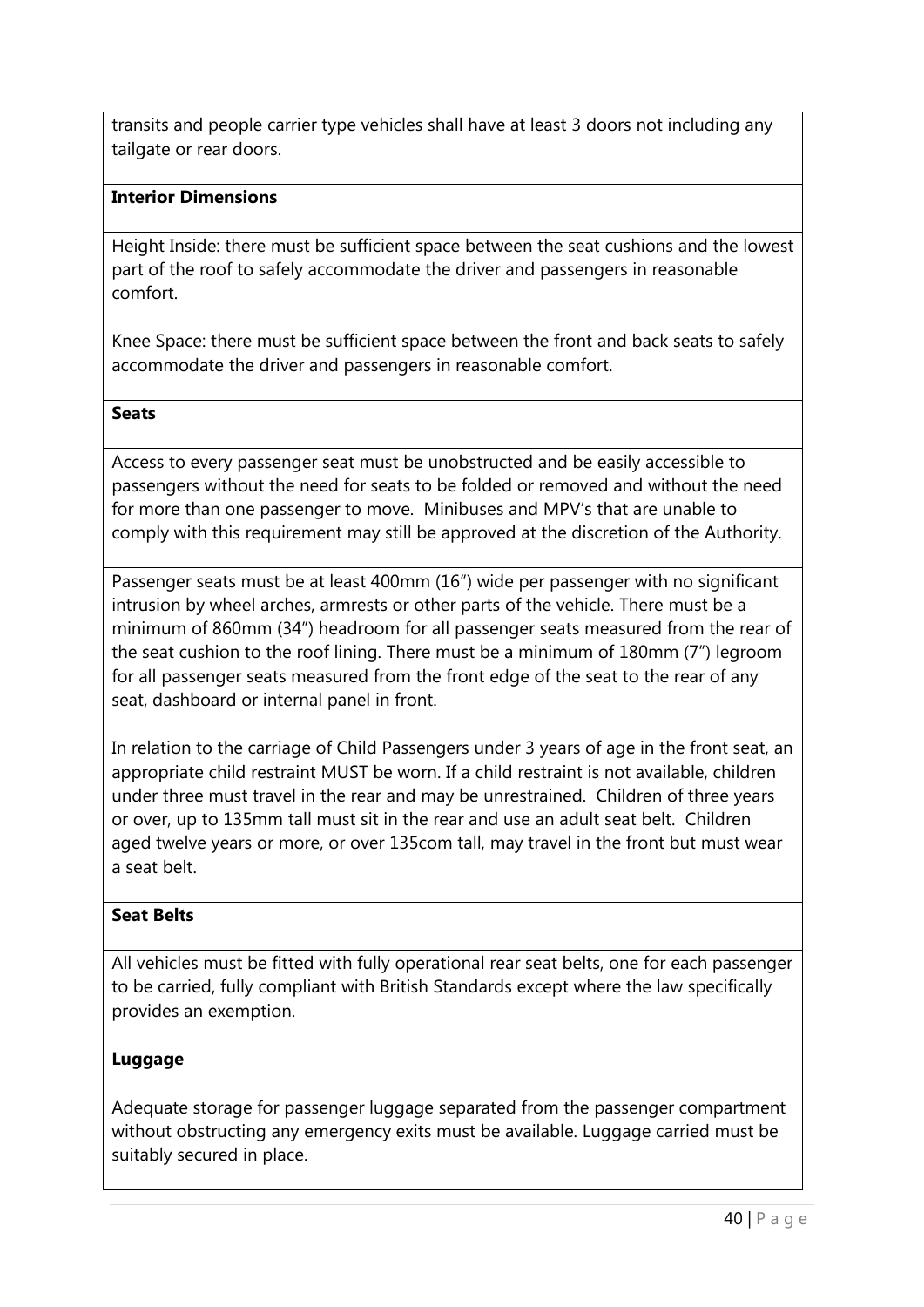## **Maintenance and Condition of the Vehicle**

The interior and exterior of the vehicle shall be maintained in a clean, safe and proper manner to the reasonable satisfaction of the Council and without prejudice to the foregoing in particular the exterior of the vehicle shall be free of large dents, rust or unrepaired accident damage and shall at all times have uniform paintwork equivalent to that applied by the manufacturer. The interior shall be free of all stains, splits, tears to the same and the seats shall be required to function in accordance with the original manufacturer's specification.

Vehicles shall be liable to be inspected and tested at any time. If upon inspection it is discovered that a vehicle is not being properly maintained, or kept in good order, a notice may be served on the owner to this effect, setting out the defects to be remedied. If public safety is compromised by the defects, the further use of the vehicle may be prohibited until the defects

have been addressed and the vehicle has successfully undergone a further inspection.

## **Licence Plates, Signage and Stickers**

Except as provided at below, at all times while the vehicle is being used as a hackney or private hire vehicle there shall be securely fixed to the front and rear of the vehicle the appropriate Vehicle Licence Plates supplied by the Council.

The number of persons licensed to be carried in the vehicle shall be exhibited outside the vehicle on the Vehicle Licence Plates referred to above. (For these purposes children (of any age) are counted as one person).

At all times while the vehicle is being used as either a hackney carriage or private hire vehicle there shall be displayed on the windscreen of such vehicle (top left-hand corner of the windscreen) the licence disc, which identifies the vehicle as either a private hire or hackney carriage vehicle. On this will be displayed the registration number of the vehicle and the number of passengers permitted to be carried.

Provided that they have received express written consent from the Council, limousines and other professionally chauffeured vehicles may, in certain circumstances, not be required to display the external vehicle licence plates but must comply with the requirements of 13.3 above in respect of displaying the internal licence disc.

All applications for dispensation from the requirements to display external vehicle licence plates will be considered by the Public Protection Committee who will take account of the individual circumstances of the case. Dispensations are unlikely to be granted unless the applicant can satisfy the committee that their vehicle(s) are of such a type and age that they would be appropriate for executive travel and that such work represented at least 80% of their total business (verified by operator records in the case of existing vehicles). Such vehicles must display a windscreen badge, provided by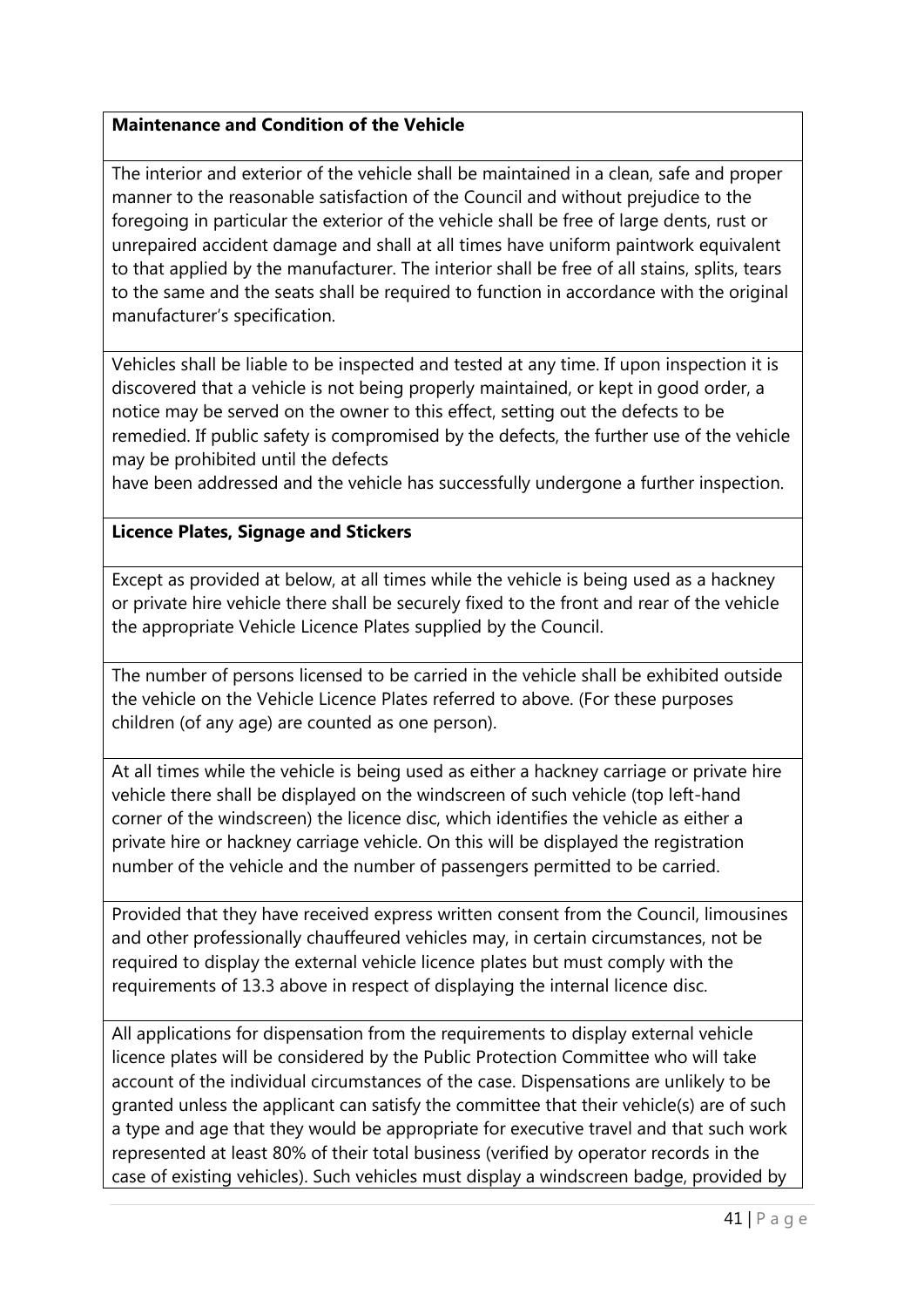the council. These badges will show the details of the vehicle as they appear on the plate. Vehicle licence plates and door signs will be provided and must be carried in the boot of the vehicle at all times. Vehicles given this exemption will normally be limousines, executive type cars, such as top range Mercedes, BMW's etc.

## **Roof Signs**

Hackney carriage vehicles, other than minibuses, transits, people carrier type vehicles and those with built-in roof signs, must be fitted with an illuminated external sign on and above the roof of the vehicle showing the word "TAXI" " or "TAXIS" on the side facing the front and the name of the company, or its telephone number, or the word "TAXI" " or "TAXIS", or any combination of the three on the side facing towards the rear of the vehicle. The roof sign and lettering shall be of an appropriate size to enable it to be read clearly from a distance of 14 metres.

The roof sign must be centrally mounted on the vehicle roof and must be adequately secured either directly to the roof by suitable magnets or other means or by mounting on a single roof bar and secured by bolts, straps, or clamps.

Minibuses, transits and people carrier type vehicles which are not fitted with an appropriate roof sign, as indicated above, shall have the word "Taxi" in letters of between 20 cm and 30 cm in height displayed on the front and rear of the vehicles so that they can be clearly identified as a hackney carriage vehicle.

A sign must also be affixed to the vehicle indicating that smoking is not permitted in the vehicle.

## **Private Hire Vehicle**

Self-adhesive identification signs as approved and supplied by the Council, indicating that insurance is invalid unless the vehicle is booked by private hire, must be affixed to the to the drivers' door and front passenger door panels of the vehicle. These signs should not be tampered with in any way and must be displayed at all times whilst the vehicle has current private hire plates affixed.

A Private Hire Vehicle must not carry any roof sign or any markings that might give the impression that it is a Hackney Carriage. ny advertising or signage on the vehicle must specifically not include the words "taxi", "cab", "hackney carriage" or "hire" the use of which is not permitted. No alternative words or spellings, such as "Kab", which would have the

effect of leading the public to believe that a vehicle is a hackney carriage available for hire, may be used on the vehicle.

Additional livery relating to the Private Hire Operator may be displayed. For saloons,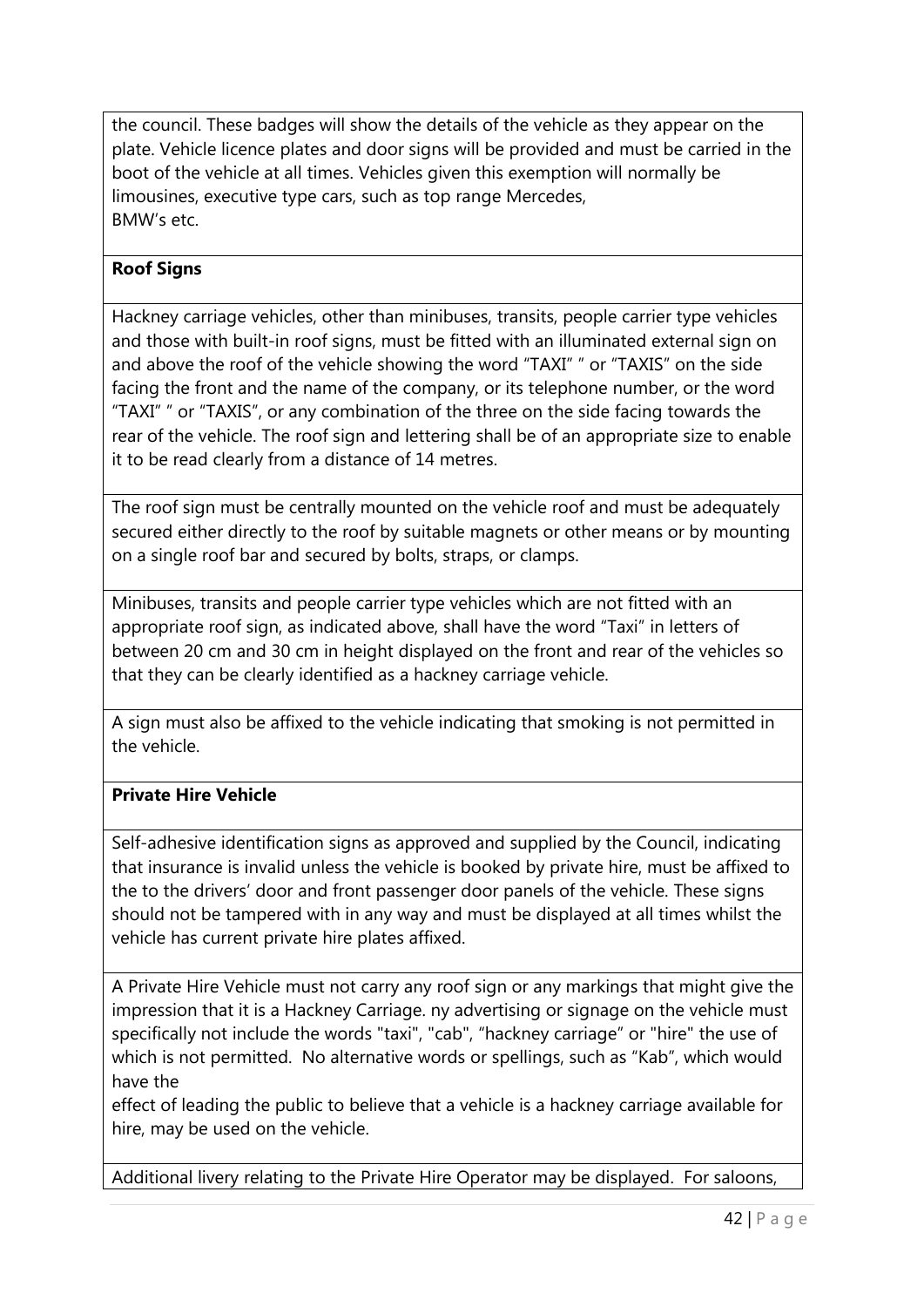hatchbacks and estate cars the lettering of all advertising/graphics etc must be a maximum height of 7.5 cm and must be confined to either the rear doors or the rear of the vehicle to a size which does not exceed 800 sq. cms on either side or on the rear of the vehicle.

For minibuses, transits and similar people carrier type vehicles, the lettering of all advertising/graphics etc must be a maximum height of 12.5 cm and must be confined to either the rear doors, the rear wings or the rear of the vehicle to a size which does not exceed

1400 sq. cms. on either side or on the rear of the vehicle.

No signs whatsoever, other than the identification signs approved and supplied by the Council must be affixed to the drivers' door and front passenger door panels of the vehicle.

## **Advertising on Hackney Carriages**

Advertising that has received approval from the Licensing Team, including full vehicle vinyl wraps is permitted on Hackney Carriage Vehicles.

The following types of advertising will not be approved:

- Advertising of a sexual nature
- Advertising promoting alcohol
- The advertising of cigarettes and other forms of tobacco products including ecigarettes and similar products
- Advertising promoting gambling or forms of gambling

No sign or advertisement should obliterate the vehicle licence plate or the registration number of the vehicle.

## **Advertising on Private Hire Vehicles**

Advertising of businesses or products is not permitted on a private hire vehicle other than the details of the operator of the vehicle.

## **Meters**

A calendar-controlled taximeter must be fitted and must be correctly calibrated, sealed and fully functional and easily visible to passengers.

The Council acknowledge the case law in Curzon and that a meter may be set to tariff less than the Council maximum. Where a meter is set lower than the Council maximum, a notice shall be displayed in the vehicle clearly displaying the tariff the meter is set too.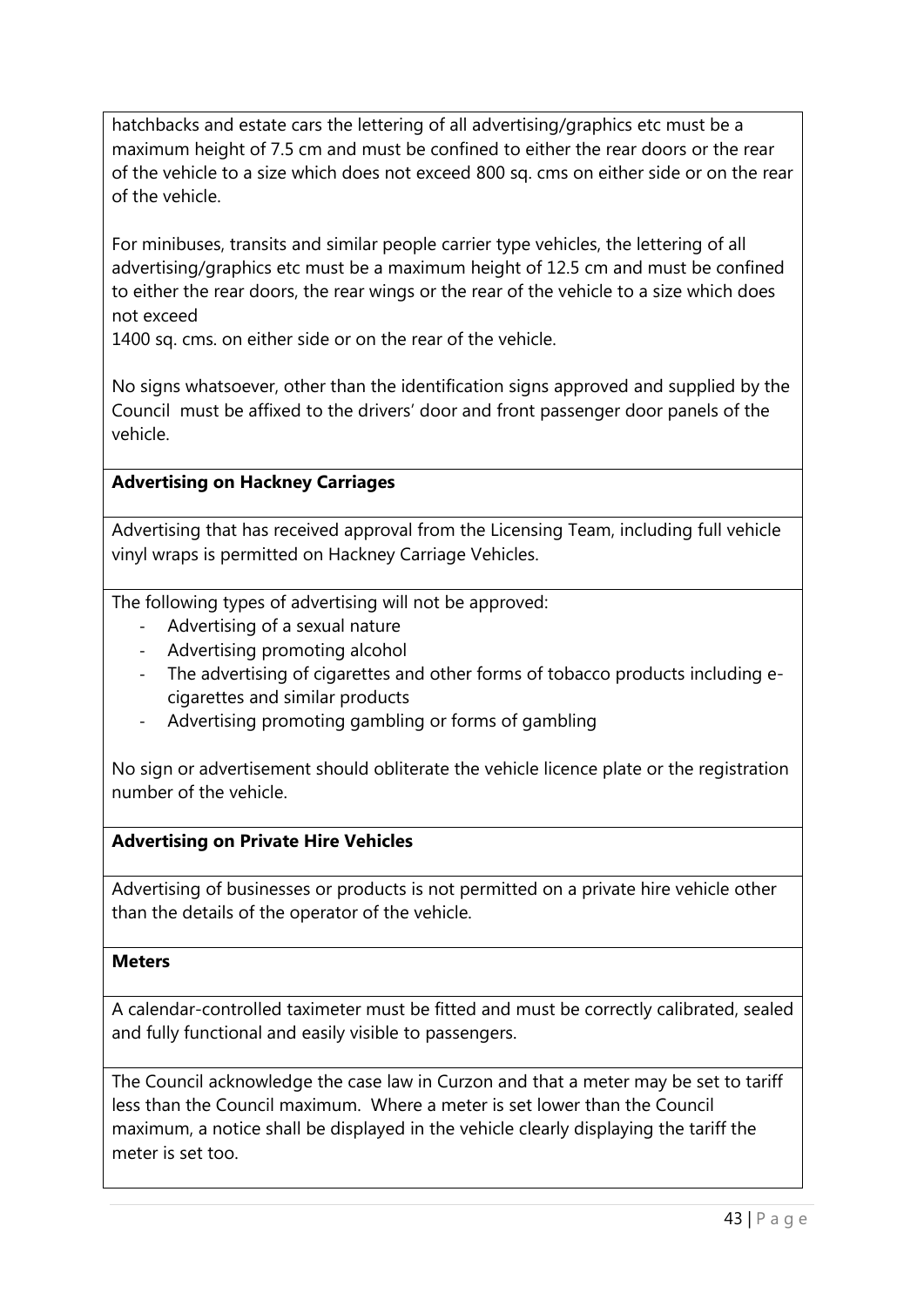### **Private Hire Meters**

Private Hire Vehicles may be fitted with a taximeter, but are not required to be fitted with meters. Any taximeter fitted to a private hire vehicle must comply with those requirements set out above which appertain to such meters when fitted in hackney carriage vehicles.

### **Trailers**

Trailers may only be used with the prior approval of the Council and subject to the following requirements:

- Trailers can only be used in connection with private hire bookings and cannot be used for plying for hire on a rank;
- The trailer must at all times comply with all requirements of Road Traffic legislation in particular those as laid down in the Road Vehicles (Construction and Use) Regulations 1986;
- The vehicle insurance must include cover for towing a trailer
- Trailers must not be left unattended anywhere on the highway
- The speed restrictions applicable to trailers must be observed at all times
- A suitable lid or other approved means of enclosure shall be fitted to secure and cover the contents of the trailer whenever in use.

## **Disability Access**

The design of the vehicle should ensure that any wheelchair is loaded from the side rather than the rear of the vehicle. The exception being when hydraulic lifting platforms are fitted to a vehicle.

Where a vehicle is utilised for the carriage of passengers in a wheelchair, the following conditions shall apply:

(i) Access to and exit from the wheelchair position must not be obstructed in any manner at any time except by wheelchair loading apparatus.

(ii) Wheelchair internal anchorage must be of the manufacturer's design and construction and secured in such a position as not to obstruct any emergency exit.

(iii) A suitable restraint must be available for the occupant of a wheelchair.

(iv) Access ramps or lifts to the vehicle must be securely fixed prior to use, and be able to support the wheelchair, occupant and helper.

(v) Ramps and lifts must be securely stored in the vehicle before it may move off.

Any equipment fitted to the vehicle for the purpose of lifting a wheelchair into the vehicle must have been tested in accordance with the requirements of the Lifting Operations and Lifting Equipment Regulations 1998 (S.I. 1998/2307). Any such equipment must be maintained in good working order and be available for use at all times.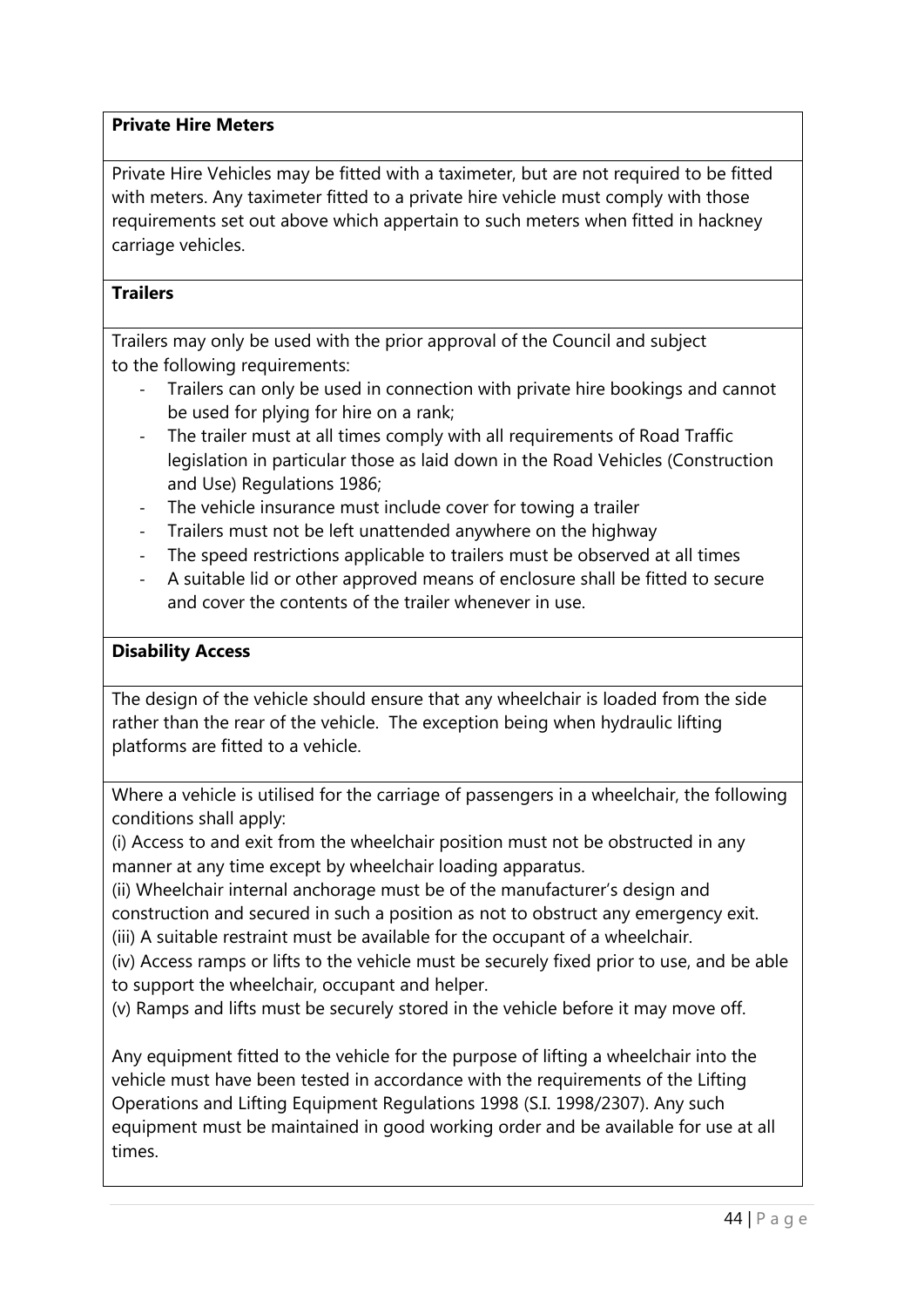Where a vehicle is designed or adapted to carry a wheelchair, the proprietor shall ensure that the driver has received sufficient training to load and convey wheelchair bound passengers.

### **Vehicles Powered by Liquid Petroleum Gas (LPG)**

An applicant for a licence involving a vehicle that has been converted to run on LPG is required to produce, prior to a licence being issued, a certificate issued by a member of the LPG Association confirming satisfactory installation, examination and testing of the vehicle in accordance with LPG Association Code of Practice; and that the vehicle is therefore considered safe.

If an LPG conversion involves installation of an LPG fuel tank in a vehicle's boot space (and possible relocation of the spare wheel) it shall be a requirement that an amount of space shall remain free for the stowage of a reasonable amount of luggage and any spare wheel displaced as a result must be stowed in a location that does not impinge on the passenger carrying area of a vehicle.

#### **Tinted Windows**

Any window tint must comply with relevant UK legislation.

#### **Changes**

Any change affecting this vehicle licence must be notified within 14 days of such change, to the Licensing Team.

When the holder of a vehicle licence wishes to transfer the licence to another person he must notify the Licensing Officer, in writing, before such change takes place. Failure to do so is likely to result in the refusal to renew the licence.

#### **Unauthorised Use**

The proprietor of a private hire vehicle or hackney carriage shall not allow the vehicle to be driven and used for hire by any person who does not hold a current private hire or hackney carriage driver's licence, as appropriate, issued by Fylde Council.

#### **Accident Reporting**

If any licensed vehicle is involved in an accident, this must be reported to the Licensing Officer as soon as reasonably practicable and in any event within 72 hours of the accident.

Where, following an accident or damage to a licensed vehicle, it is the intention of the owner or operator to continue licensed use, the vehicle must be inspected (at the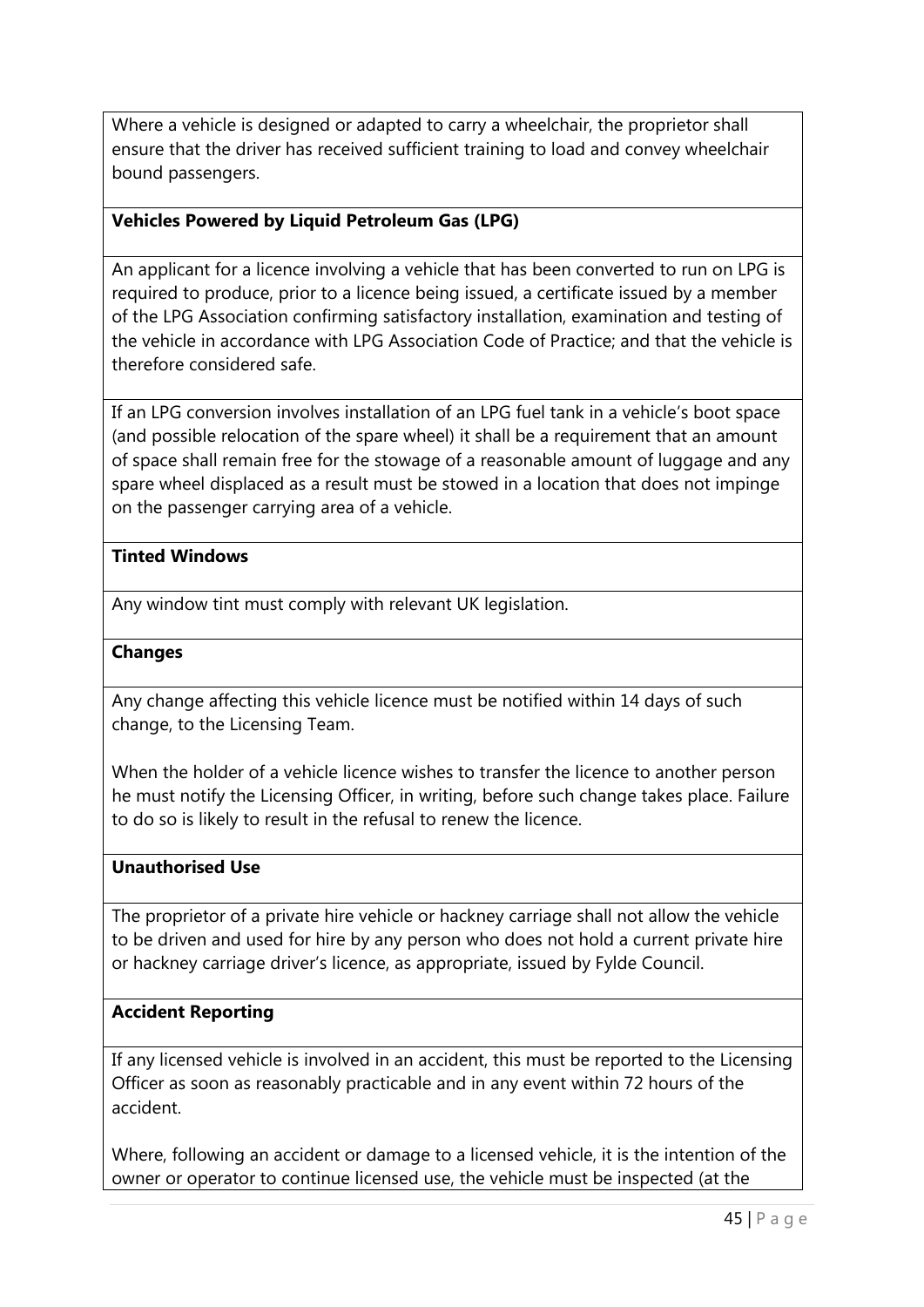owner's or operator's expense) to determine its fitness for continued use.

A licensed vehicle which has suffered major accident damage or requires substantial mechanical repair may be replaced by a hire vehicle, provided:

(i) the damage to, or defect in, the vehicle has been reported;

(ii) application is made in the usual way for a change of vehicle (albeit temporarily);

(iii) the replacement vehicle meets the licensing criteria and is suitable to be used for hire purposes;

(iv) the hiring of the hire vehicle is organised and paid for by the affected licensed owner or operator**.**

## **Additional Conditions relating to Limousines**

Types of Vehicles

The vehicle must have one of the following:

(i) British Single Vehicle Approval Certificate

(ii) A European Whole Vehicle Approval Certificate

(iii) UK Low Volume Type Approval Certificate

(iv) Limousine Declaration of Condition of Use

Vehicle and Safety Equipment

Stretched limousines and similar vehicles shall comply with the existing conditions of licence applicable to all licensed private hire vehicles in so far as they are not superseded by these additional conditions and the local private hire licence fee shall be the same

The Proprietor of a vehicle shall:-

(i) ensure that the fire extinguisher required to comply with the standard Vehicle Conditions of Licence applicable to all licensed private hire vehicles should be mounted on brackets, in a

convenient position in the driver's compartment;

(ii) ensure that the vehicle and all its fittings and equipment are at all times kept in a fit, serviceable, efficient, safe and clean condition and all relevant statutory requirements (including those contained in the Motor Vehicles(Construction & Use) Regulations) are fully complied with. Should the vehicle fail to comply with any legal requirement then the vehicle should be removed from service until the reasons for non-compliance is rectified;

(iii) ensure that loose luggage is not carried within the passenger compartment of the vehicle;

(iv) ensure that any CCTV cameras installed in the vehicle have received prior written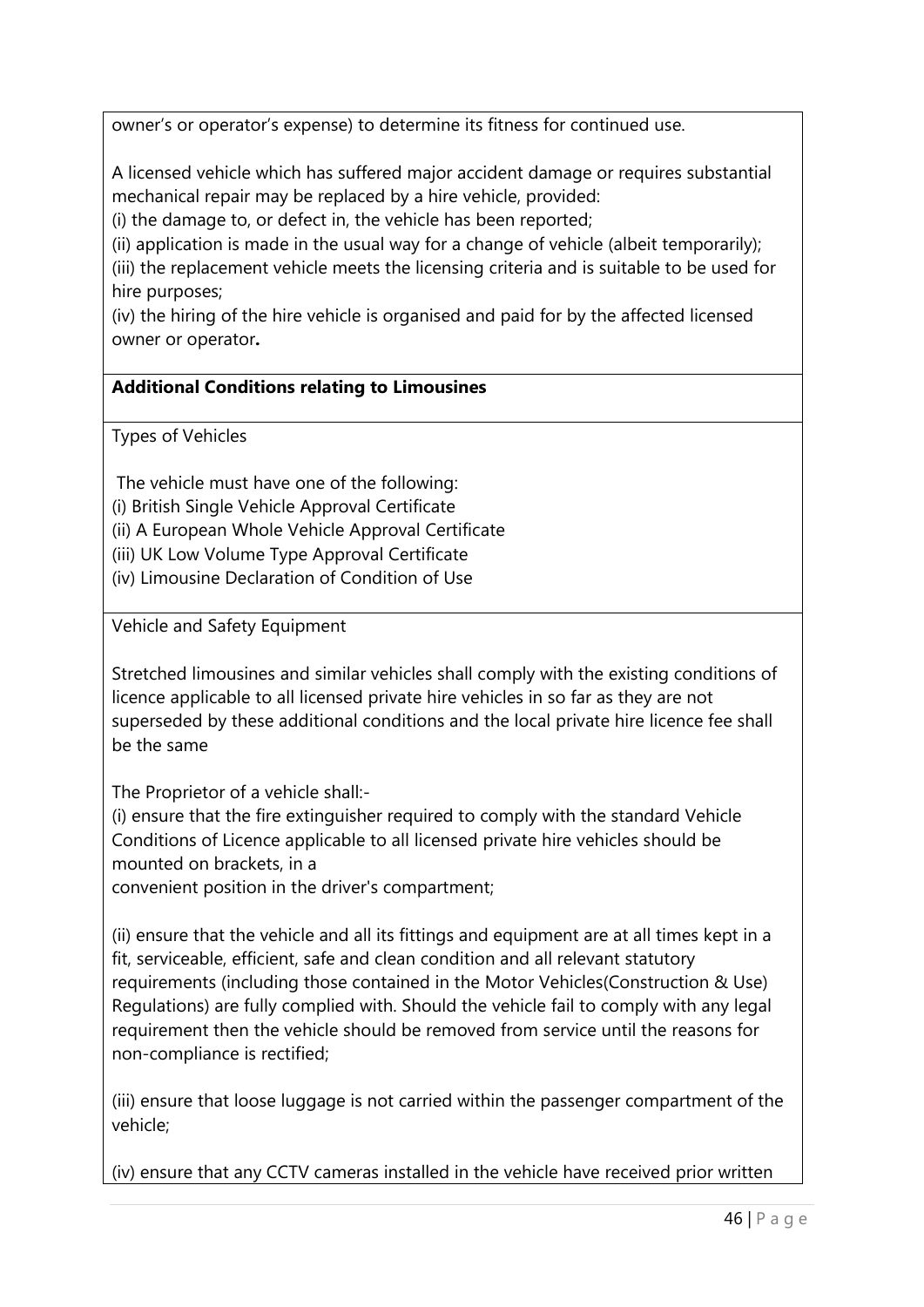approval of the Council and are operated in accordance with this Policy

(v) display a Council approved sign, in a position clearly visible to passengers, warning customers that camera surveillance equipment may be in operation.

Vehicles may be left or right hand drive providing that they have proof of full DETR vehicle type approval.

The passenger compartment of the vehicle may be fitted with darkened or blackened glass.

The licence holder shall not at any time use or permit to be used in the vehicle a radio scanner or citizen band radio.

Use of Vehicle

The vehicle shall not be used for every day Private Hire use.

The proprietor of the vehicle shall:-

- (i) ensure that the vehicle is at all times only driven by a person who holds a current Private Hire Vehicle Driver's Licence issued by Fylde Borough Council;
- (ii) not permit to be conveyed in the vehicle more than the number of persons for which the vehicle is licensed, regardless of the age or size of the passengers;
- (iii) not convey any passengers in the front compartment of the vehicle;
- (iv) not supply any intoxicating liquor in the vehicle unless there is in force an appropriate premises licence permitting the sale or supply of the same.

Vehicle Identification Discs

The vehicle will not be required to display the front and rear, external private hire vehicle licence plates which must normally be displayed by licensed private hire vehicles. The proprietor of the vehicle will be issued, by the Council, with two licence discs which identify the vehicle as a private hire vehicle on which will be displayed the registration number that vehicle and the number of passengers permitted to be carried.

The proprietor shall ensure that:-

(i) one vehicle identification disc is displayed on the top left-hand corner of the front windscreen in a conspicuous position where it can be clearly seen from the outside of the vehicle and all wording and lettering contained thereon read. The other identification disc shall be fixed inside the vehicle in such a position (such as the bulkhead or security screen) as to be visible to persons conveyed therein;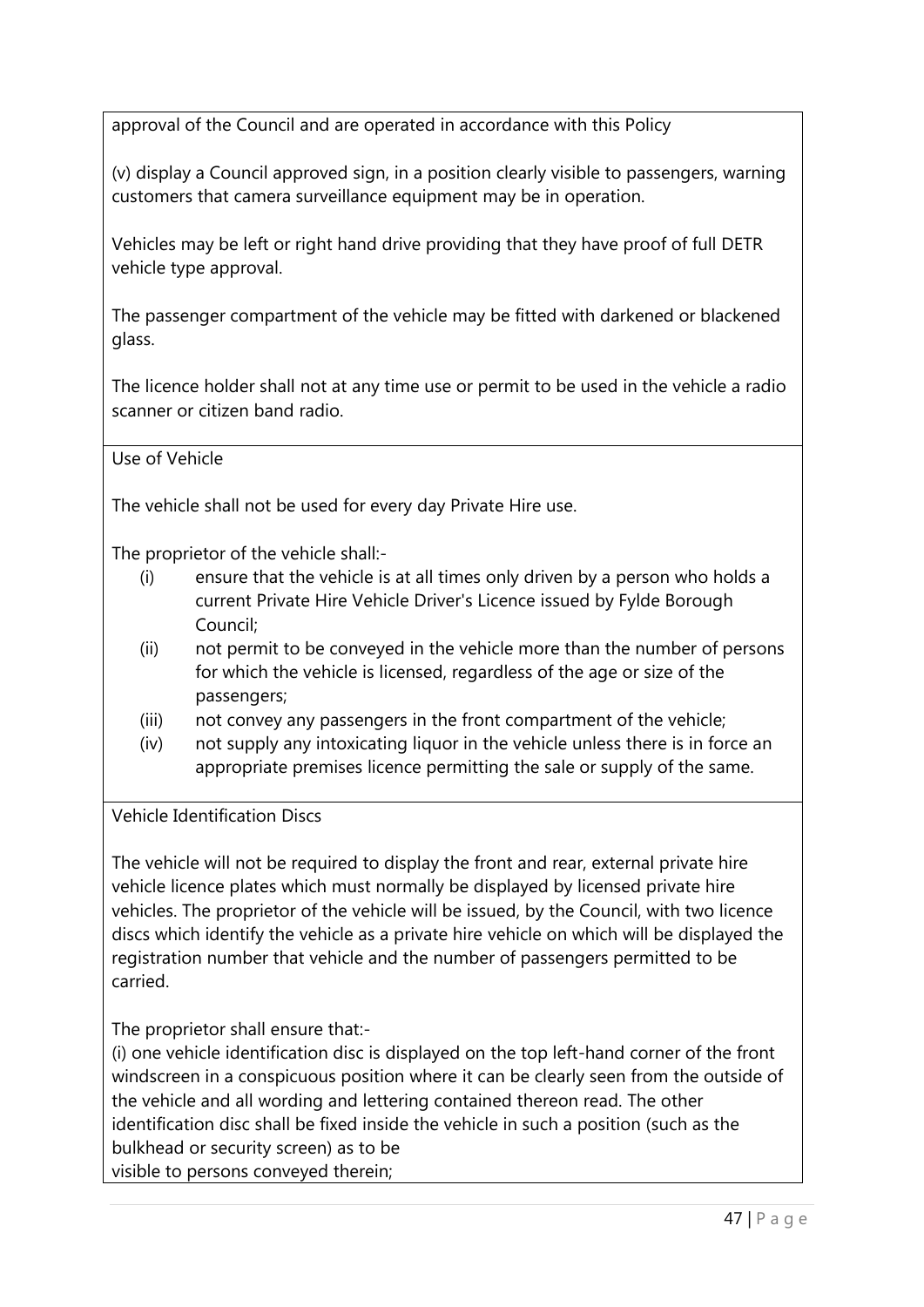(ii) no Private Hire Limousine Vehicle Disc shall be parted with, lent or used on any other vehicle and the loss or damage of the vehicle discs shall be reported to the Council as soon as the proprietor is aware of the loss. In the event of ceasing to use the vehicle for private hire (special event) purposes the proprietor shall surrender the vehicle discs and licence to the

Council within seven days.

Signs, Notices etc

No signs, notices, advertisements, plates, marks, numbers, letters, figures, symbols, emblems or devices whatsoever shall be displayed on, in or from the vehicle, other than those specifically approved by the Council.

Insurance/ MOT Certificate

The vehicle must not be used to carry passengers for private hire special events unless there is in force for the vehicle:

(i) a current Certificate of Compliance test certificate.

(ii) a policy of insurance covering the use of the vehicle for private hire special events and the proprietor of the vehicle is shown as the policy holder and any other licensed Private Hire Limousine Vehicle Drivers who drive the vehicle are covered.

These documents shall be produced to an authorised officer of the Council or a Police Officer at such time and place as may be required.

The proprietor shall deposit a valid and current copy of the Certificate of Compliance Test Certificate and Certificate of Insurance or cover note with the Operator before the vehicle is used to accept bookings provided by the Operator.

If the insurance cover on the vehicle is cancelled, expires or fails to cover the use to which the vehicle is being put, the Licence Officer shall be informed immediately and the vehicle shall not be used until appropriate cover is obtained.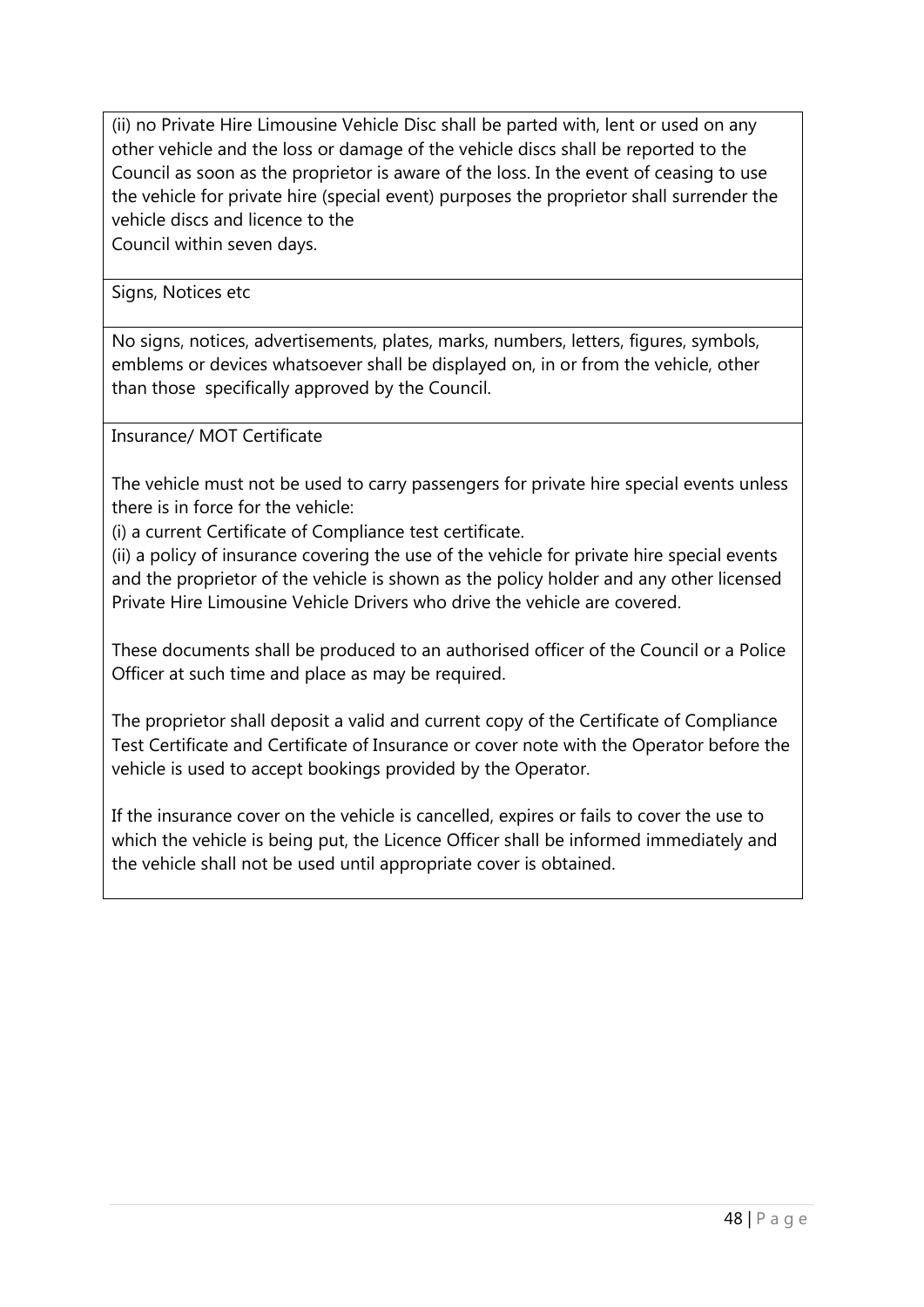# **Appendix G – Exceptional Quality Policy**

The Hackney Carriage and Private Hire Licensing Policy document provides that no vehicle shall be licensed if it is over the age of 12 years unless it satisfies an exceptional quality policy.

To be considered suitable for the Exceptional Quality Policy, the following conditions apply.

- The vehicle must pass the initial pit test – vehicles with three or fewer faults (excluding bulbs) will be permitted to undertake the necessary repairs and submit for a re-test; vehicles with four or more faults will fail and will not be permitted a re-test.

- The vehicle must meet the full exterior and interior specification detailed below (each point listed below would constitute one defect). Vehicles with three or fewer defects as detailed below will be permitted to undertake necessary repairs and submit for a retest. Vehicles with four or more defects will fail, and will not be permitted a re-test.

## **Exterior**

All bodywork to be clean and sound, free from rust, corrosion, dents, scrapes or significant scratches or loose panels

All paintwork must be in first class condition with no egg-shell finish or different shades or colours either inside or outside which are visible to the public

All wheel trims to be fitted according to the manufacturer's specification and all matched

Door or wing mirrors to be in good condition. 2 wing mirrors and an interior mirror are required.

Front and rear registration plates to be clean, clear, unbroken and conform to the relevant legislation. Hinging rear number plates must be maintained so that the number plate is visible at all times.

Front and rear bumpers to have no rust, corrosion, dents, cracks or scrapes and be securely fitted. End caps must be fitted

Mud flaps, if fitted should be maintained

No broken, cracked or missing glass or surrounds on all front and rear lights where fitted and must display the correct colour

Radiator grills should be secure and the original specification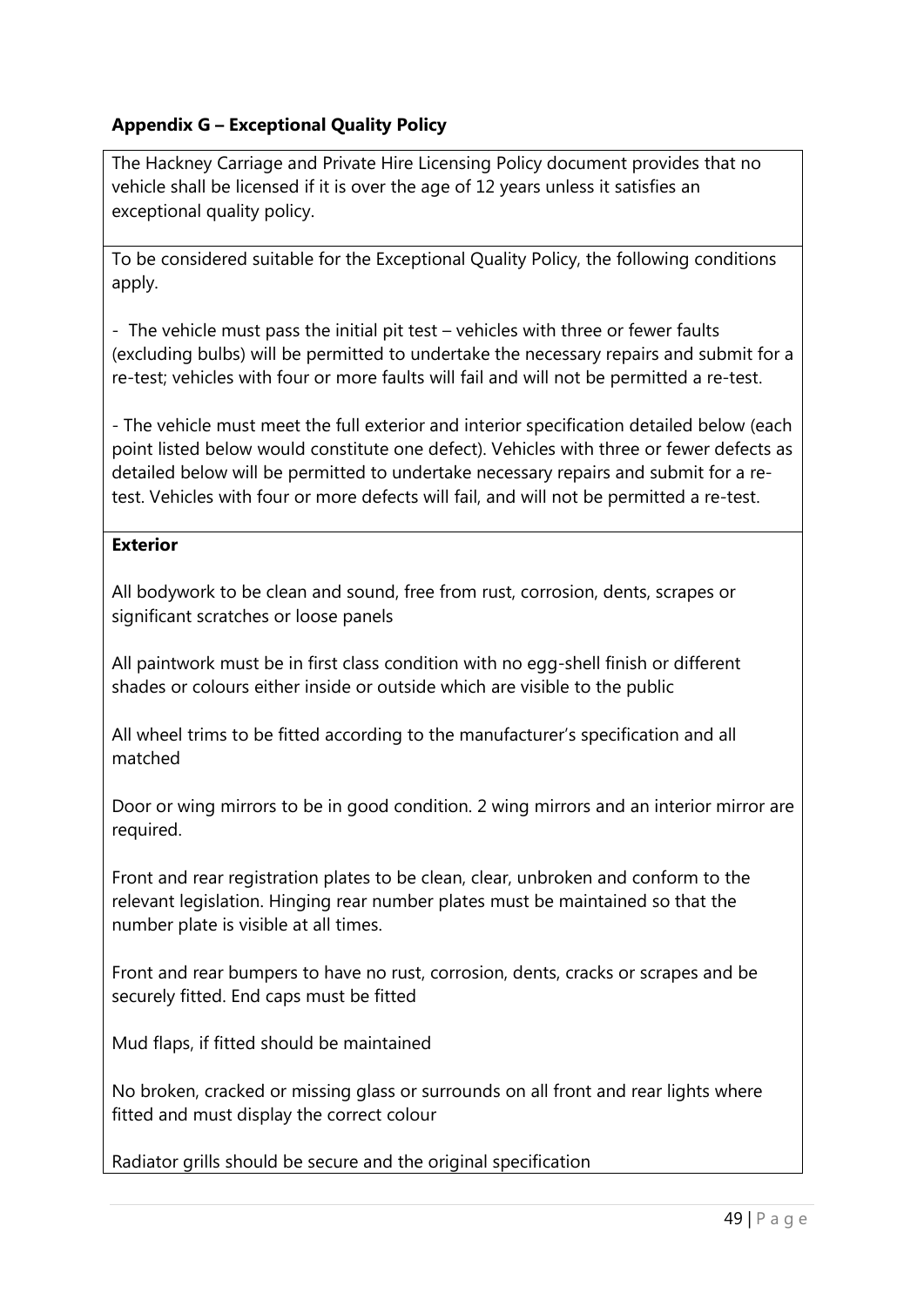Windscreen and rear screen wiper arms should be in good condition and rust free and properly fitted

All door locks and boot locks fitted to be in working order

All doors should be easily opened and in good working order All door handles should be properly fitted easily operated and of original specification

A spare wheel which conforms to legal requirements must be carried and securely fitted along with the relevant jack and wheel brace

All tyres to conform to legal requirements

All road wheels to be clean and free from significant marks or damage and rust free

Vehicle to have a current MOT certificate

Evidence of servicing and maintenance over the last twelve months must be produced.

#### **Interior**

All seats to be manufacturer's original design, should match, be securely fitted with no stains, holes or tears, without seat covers

All seat belts should be clean, in good working order. There must be sufficient seatbelts to cover every licensed seat. All anchorage point covers should be properly fitted and match original trim

All panels should be clean and match original trim

Fitted carpets should be of original specification, securely fitted with no stains or holes

All instruments and accessories should be fitted securely, match trim and be in good working order.

Headlining to be stain free, clean with no holes or tears

All windows to operate correctly and easily

Brake, clutch and accelerator pedal rubbers to be fitted and in good condition

The inside of the vehicle should be free from any trailing or loose wires

The boot and/or luggage space should be clean and tidy with an unstained carpet or cover to manufacturer's specification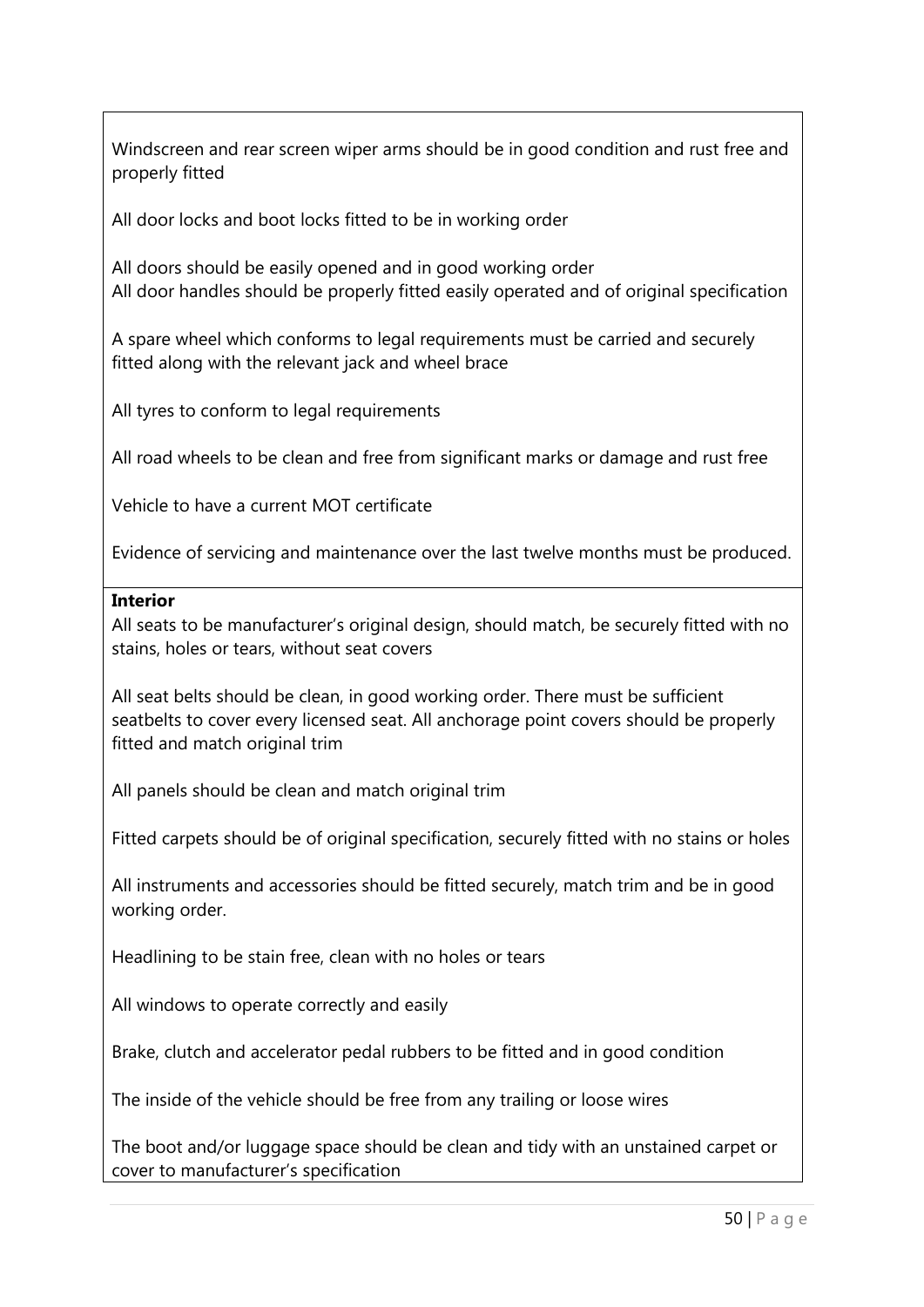If a hatchback, the boot cover must be original with both lifting straps fitted. A cargo guard should be fitted in estate vehicles

Gear lever gaiters, if fitted, should be in good condition

All lights should be in working order with appropriate covers securely fitted

Window locks, handles where provided by the manufacturer to be in working order

Heated rear screen to be in proper working order. Ramps, if fitted must be in good working order.

Guidance Notes

In the event of a vehicle being issued with an immediate or delayed prohibition notice by VOSA, the vehicle will immediately be disqualified from complying with the exceptional condition exemption.

Vehicle owners should note that this document only details the elements necessary to comply with the exceptional quality policy. Any licensed vehicle must comply with the requirements of Annexe A of the Hackney Carriage and Private Hire Policy at all times

MOT items – Any individual fault which would cause the vehicle to fail the standard MOT test will count as one fault. For example a leaking brake cylinder and a bald tyre are 2 faults.

Interior and exterior faults – as a general rule, each defect identified during the inspection will count as one fault, however multiple faults of an identical nature will count as one fault. For example – holes in two seats will count as one fault. Similarly, dents found on two separate panels will count as one fault.

Fixing – all trim should be present, correctly aligned and fixed in accordance with the manufacturer's specification.

Poor Workmanship – repairs should be carried out to a high standard. Defects resulting from poor preparation or poor application of a paint finish are likely to result in the vehicle not reaching the required standard. Such defects may include runs, dust in the paint, orbital sander marks, poor paint coverage and overspray.

Gloss Finish – Paintwork should have a gloss finish over the whole vehicle. Where the paintwork has begun to fade due to age and the effects of ultraviolet degradation over large areas of the vehicle, where it cannot be returned to an acceptable gloss level by the use of cutting compounds refinishing may be required.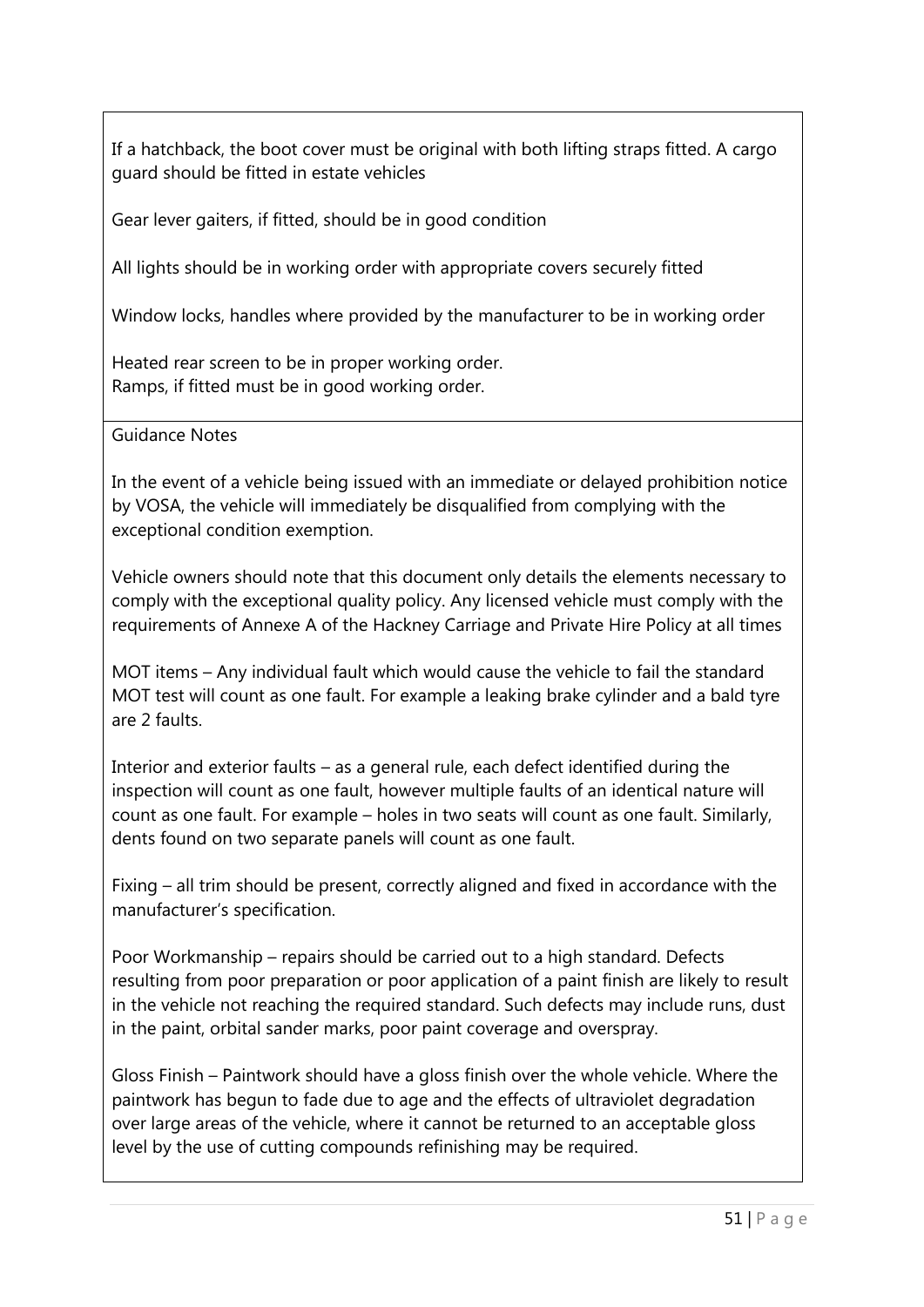Replacement panels – vehicles which have been damaged and had replacement panels fitted are acceptable as hackney carriage and private hire vehicles provided that

- The repairs have been carried out to a high standard
- The replacement panel has been fitted to the vehicle manufacturer's specification using approved fittings, and
- The replacement panel has been correctly aligned, level with all adjacent panels. The gaps between panels should be uniform and similar to those between original panels.

## Appeals

Where a proprietor is aggrieved by the decision of a vehicle tester concerning the standard of the vehicle, the initial appeal shall be to the mechanics supervisor. In the event that the proprietor remains aggrieved, a further appeal will lie to Steve Fulton FMS Aanager.

# Definition of consumables

The following items will not be counted as faults, but should be rectified as soon as reasonably practicable:

- Light bulbs not working
- No fire extinguisher
- No fare card on display
- Absence of vehicle signage
- A missing licence plate
- Taxi meter not operating correctly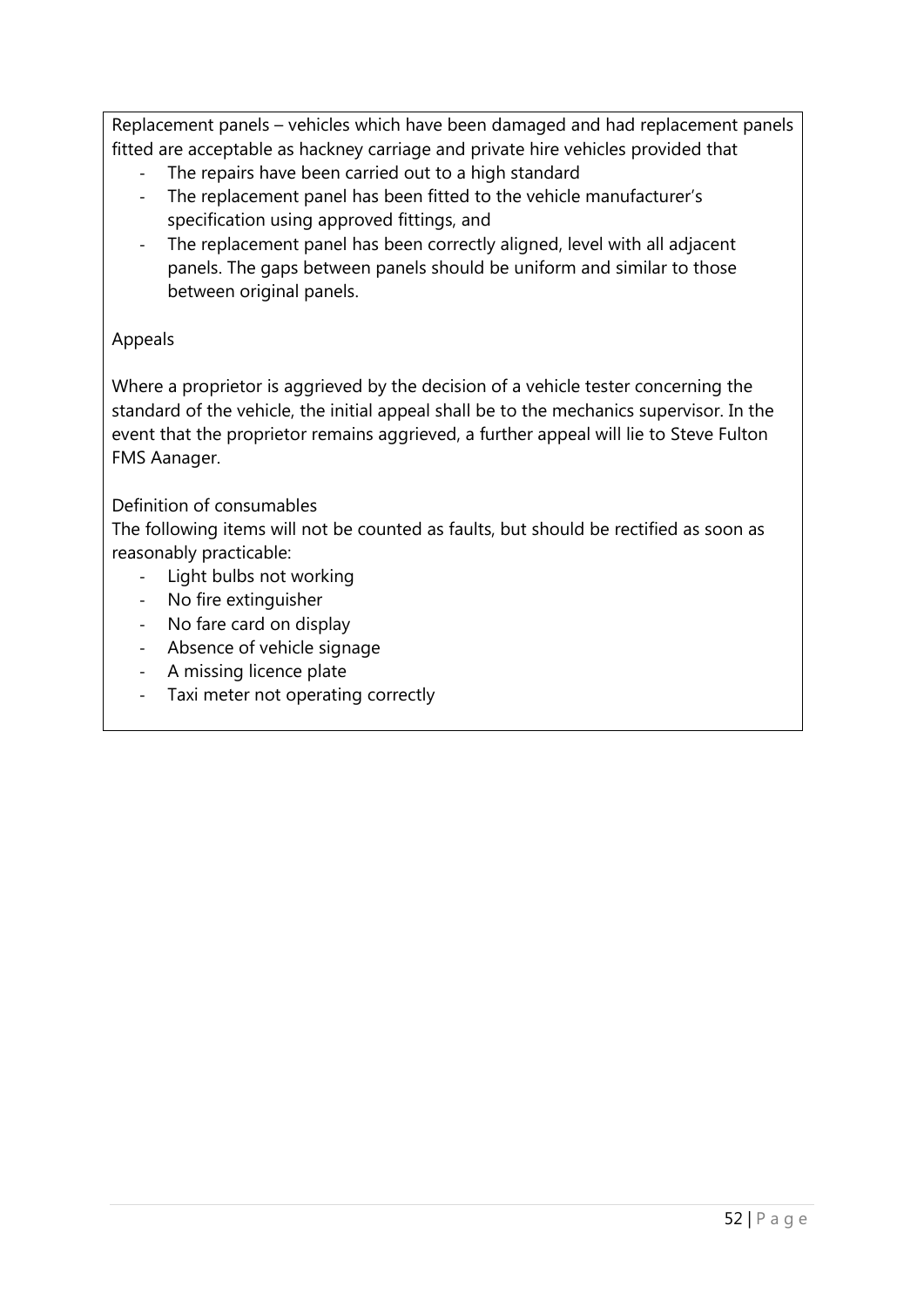## **Appendix H – Private Hire Vehicle Licence Conditions**

There shall be a policy of insurance or such security as complies with the requirements of Part IV of the Road Traffic Act 1972 during the currency of the private hire vehicle licence.

Any change affecting this licence must be notified within 14 days of such change to the Council.

Any proprietor of a private hire vehicle shall report to the Council as soon as reasonably practicable and in any case within 72 hours of the occurrence thereof any accident to such private hire vehicle.

This licence must be available for inspection at all times on request by any authorised officer of the Council or any Police Officer.

The proprietor of a private hire vehicle shall not allow the vehicle to be driven and used for private hire by any person who does not hold a current private hire driver's licence issued by Fylde Borough Council.

At all times while the vehicle is being used as a private hire vehicle there shall be affixed to the rear of such vehicle in such a manner as to be distinctly visible the licence plate issued by the Council which identifies the vehicle as a private hire vehicle.

The proprietor of a private hire vehicle shall:-

- cause the fittings and furniture, the floor and floor coverings of the vehicle to be kept in a clean condition.
- Provide at least two doors for the use of persons conveyed in such vehicle and a separate means of ingress and egress for the driver. Provide any necessary windows and a means of opening and closing not less than one window on either side.
- Provide an efficient fire extinguisher, which shall be carried in such a position as to be readily available for us.
- The driver or proprietor of a private hire vehicle shall not cause, allow or permit a roof sign to be affixed to the vehicle.

The driver or proprietor of a vehicle must affix identification signs, issued by the Council, to the driver's door and passenger door of the said vehicle. (These signs should not be tampered with in any way.

If the private hire vehicle is fitted with a taximeter than (unless the hirer expressed at the commencement of the journey his desire to engage by time) the meter shall be brought into operation at the commencement of the journey and the fare demanded by the private hire vehicle proprietor or driver shall not be greater than that fixed by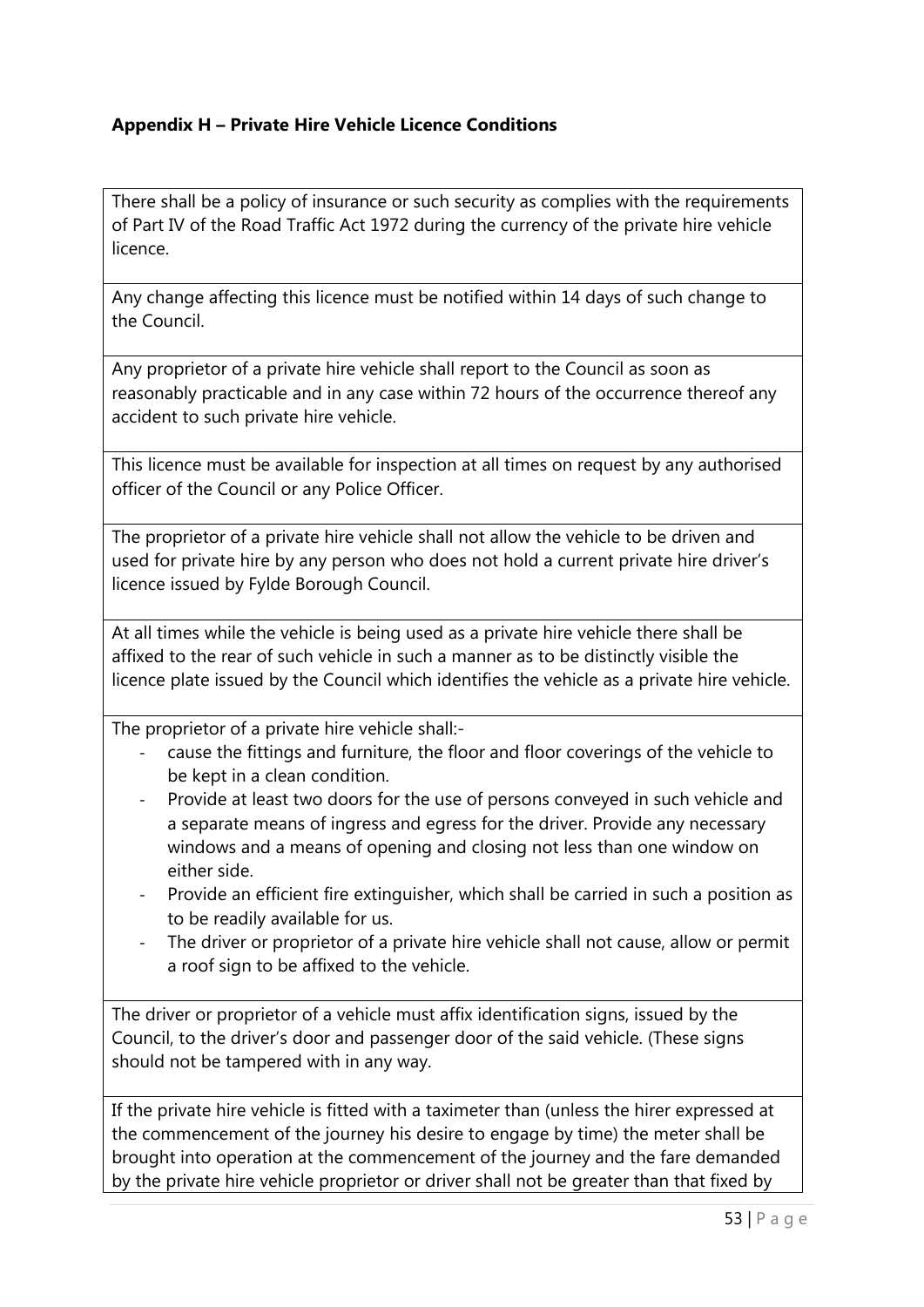this Council in connection with the hire of hackney carriages.

In the event of such a journey commencing in but ending outside the Fylde Borough there may be charged for the journey such fare or rate of fare if any as was agreed before the hiring was effected, if no such agreement was made then the fare to be charged should be no greater than that fixed by the Council in connection with the hire of hackney carriages.

If the vehicle hereby licensed is not fitted with a taximeter than at all times whilst the vehicle is being used as a private hire vehicle, there shall be exhibited within the vehicle, so as to be plainly visible to passengers carried therein a notice to be issued by the Council indicating that the hire charges for the vehicle are not prescribed by the Council but are a matter of negotiation with the hirer.

If the vehicle hereby licensed is fitted with a taximeter:

- The taximeter shall be so placed that all letters and figures on the face thereof may be at all times plainly visible to any person being conveyed in the vehicle, and for the purpose the letters and figures shall be capable of being suitably illuminated during any period of the hiring.
- The taximeter and all the fittings thereof shall be so affixed to the carriage with seals or other appliances, so as not to be practicable for any person to tamper with them except by breaking, damaging or permanently displacing the seals or other appliances.
- The dial of the taximeter shall be kept properly illuminated throughout any part of the hiring which is during the hours of darkness as defined for the purposes of the Road Transport Licensing Act 1957 and also at any time at the request of the hirer.
- If the taximeter has been altered for whatever reason, the proprietor of the vehicle shall forthwith report the alteration to the Council may be made.

A private hire vehicle shall not be of the London Taxi type.

At all such times while the vehicle is being used as a private hire vehicle there shall be displayed on the windscreen of such vehicle (top left-hand corner of the windscreen) the licence disc, which identifies the vehicle as a private hire vehicle.

The Holder of the licence shall not refuse any reasonable request to carry a guide dog accompanying a blind passenger or a "helping dog" accompanying a disabled passenger.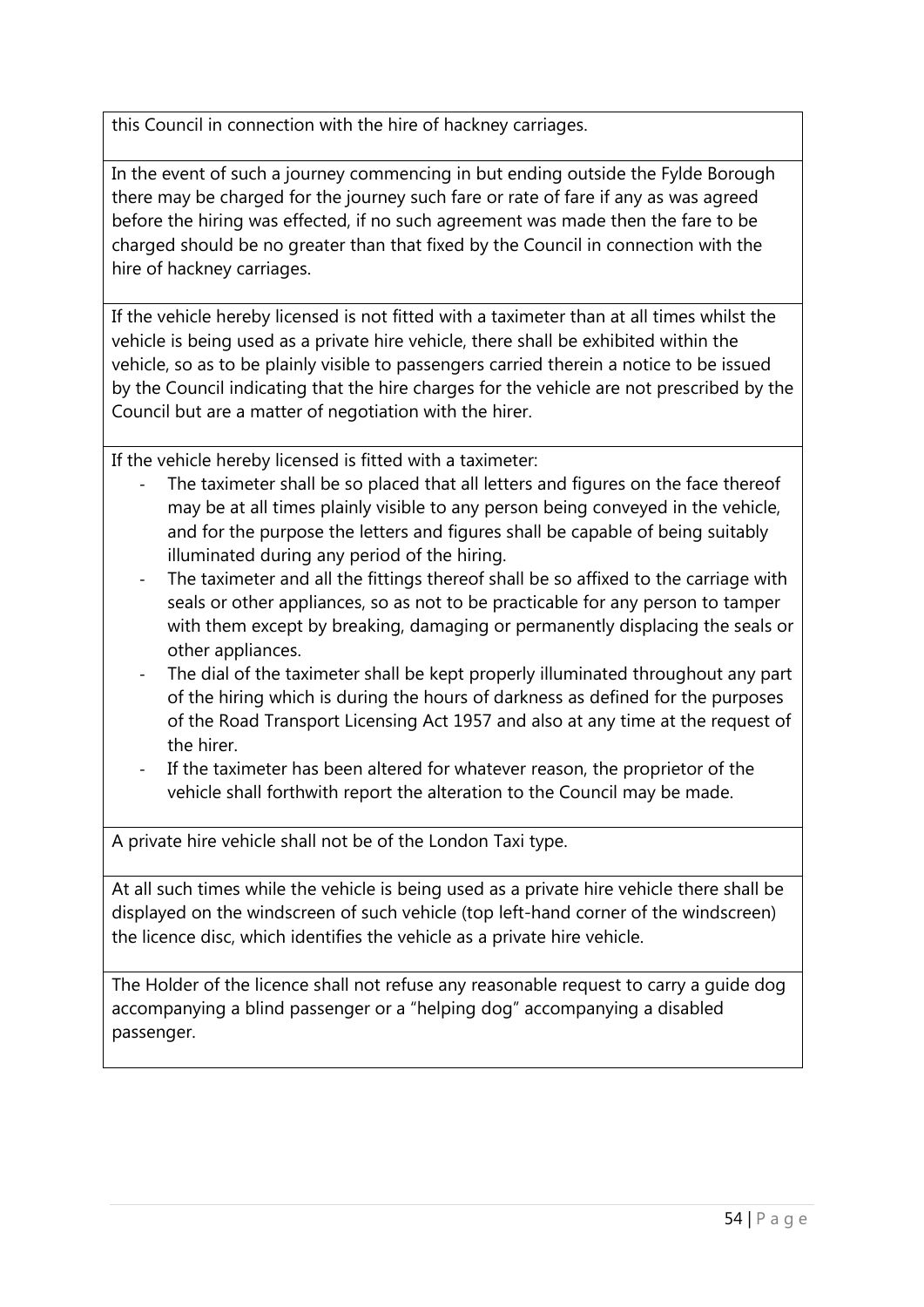# **Appendix I – Private Hire Operator Conditions**

Records, which must be kept by operators, under the Local Government (Miscellaneous Provisions) Act 1976 shall be kept in a non-erasable form in a suitable log or book, the pages of which are numbered consecutively for a period of 2 years. If records are kept in computerised format these should be kept for a period of two years (unless an alternative period has been agreed with the Council in writing) and should made available to an authorised officer of the Council on request.

Prior to each journey, the operator shall enter the following particulars of every booking of a private hire vehicle accepted, pursuant to section 56 (2) of the Local Government (Miscellaneous Provisions) Act 1976, containing the following particulars, namely: -

- • the name of the passenger;
- • the time of the request;
- • the pick-up point;
- • the destination;
- • the name of the driver;
- • the driver's licence number:
- • the vehicle registration number of the vehicle;
- • the name of any individual that responded to the booking request;
- • the name of any individual that dispatched the vehicle.

The operator shall keep records of the particulars of all private hire vehicles operated by him/her, pursuant to section 56 (3) of the Act such details to include the following particulars, namely:-

- Type, Make, Model, Colour and Engine Size of Vehicles
- the year when the vehicle was first licensed for private hire
- Vehicle Registration Numbers
- the number of seats for passengers
- owners
- a copy of a current insurance certificate
- whether a meter is fitted
- Private Hire Vehicle Licence number
- A copy of the Private Hire Vehicle licence

The operator shall keep records of the particulars of all drivers of private hire vehicles operated by him/her, pursuant to section 56 (3) of the Act such details to include the following particulars, namely:-

- details as to the drivers of the vehicles, and their call signs
- details of when any new driver begins service
- details of when any driver's service ceases Page 48 of 49
- details of any change of address of any driver in service
- if he/she becomes aware that any driver is suffering from any illness, disability or condition which may affect the driver's ability to safely carry out his/her duties, details of that information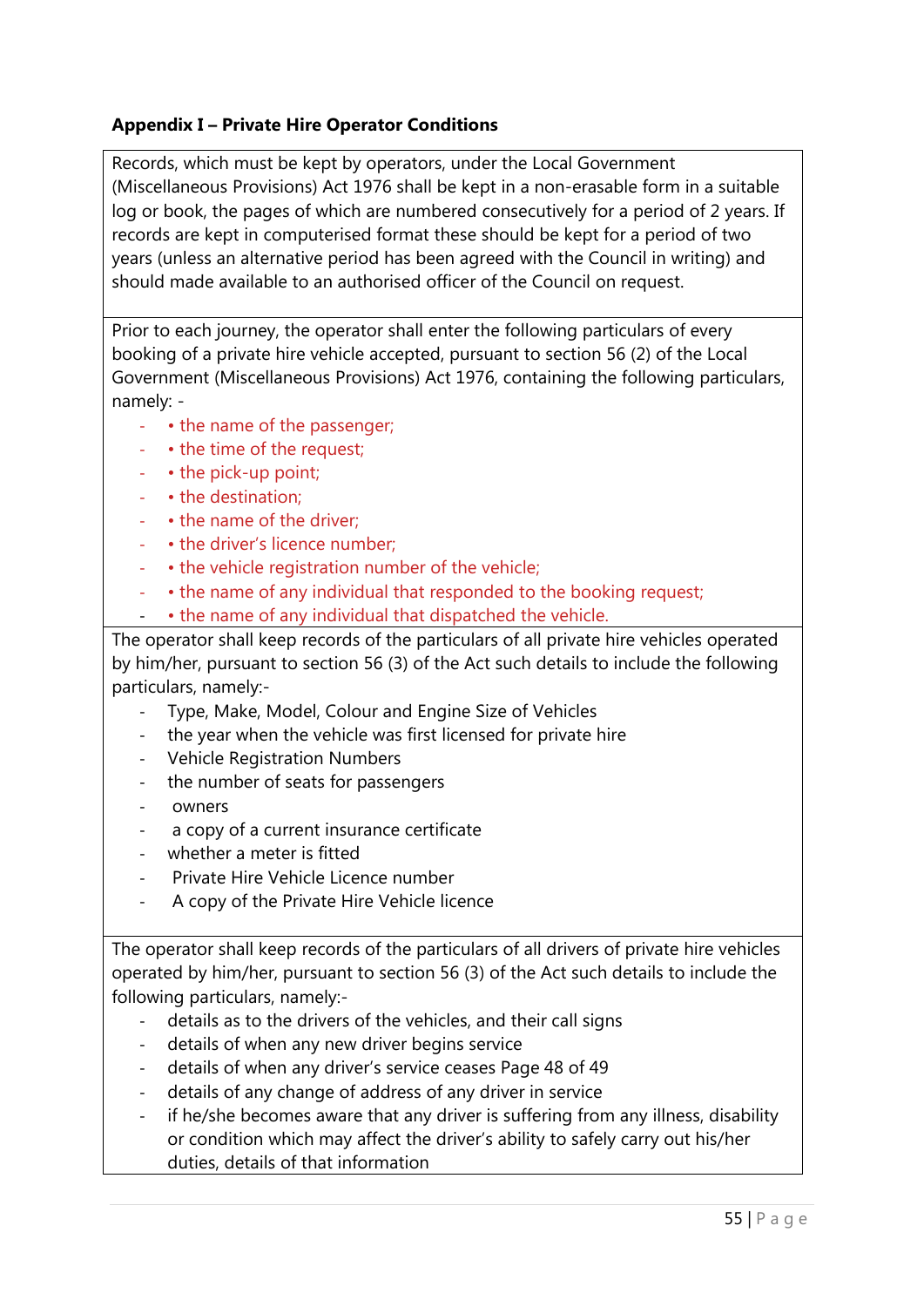- expiry dates of driver's badges and vehicle licences
- a copy of the Private Hire drivers licence
- a copy of the DVLA licence

All records must be maintained by the operator shall be kept for at least 12 months after entry and shall be produced for inspection, on request, by any authorised officer.

The operator shall notify the Authority in writing of any change affecting this licence including change of address (including any address from which he operates or otherwise conducts his business), which takes place during the currency of the licence. Such notice shall be given within 14 days of the change to the Licensing Officer.

The operator shall, within 48 hours of conviction, notify the Licensing Service in writing of any conviction or fixed penalty imposed on him during the currency of his/her operator's licence. If the operator is a company or partnership, this requirement shall apply if any of the directors or partners receives a conviction or fixed penalty.

The operator shall ensure that a certificate of motor insurance covers every private hire vehicle operated by him under the licence, which is compliant with the Road Traffic Act 1988 as regards the carriage of passengers for hire or reward.

If the Operator has premises to which the public have access, in connection with the hiring of vehicles, he shall ensure that there is public liability insurance in force, which indemnifies him against any claim for loss, damage or personal injury by any person using those premises.

Records including the full name, address, date of birth and National Insurance number, safeguarding training and Basic DBS check of all dispatch staff, who are not also Licensed Driver's, shall be maintained and made available to an authorised officer of the Council on request.

Operators must not dispatch drivers who hold only a PCV licence in a public service vehicle, such as a minibus, to fulfil a private hire booking without the informed consent of the booker.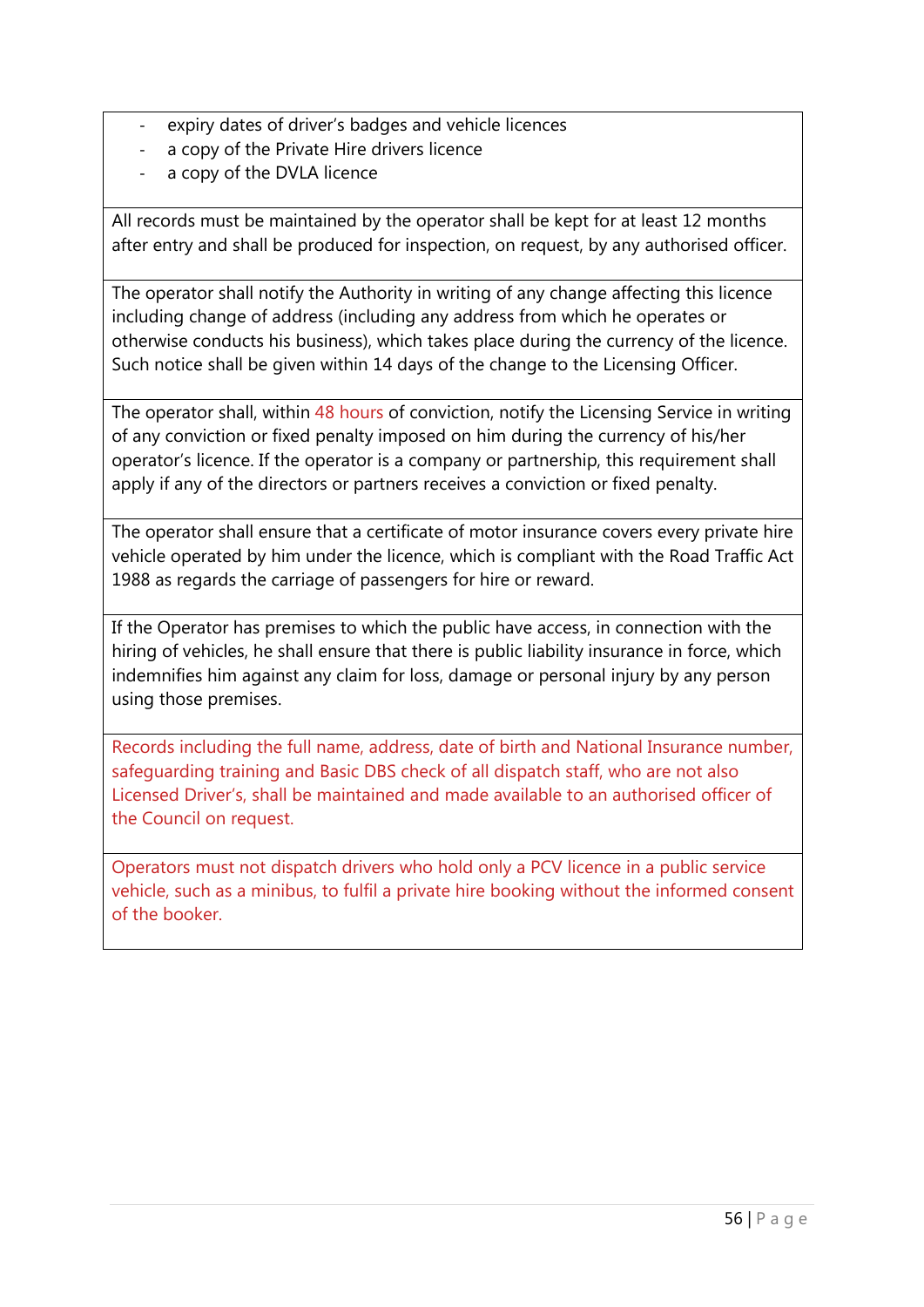## **Appendix J – Fares**

## **Hackney Carriage Fares**

Hackney Carriage Fare scales will not generally be reviewed more than once per year between January and March with any change agreed being implemented once the required period for objection specified in the Public Notice has passed.

In reviewing the scale of maximum fares to be charged locally, consideration will be given to the percentage by which the "National Average" of Tariff One and Tariff Two, 2 mile journey fares (as published in Private Hire & Taxi Monthly magazine) increased over the previous calendar year (i.e. January to January). In general, this average percentage will constitute the maximum Tariff One and Tariff Two percentage increase in fares above which the authority would not generally consider any application for a tariff increase.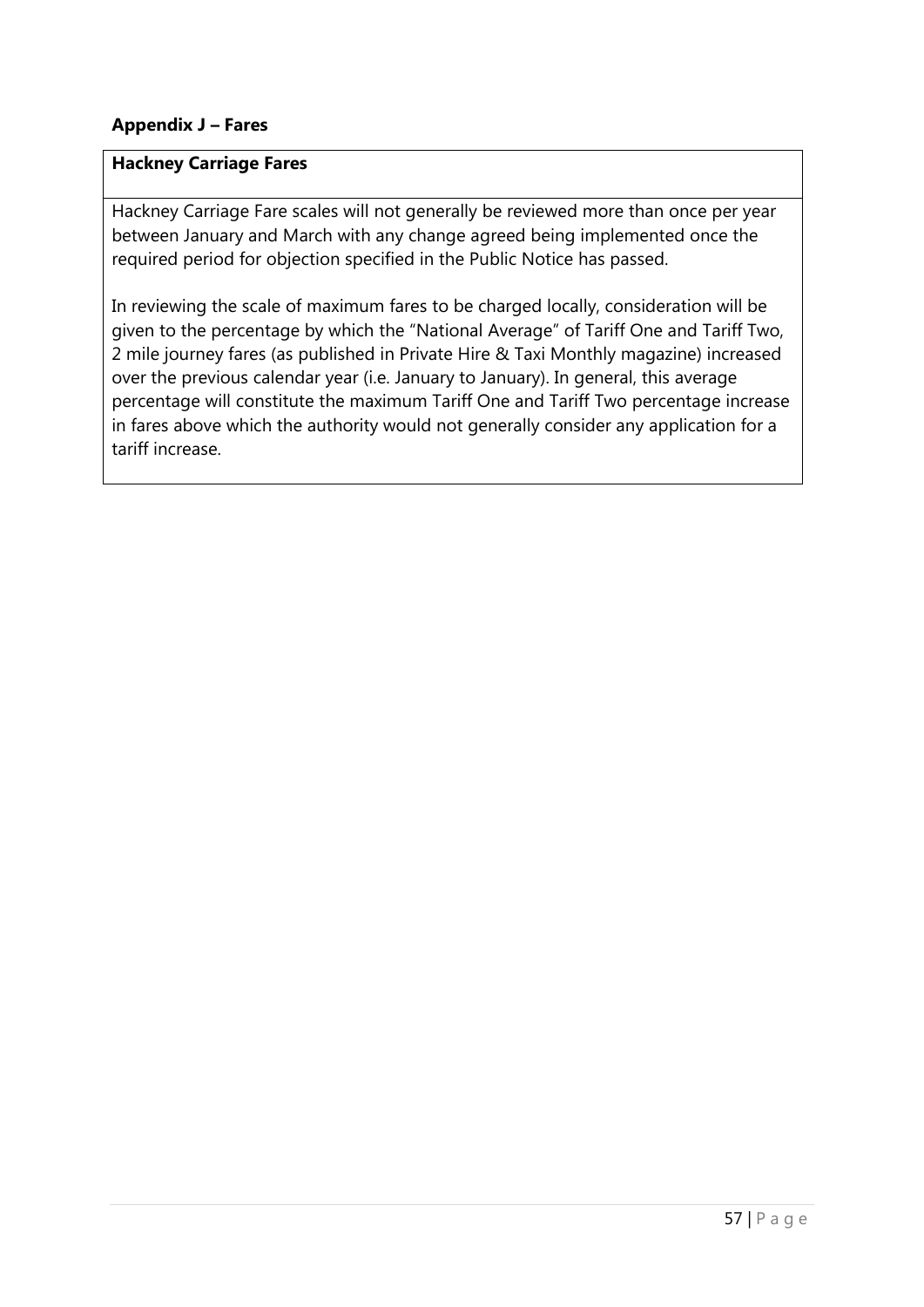# **Appendix K – Intended Use Policy**

Applications for the New Grant of a Hackney Carriage Licence

Applicants for new hackney carriage vehicle proprietor licences shall be expected to demonstrate a bona fide intention to ply for hire within the local authority area of Fylde under the terms of the licence for which application is being made.

There will be a presumption that applicants who do not intend to a material extent to ply for hire within the local authority area of Fylde will not be granted a hackney carriage vehicle proprietor's licence authorising them to do so. Each application will continue to be decided on its merits.

Even where the applicant intends to ply for hire to a material extent in the Fylde local authority area, if the intention is to trade in another authority's area also for a substantial amount of time (and it appears that the purpose of the legislation will be frustrated) then, subject to the merits of the particular application, there will be a presumption that the application will be refused.

Applications for the Renewal of a Hackney Carriage Licence

Applicants for the renewal of licences will be required to inform the Authority whether they have a bona fide intention to ply for hire within the Fylde local authority area under the terms of the licence for which application is being made.

There will be a presumption that applicants who do not intend to a material extent to ply for hire within Fylde will not be granted a hackney carriage vehicle proprietor's licence authorising them to do so. Section 60 of the Local Government (Miscellaneous Provisions) Act 1976 ("the 1976 Act") gives the authority a broad discretion to refuse to renew a licence for any reasonable cause. Each application will be decided on its merits.

Even where the applicant intends to ply for hire to a material extent in the Fylde local authority area, if the intention is to trade in another authority's area also for a substantial amount of time (and it appears that the purpose of the legislation and public safety will be frustrated) then, subject to the merits of the particular application, there will be a presumption that the application will be refused.

Transfer of Ownership of Hackney Carriage

The transferee of a licensed hackney carriage shall be asked to inform the Authority whether they have a bona fide intention to ply for hire within the Fylde local authority area. Transferees should note the obligation under Section 73 the 1976 Act to give to an authorised officer information which may reasonably be required by him for the purpose of carrying out his functions under the legislation.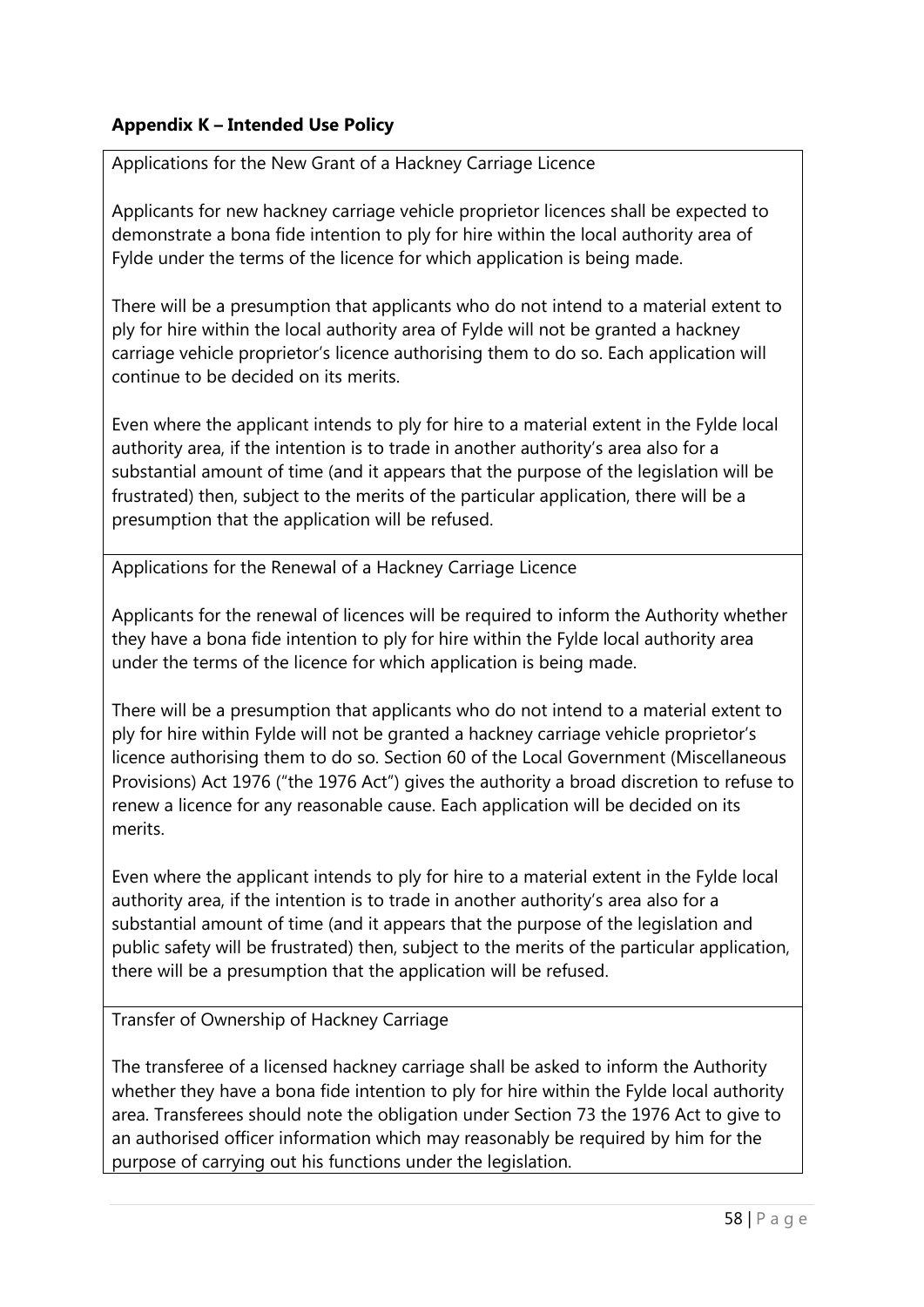Transferees of existing licences shall be expected to have a bona fide intention to ply for hire with the Fylde local authority area under the terms of the licence in respect of the vehicle being transferred.

Where the transferee of a licensed hackney carriage is found to have no intention to ply for hire to a material extent within the Fylde local authority area and/or intends to trade in another local authority area also for a substantial amount of time (and it appears that the purpose of the legislation and public safety will be frustrated) then, subject to the merits of the particular case, consideration will be given (either at renewal or earlier) to the suspension or revocation of the licence. Where the transferee proposes to operate remotely from Fylde there will be a presumption that his licence will be revoked. Each case will be decided on its merits.

## **Change of Vehicle – When a Proprietor Replaces a Licensed Vehicle**

Applicants seeking the grant of a hackney carriage vehicle proprietor's licence for a vehicle intended to replace another licensed vehicle shall be asked to inform the authority of their intended use of the vehicle. There will be a presumption that applicants who no longer intend to ply for hire to a material extent within Fylde will not have the new licence granted.

Even where the applicant intends to ply for hire to a material extent in Fylde, if the intention is to trade in another local authority area also for a substantial amount of time (and it appears that the purpose of the legislation and public safety will be frustrated) then, subject to the merits of the particular case, there will be a presumption that the application will be refused.

## **Revocation of Licence**

Where a licence has been granted under the terms that the applicant intends to ply for hire to a material extent within Fylde but is subsequently found not to be plying for hire to a material extent in Fylde and/or to be trading in another local authority area for a substantial amount of time (and it appears that the purpose of the legislation and public safety will be frustrated) there will be a presumption that the licence will be reviewed by the Authority which could lead to the revocation of that licence.

## **Exceptional Circumstances**

Each application will be decided on its merits. However, the presumptions that intended use is to ply for hire to a material extent within Fylde will be rebuttable in exceptional circumstances. Whilst it is neither possible nor prudent to draw up a list of what might amount to exceptional circumstances exist will be expected to be able to satisfy the Authority that it would not frustrate the purposes of the legislation or compromise public safety if the licence were granted, renewed or if it were not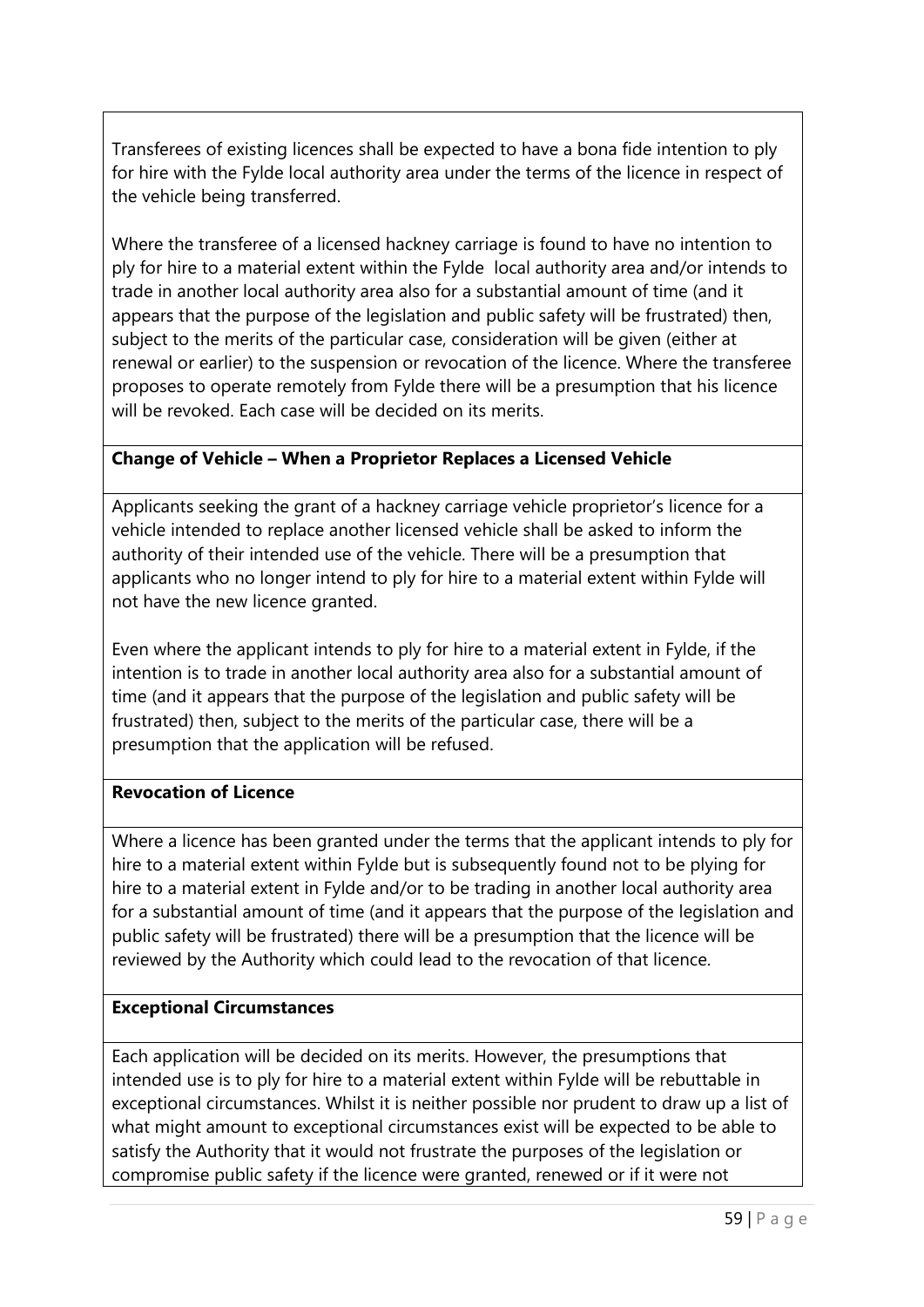suspended or revoked as the case may be.

## **Reasons for Policy**

The Authority wishes to ensure that applications for the grant of hackney carriage vehicle proprietor licences are determined in accordance with the guidance given by the High Court in its judgement and the Declaration made in the case of Newcastle City Council v Berwick upon Tweed (2008).

The Authority is required to register the name of the new proprietor of a hackney carriage vehicle. Section 3 of this policy is intended to put the Authority in a position to respond responsibly to the transfer of a Fylde hackney carriage into the name of someone who operates outside Fylde or remotely from it.

Unless there has been a change in the vehicle proprietor's intentions with regard to plying for hire within Fylde, there should be no reason why he should not be granted a licence for a replacement vehicle. On the other hand, an applicant who obtained his first licence on the expressed intention of plying for hire to a material extent within Fylde and who on application to replace that vehicle with another discloses that he no longer so intends, effectively engages the presumption against grant that is mentioned earlier.